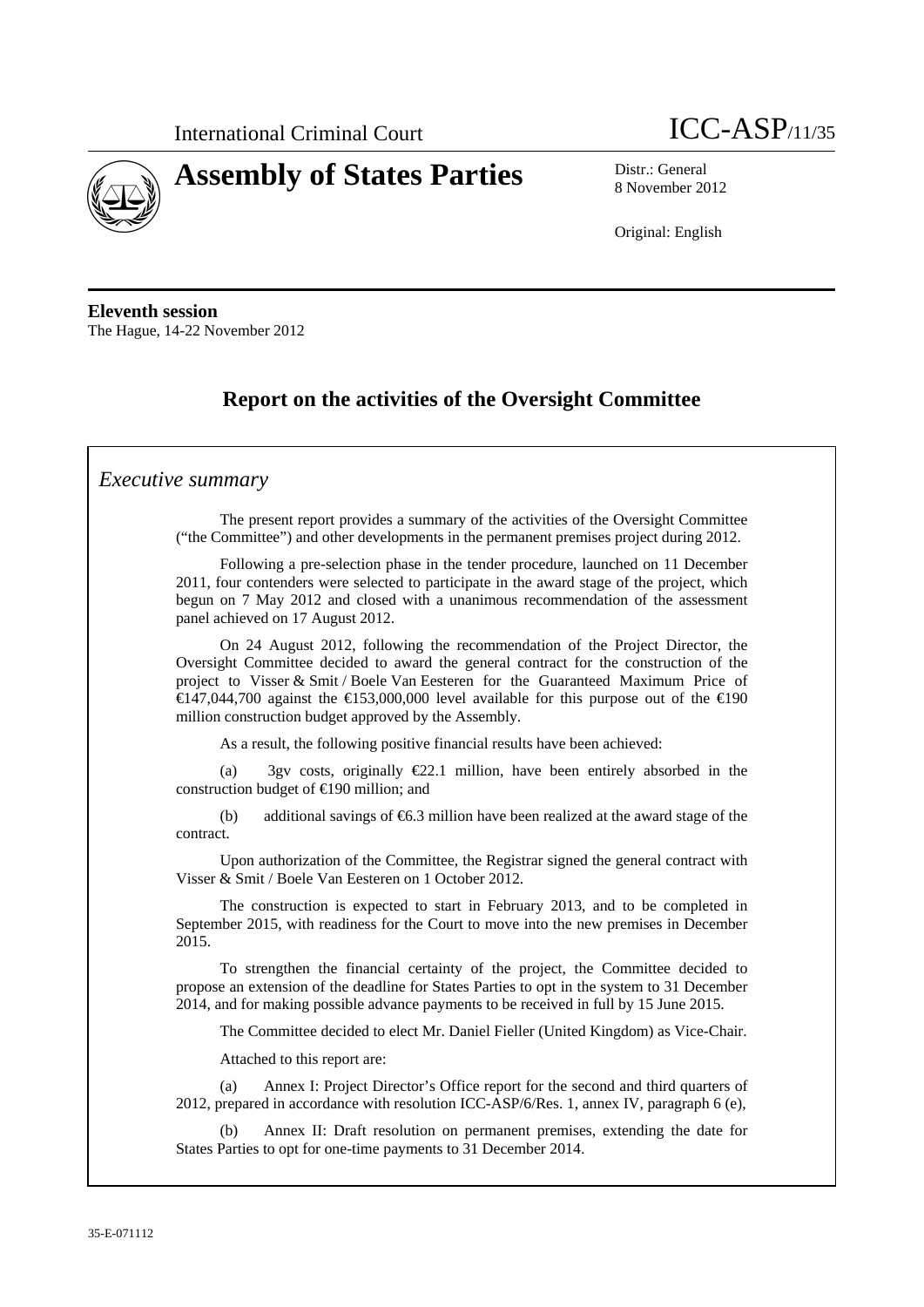# Content

|              |                |                                                                  | page           |
|--------------|----------------|------------------------------------------------------------------|----------------|
| I.           |                |                                                                  | 3              |
| П.           |                |                                                                  | 3              |
|              | A <sub>1</sub> |                                                                  | 3              |
|              |                | 1.                                                               | 3              |
|              |                | 2.                                                               | 3              |
|              |                | 3.                                                               | $\overline{4}$ |
|              | <b>B.</b>      |                                                                  | $\overline{4}$ |
|              |                |                                                                  | $\overline{4}$ |
| III.         |                |                                                                  | 6              |
|              | A.             |                                                                  | 6              |
|              | <b>B.</b>      |                                                                  | 6              |
|              | $C_{\cdot}$    |                                                                  | 7              |
|              | D.             |                                                                  | 8              |
| IV.          |                |                                                                  | 8              |
|              | A.             |                                                                  | 8              |
|              | <b>B.</b>      |                                                                  | 9              |
|              | C.             |                                                                  | 10             |
| V.           |                |                                                                  | 10             |
| Annex I:     |                | Report of the Project Director on the permanent premises project | 11             |
| Annex $II$ : |                |                                                                  |                |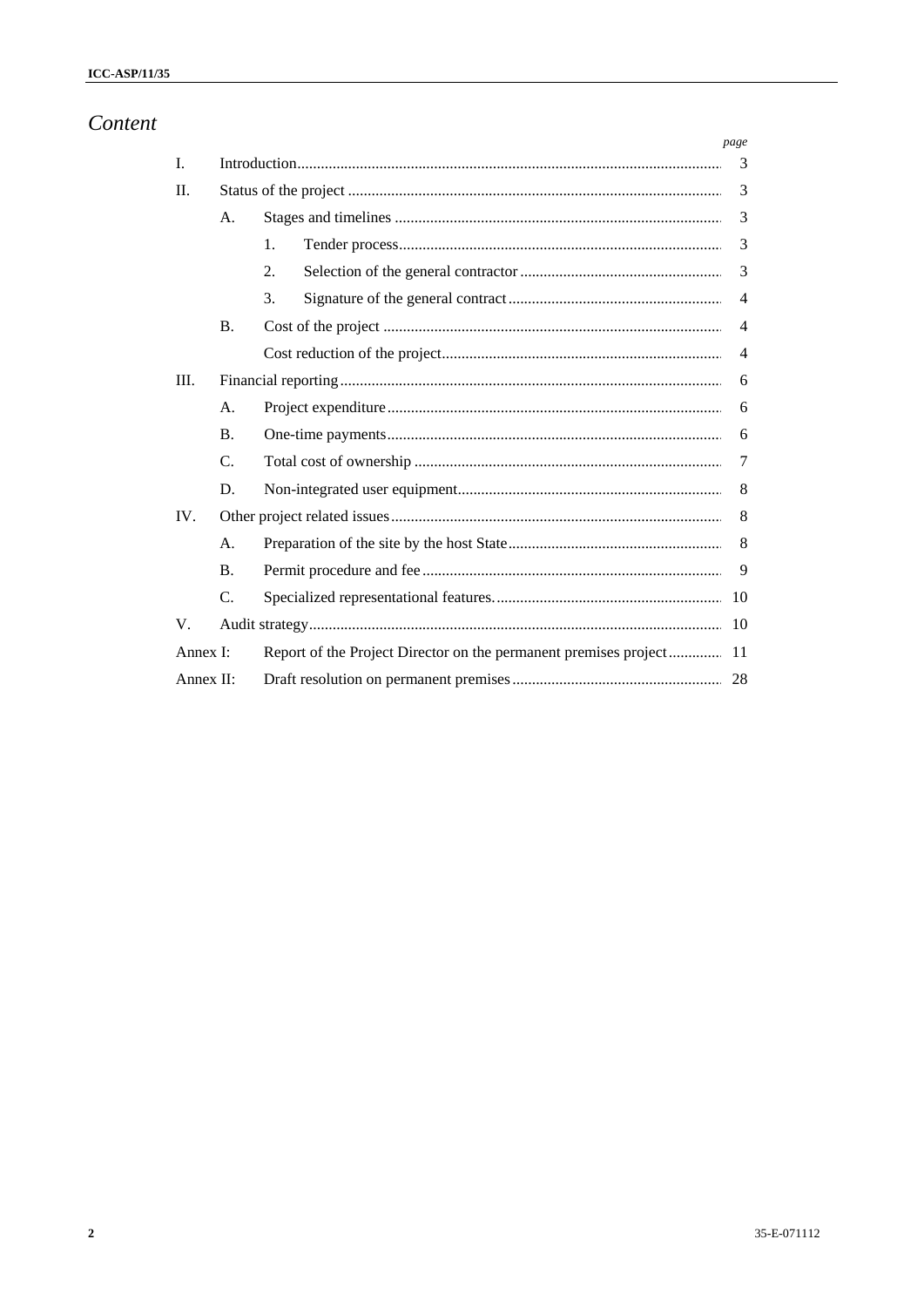## **I. Introduction**

1. At its sixth session, held in November/December 2007, the Assembly of States Parties established an Oversight Committee (hereinafter "the Committee") as a subsidiary body of the Assembly to provide strategic oversight for the permanent premises project.<sup>1</sup>

2. The present report is submitted in accordance with resolution ICC-ASP/6/Res.1, annex II, paragraph 15, which states that the Committee shall provide regular status reports to the Bureau and shall submit any draft resolutions or information to the Assembly through the Bureau.

3. Since the tenth session of the Assembly, the Oversight Committee held 12 meetings under the Chairmanship of Mr. Roberto Bellelli (Italy), on 25 January, 15 February, 21 March, 18 April, 23 May, 20 June, 4 July, 22 and 30 August, 9 and 31 October and 7 November 2012.

4. Mr. Roberto Bellelli briefed The Hague Working Group on new developments related to the project on two occasions, at its fourth and sixth meeting, on 31 May and 20 September 2012. Progress reports were made and sent to the Bureau meetings held on 15 June and 18 September 2012, respectively. The Committee on Budget and Finance also received an interim report on 5 September 2012 and a briefing by the Chair of the Oversight Committee, on 27 September 2012.

## **II. Status of the project**

### **A. Stages and timelines**

### **1. Tender process**

5. Upon authorization of the Committee,<sup>2</sup> the Project Director conducted, through an Assessment Panel composed of the key stakeholders of the project, a pre-selection stage aimed at identifying the most suitable tenderers. Four contenders were invited to participate in the award stage: TDI, Visser and Smit/Boele van Eesteren, Ballast Nedam/BAM, and Zublin.

6. At the conclusion of the award stage,<sup>3</sup> the bids were opened on 23 July 2012, in the presence of an independent public notary.

7. An assessment process took place between 23 July and 17 August 2012, whereby separate financial and qualitative assessments were conducted by three different teams. The Committee was represented as an observer in the qualitative assessment team by its Chair and two of its members.

8. Following reference project visits, presentations and interviews with each of the contenders were organized from 13 to 16 August 2012. The combined results of the financial and qualitative assessment procedure were put together and the final result of the award stage was achieved on 17 August 2012. The final result was determined according to the "MEAT" model (Most Economical Advantageous Tender), in which the quality score counted for 60 per cent, and the price score for 40 per cent of the assessment marks. The assessment panel unanimously recommended that the Visser & Smit/Boele Van Eesteren consortium be awarded the general contract for the permanent premises project for the agreed Guaranteed Maximum Price of €147.044.700, against the €153.000.000 level that was available for this purpose in the overall  $\bigoplus$ 90 million project budget.

#### **2. Selection of the general contractor**

9. Having considered the final result of the award stage, $4$  the Committee decided, following the Project Director's recommendation and upon the unanimous conclusion of

 $\overline{a}$ <sup>1</sup> Official Records ... Sixth session...2007 (ICC-ASP/6/20), vol. I, part III, ICC-ASP/6/Res.1, para. 5 and annex II.

 $2$  Seventeenth meeting of the Oversight Committee, 28 November 2011.

<sup>&</sup>lt;sup>3</sup> The award stage took place from 7 May to 23 July 2012.

<sup>4</sup> Ninth meeting of the Oversight Committee, 22 August 2012.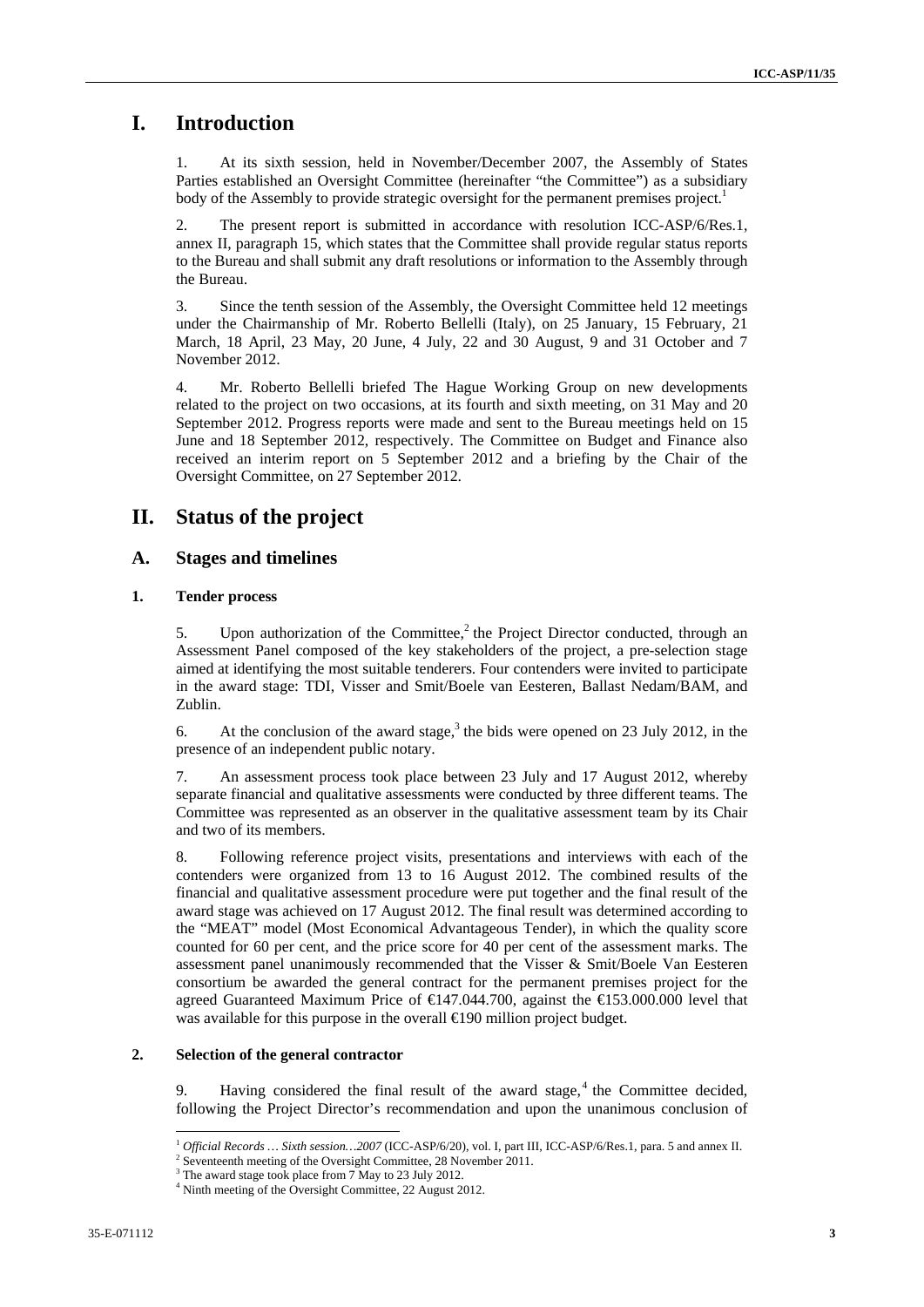the Project Board, to award the general contract for the construction of the permanent premises to Visser & Smit / Boele Van Eesteren. No complaint was made against the tender process and result.

#### **3. Signature of the general contract**

10. Upon authorization of the Committee, <sup>5</sup> on 1 October 2012 the Court and the Combination Visser & Smit / Boele Van Eesteren signed the contract for the realisation of the permanent premises.

### **B. Cost of the project**

### **Cost reduction of the project**

11. The budget for the project had been approved by the Assembly both at its overall level of  $\in$  90 million,<sup>6</sup> as well as per each financial year and phases.<sup>7</sup> Consequently, the initial approach of the Committee to keeping costs within budget had been consistent with the "phased" structure of the budget, by considering - at the different stages of the project measures to keep the costs within the budget of the ongoing phase.

12. At its  $8<sup>th</sup>$  meeting, on 6 July 2011, however, the Committee considered that decisions on elements pertaining to one phase of the project which would still remain within the budget parameters, might well drive cost increases and build financial risks for a budget overrun in a later phase, if not timely addressed. While both the Project Manager and the Committee's experts had assured that the quality of the design was such that limited surprises should arise at later stages, it was considered that the fact that soon after the start of the Final Design a possible significant cost overrun (security concept) had arisen was a clear indication of the uncertainties which still lied ahead of the project. 8

13. In this regard, the Committee decided to strengthen the financial security of the project by adopting a strategy whereby costs were approached from the perspective of the overall project budget rather that on a phase-by-phase basis, as it had been in its previous practice. Therefore, the Committee decided to undertake a further review of the user requirements for the project, in addition to those related to Box 4 costs, also taking advantage of the arrival of a new Project Director.<sup>9</sup> This approach was also supported by the Committee on Budget and Finance.<sup>10</sup> The Project Director was requested to identify areas where requirements might be revised, in particular those corresponding to any functionality exceeding what is essential for the daily operations of the ICC's core functions,<sup>11</sup> and to provide a financial plan in order to absorb 3gv elements within the  $\epsilon$ 190 construction budget.<sup>12</sup>

14. At its  $9<sup>th</sup>$  meeting, on 27 July 2011, the Committee decided to consider 3gv costs of Box 4 (integrated user equipment), estimated at  $E2.1$  million, as construction costs, in order to absorb them in the €190 million construction budget.

15. At its  $12<sup>th</sup>$  meeting, on 22 September 2011, the Committee requested the Project Director to provide a financial plan on how the necessary savings could be achieved. The Committee was presented with the financial plan at its  $13<sup>th</sup>$  meeting, on 13 October 2011, and concluded that it expected to have the total absorption of 3gv costs within the  $\epsilon$ 190

<sup>&</sup>lt;sup>5</sup> Letter of the Chair of the Oversight Committee to the Registrar, dated 27 August 2012.

Resolution ICC-ASP/9/Res. 1, para. 3.

*Ibid.*, annex.

Before starting the Final Design phase, the Value Engineering exercise had brought the Preliminary Design phase costs within the phase budget, in order to provide a clear starting point for the following Final Design phase. However, in implementing the Value Engineering, during the following Final Design phase, the Project Manager (Brink) had reported that the security concept posed a financial risk of up to €1.5 million, which later materialized in the amount of €1.88million.

Report of the Activities of the Oversight Committee, 29 November 2011, ICC-ASP/10/22, para. 73.

<sup>&</sup>lt;sup>10</sup> Report of the Committee on Budget and Finance on the work of its sixteenth session, ICC-ASP/10/5 para. 90: The Committee recommended that a financing strategy be developed to deal not only with the Box 4 costs but for any other cost overruns that the project could potentially face. This is particularly important given the reduction of the construction cushion and expenditures already made against the contingency fund of the project. 11 Eighth meeting of the Oversight Committee, 6 July 2011.

<sup>&</sup>lt;sup>12</sup> Twelfth meeting of the Oversight Committee, 22 September 2011.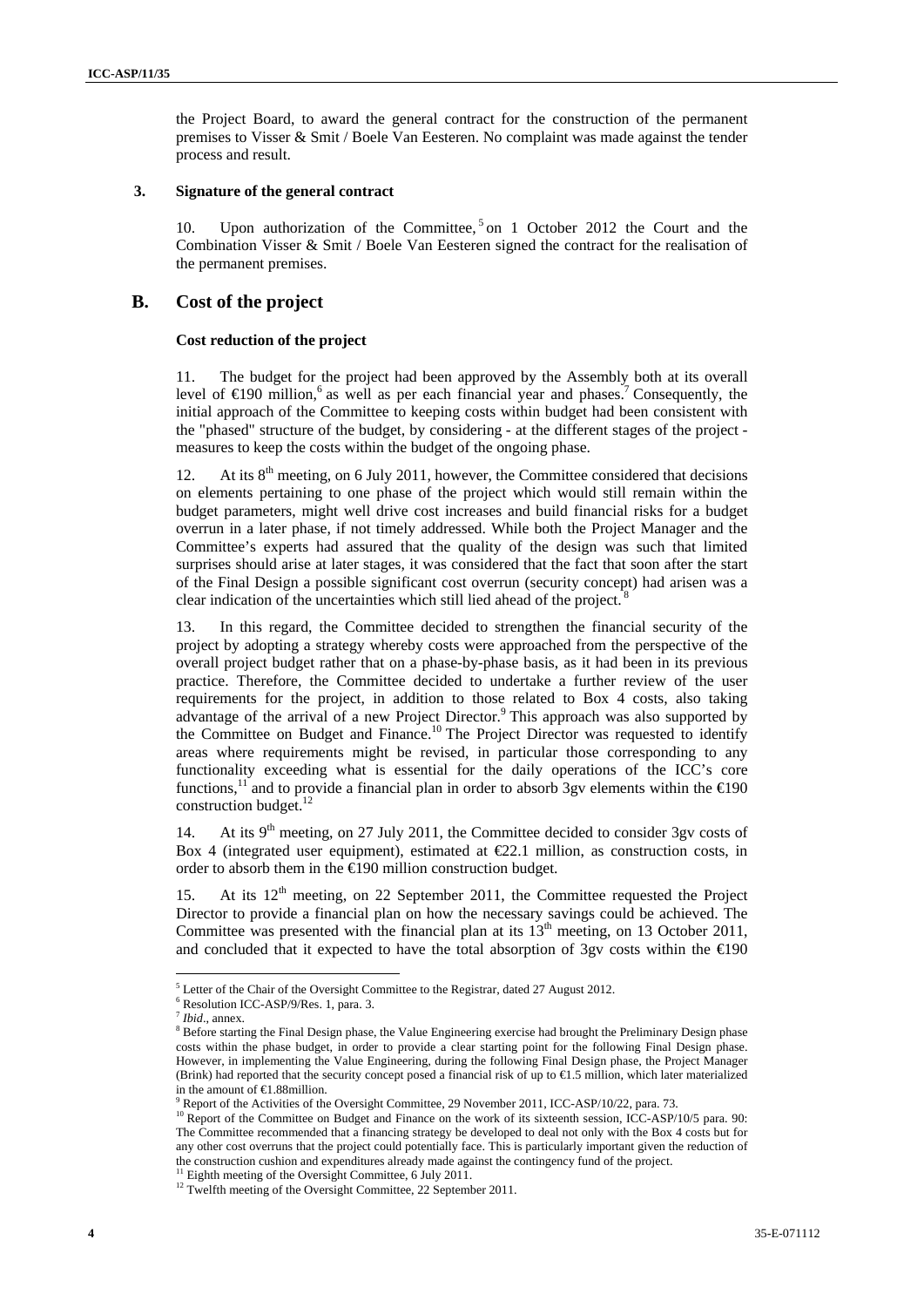million construction budget before the signature of the contract with the general contractor. Otherwise, it would be the Committee itself making the necessary cuts to bring the project within cost, or requesting the users to look into a list of possible savings to make their own choices.

16. The Committee agreed with the Court that the review of the requirements would need to fully safeguard the functionality of the project, while drawing a distinction between those requirements which are essential to the proper performance of the core duties of the Court and other elements of the project which might not meet this standard.<sup>1</sup>

17. On 15 February 2012, the Committee noted that changes to the functionality requirements may become necessary in order to comply with the objective of keeping the budget within the approved cost, in particular should the tender come back well above the approved budget.<sup>14</sup>

18. The Project Director presented an update on the risk assessment, highlighting the possible risks identified at every stage of the project and their estimated financial impact.<sup>15</sup> It was noted that between the end of the final design stage and the end of the final design plus stage, the estimate project and client risks had increased by €10 million. As a consequence, the total project budget for construction could reach  $\epsilon$ 200 million.

19. The Committee reiterated its request that a list of requirements for possible review be prepared, and stressed that the cost reduction process should be realized in order to deliver the permanent premises within the limit of  $\epsilon$ 190 million, in accordance with resolution ICC-ASP/6/Res.1.

20. Consequently, the Project Director presented a list of functionality requirements for possible review by the Committee upon completion of the selection process, as well as an update on the risk assessment. The Committee decided to make a decision on the list of requirements at the end of August 2012, if necessary and should the tender process not achieve the expected savings. However, the Committee also concluded that some requirements might need to be revisited in any case, irrespective of whether the tender process would have resulted in the expected savings, both in order to ensure that the project complies with the objective of providing no more that good quality premises, and to build financial security for the following construction phase. <sup>16</sup>

21. At the end of August 2012, as a result of the tender procedure and before the construction stage,  $17$  the cost reduction process had achieved its primary objectives.  $18$ namely:

a) 3gv costs for integrated user equipment (originally  $E22.1$  million) were entirely absorbed in the approved maximum construction budget of  $\bigoplus$ 90 million, thereby eliminating the budget overrun of  $\epsilon$ 10 million existing before the tender process; and

b) an additional saving of  $66.3$  million was achieved.<sup>19</sup>

Consequently, the projected construction costs amount to  $\in$ 183.7 million against an approved construction budget of  $\bigoplus$ 90 million (3.3% below budget). The Committee was pleased with this result, while noting that the challenges of the project throughout its construction phase require that a cautious approach to the financial aspects of the project is maintained until its final completion.

22. On this basis and in light of the positive outcome of the tender process, the Committee asked the Project Director to refine the list of requirements to be reviewed, so as to ensure that the construction stage of the project allows for good quality premises to be delivered, while avoiding elements that might not need the standard of coherence with the core functions of the Court, and that would negatively affect the Total Cost of Ownership.

<sup>&</sup>lt;sup>13</sup> Report of the Activities of the Oversight Committee, 29 November 2011, ICC-ASP/10/22, para. 74. <sup>14</sup> Second meeting of the Oversight Committee, 15 February 2012.

<sup>&</sup>lt;sup>14</sup> Second meeting of the Oversight Committee, 15 February 2012.<br><sup>15</sup> Fourth meeting of the Oversight Committee, 4 April 2012.

<sup>&</sup>lt;sup>16</sup> Eighth meeting of the Oversight Committee, 4 July 2012.

 $17$  Ninth meeting of the Oversight Committee, 22 August 2012.

<sup>&</sup>lt;sup>18</sup> Resolution ICC-ASP/10/Res.6, para. 6.

<sup>&</sup>lt;sup>19</sup> As no challenges were brought against the contract award, the budget reserves for this purpose have benefitted this positive balance with 0.2 million euro.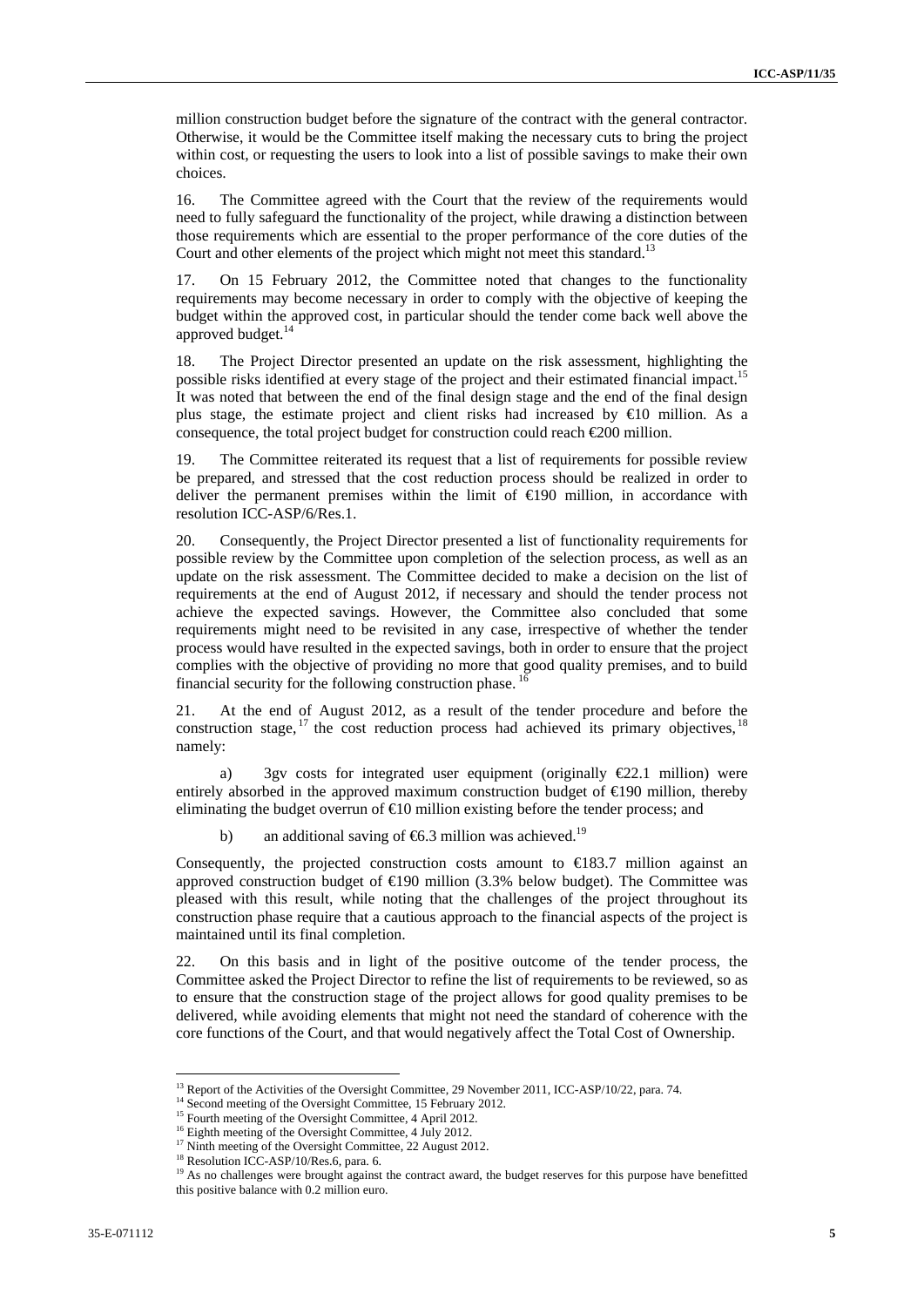23. The Committee also decided<sup>20</sup> to update its financial strategy, in order to ensure that challenges at the construction stage can be overcome with a continued prudent management of risks and resources.<sup>21</sup> In this regard, its was noted that any positive financial results achievable before the actual start of the construction should be used as an additional reserve for unforeseen circumstances that might arise until the end of the project, and subject to the Committee's policy decisions. This would include the difference between the resources allocated in the budget for the general contractor and the expected expenditure after the award of the contract (i.e.  $66.3$  million), while the review of functionality requirements described above is also expected to bring positive financial results. It was also clarified that any possible reduction in construction costs that might result from the adoption of further variants and benefit the project budget according to the NEC 3 contract scheme would be capitalized only at the end of the project. The Committee agreed to consider an update of its financial strategy which would include these elements.

### **III. Financial reporting**

### **A. Project expenditures**

24. As reported by the Project Director, the projected expenditures for the project budget ( $\bigoplus$ 90 million) from 2008 to 2012, as at 15 October 2012, amount to 20.8 million, as reflected in appendix II of annex I to this report.

### **B. One-time payments**

25. At its seventh session, held in November 2008, the Assembly of States Parties invited States Parties to consider, by 15 October 2009, making a one-time payment equal to their share in the value of the total estimated overall construction costs, subject to an adjustment once the final cost of the project is determined.<sup>22</sup> The deadline for States Parties to opt for one-time payments was later extended to 15 October 2012.<sup>23</sup>

26. The Committee considered the possibility of further extending the deadline for onetime payments to 31 December  $2014<sup>24</sup>$  The Project Director indicated that should more States Parties opt for the one-time payment option, the total amount of the loan would be reduced, as would the interests to be paid for the loan, while the subsidy attached to the unused part of the loan would increase. In addition, it was stressed that one-time payments reduce almost by half the amount of contributions to be paid otherwise (including capital and interests).

27. The Committee agreed that a further extension of the deadline for one-time payments would offer benefits and not lead to any apparent shortcomings, also noting that several States Parties had recently expressed interest in availing themselves of the one-time payment option. Consequently, the Committee decided to propose in the draft resolution on permanent premises (annex II) an extension of the deadline for opting in the system to 31 December 2014, and for making possible advance payments to be received in full by 15 June 2015.<sup>25</sup> The Committee on Budget and Finance also agreed that such extension "was a good measure for increasing the financial certainty to the project".26

28. As at 30 October 2012, 33 States Parties have selected the option of a one-time payment of their assessed share, representing a total value of €36,370,811. As at the same date, one-time payments, partial or in full, have been received from 30 States Parties, totalling €34,470,490, which would allow the project not to draw down funds from the host State loan until June 2013.

<sup>&</sup>lt;sup>20</sup> Ninth meeting of the Oversight Committee, 22 August 2012.

The Committee on Budget and Finance, at its nineteenth session, has also endorsed this approach (ICC-ASP/11/15, para. 163).

 $^{22}$  Resolution ICC-ASP/7/Res.1, paras. 6 and 7.

<sup>&</sup>lt;sup>23</sup> Resolution ICC-ASP/8/Res.8, para. 1.

<sup>&</sup>lt;sup>24</sup> Seventh meeting of the Oversight Committee, 20 June 2012.<br><sup>25</sup> Tenth meeting of the Oversight Committee, 30 August 2012.

<sup>&</sup>lt;sup>26</sup> Report of the Committee on Budget and Finance on the work of its nineteenth session, ICC-ASP/11/15, para. 169.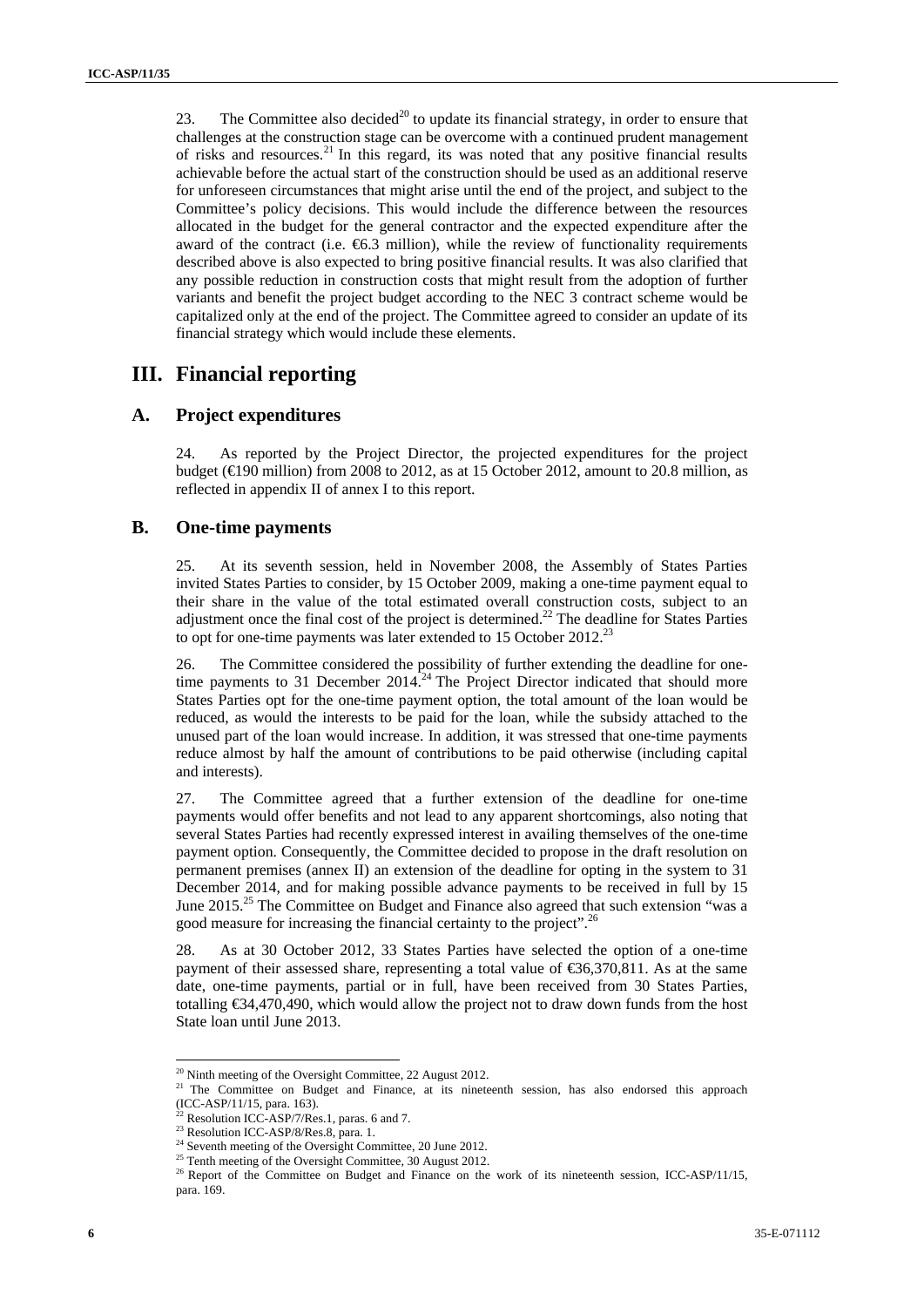### **C. Total cost of ownership**

29. The Committee requested the Project Director to present a paper on the updated cost of ownership and the issue of depreciation in particular, outlining the different options and their impact, the timeframe, as well as comparison points with other international organizations. 27

30. On 21 March 2012, the Project Director made a presentation on the total cost of ownership (TCO), emphasizing that this issue had to be taken into account while ensuring that the construction and its related elements (Casco and 3gv) will be realized within the total budget of  $\in$ 190 million.<sup>28</sup> It was stressed that the Assembly and the Committee needed to prepare for the impact of the annual costs relating to the construction. The TCO includes three components, namely: (a) the financial costs;<sup>29</sup>(b) the operating costs; and (c) the funding costs, for capital investment replacements throughout the lifetime of the permanent premises.

31. The future costs for using and owning the new premises and the site are currently estimated to impact in 2016 in a range between  $\in$  3.3 and  $\in$  4.8 million, including the financial costs, depending on the funding option that will be adopted.

32. It was stressed that the Assembly should consider the strategic decision of how to handle the funding costs, i.e. through an annual or a lifetime approach. While the latter would require that States Parties initially bear a higher cost for creating a multi-annual investment fund, the former would result in higher cost in the longer term. The Project Director also noted that the impact of the TCO would not be similar for all States Parties, based on their respective decision to opt for the one-time payment or not. The Project Director further noted that the Financial Regulations and Rules would need to be reviewed in order to ensure their consistency with the financial approach taken by the Assembly.

33. As regards the two possible funding approaches, the Project Director noted that, while the costs and benefits of each solution should be analyzed carefully, at first sight the lifetime approach seemed more sustainable and would generate a more comprehensive planning and decision-making process for the maintenance of the Court's permanent premises, as a new asset of States Parties. It was also pointed that a comparative analysis of other international organizations' approaches would be necessary in order to make an informed decision.

34. The Committee noted that while the issue had to be timely addressed, any solution adopted would impact not earlier that on the financial year 2016, due to the expected completion of the project in 2015. However, it was also suggested that, should the lifetime approach be finally selected by the Assembly, it might be appropriate to make this decision at an earlier date.

35. The Committee agreed that a technical working group had to be established under the lead of the Project Director, to address the Committee on Budget and Finance recommendation for developing "qualitative and quantitative assumptions, options and scenarios, including risk assessments and illustration of the costs<sup>30</sup> regarding the  $TCO<sup>31</sup>$ and taking into account that the review should include "the range of possible approaches, without focusing on one option, such as the lifetime approach".<sup>32</sup> The working group would also have to address any options for future States Parties to contribute to the project costs, as also recommended by the Committee on Budget and Finance.<sup>33</sup> The Committee noted that States Parties would find extremely difficult to cope with the maximum level of the estimated financial impact of the TCO. Consequently, any possible approach to funding the

 $27$  First meeting of the Oversight Committee, 25 January 2012.

<sup>&</sup>lt;sup>28</sup> Third meeting of the Oversight Committee, 21 March 2012.

<sup>&</sup>lt;sup>29</sup> These costs, for the repayment of the host State loan and its accrued interests, will amount to €6.9 million but are due only by States Parties that have not opted for a one-time payment.<br><sup>30</sup> Report of the Committee on Budget and Finance on the work of its eighteenth session, ICC-ASP/11/5, para. 67.

This recommendation was reiterated in the Report of the Committee on Budget and Finance on the work of its nineteenth session, ICC-ASP/11/15, para. 165.

<sup>&</sup>lt;sup>31</sup> Sixth meeting of the Oversight Committee, 23 May 2012.

<sup>&</sup>lt;sup>32</sup> Report of the Committee on Budget and Finance on the work of its nineteenth session, ICC-ASP/11/15, para. 166.

<sup>33</sup> *Ibidem*, para. 167.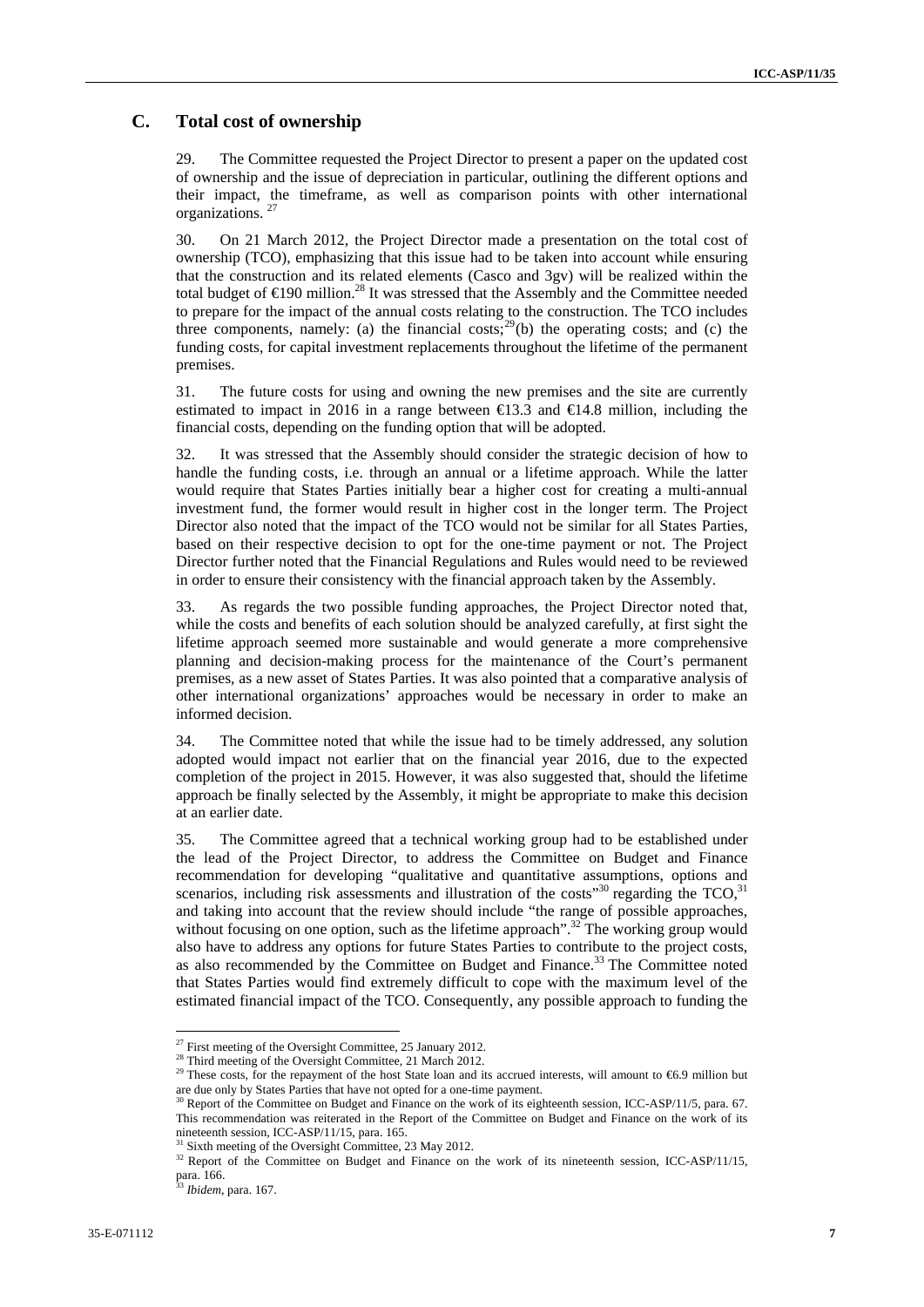TCO would need to consider limiting the immediate financial impact of the TCO, including through a combination of the lifetime and annual approach or other means. This issue would then be brought forward during the course of 2013.

### **D. Non-integrated user equipment ("2gv elements")**

36. The Committee considered the recommendation of the Committee on Budget and Finance, that the Court review again the options for possibly mitigating 2gv costs, including the suitability and extended use of existing equipment.  $3<sup>4</sup>$  The Committee concluded that the Court should, in consultation with the Project Director and the Oversight Committee, elaborate new options for reducing the 2gv elements, including the suitability and extended use of existing equipment as well as the option of joint procurement with other institutions, and report thereon in detail to the twelfth session of the Assembly of States Parties through the Oversight Committee.

## **IV. Other project related issues**

### **A. Preparation of the site by the host State**

37. In January 2012, <sup>35</sup> the host State indicated that the demolition of the Alexanderkazerne had started on 14 November 2011 and was still going on according to the schedule.

38. A site visit of the Alexanderkazerne was organized for the members of the Oversight Committee by the host State on 16 March 2012, to assess the progress made in the demolition process. At its third meeting, held on 21 March 2012, the Committee addressed three specific issues in relation to the findings during this visit:

(a) The accessibility to the main entrance: it was noted that some infrastructure work may be needed from the Municipality to allow cars to stop at the main entrance, given the narrowness of the street.

(b) The ground level: it was noted that the current ground level is well above the street level and that it would apparently be delivered as such to the Court. It was asked whether this would be in compliance with the agreement from the host Sate to deliver the ground ready for construction.

(c) The current entrance in Van Alkemadelaan: the Committee was informed that the current entrance in Van Alkemadelaan deserves protection and may remain in place should it become architecturally classified.

39. The Committee noted that should any of these findings entail delays and additional costs within the scope of the permanent premises perimeter, these costs could not be covered by the permanent premises budget.

40. On the accessibility to the main entrance, the Project Director clarified that for the past two years intensive discussions were being held with the urban planners of the Municipality to ensure that the design as it currently stands does fit within the available space. The Project Director was convinced that the design on the terrain of the Court and the design of the Municipality for the urban space will accommodate all requirements.

41. It was also clarified by the Oversight Committee that the host State, as further indicated in paragraph 49 of this report, was expected to deliver a site that is ready for construction with a generally levelled natural ground level that is free of buildings, foundations, cables, pipes, pollution, excavation holes etc. Thus, the ground level will be that of the natural landscape, while it will be for the project to bring it at the level required by the design. In practical terms, readiness for construction was expected to provide suitability for the access of and trafficking by construction vehicles and to be in line with the practical arrangements agreed between the Project Director's Office and the host State

<sup>&</sup>lt;sup>34</sup> *Ibid.*, para.170.<br><sup>35</sup> First meeting of the Oversight Committee, 25 January 2012.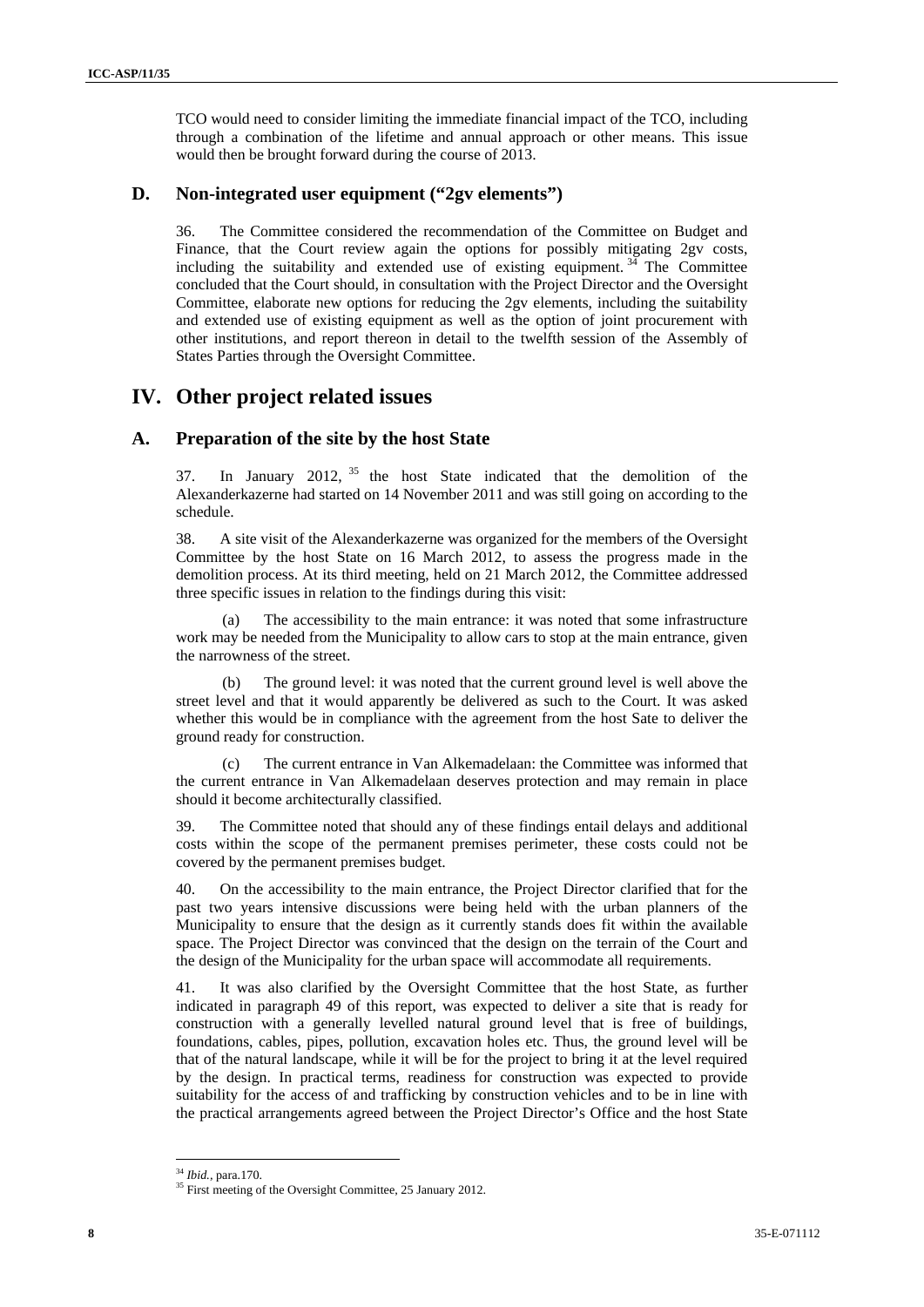representatives. The Committee also welcomed the additional efforts carried out by the host State in conducting site surveys.

42. The demolition process of the Alexanderkazerne on the construction site was finalized by the host State according to the schedule, and the deed transferring the ground was signed by the Dutch Ministry of Foreign Affairs and the Court on 20 September 2012.

### **B. Permit procedure and fee**

43. The Project Director informed the Committee<sup>36</sup> that the building permit application had been submitted and received by the Municipality of The Hague on 12 March 2012.

44. In accordance with the initial timetable for the permit procedure, communicated by the Municipality of The Hague, the permit should have been formally published on 15 August 2012, and then be subject to public comments for a period of six weeks – with the publication of the final permit initially scheduled on 14 November 2012. Another six weeks period was retained for potential legal challenges, leading to the first week of January 2013.

45. The Committee was informed  $37$  that due to the complex nature of the permit application and following several further meetings with the Municipality (which had prompted additional design and re-design work by the project team), the building permit procedure had been deferred by the Municipality until this work was completed in accordance with required standards. Consequently, the draft building permit was finally published on 19 September 2012, and the expiry of the potential legal challenge period is now expected in mid-February 2013.

46. The Project Director had indicated in July  $2012^{38}$  that the permit fee would become payable when the final permit would be published. The Project Director also confirmed that the selected contractor could already make some further soil research and other preparations for the construction, between the handover of the site in September 2012 and the finalization of the permit procedure at the end of December 2012.

47. The Committee was informed<sup>39</sup> that the fee for the permit application amounted to  $\epsilon$ 2.5 million, which was the maximum amount due for a permit procedure in The Hague.<sup>40</sup> The Committee had subsequently addressed a letter to the host State, dated 12 April 2012, concerning the permit fees in relation to the responsibility for administrative costs and the creation of appropriate surroundings for the project. The host State responded by a letter addressed to the Committee, dated 12 June 2012.

48. The host State noted<sup>41</sup> it had discussed the issue of the permit fee with the Municipality of The Hague, which indicated that it did not have any room to reduce the permit fee. Therefore, as communicated by the reply letter of 12 June 2012, the Dutch Ministry of Foreign Affairs was prepared to contribute €1.5 million, on the condition that the savings would be used exclusively for the permanent premises project, and that  $\text{\textcircled{40.5}}$ million be earmarked to cover the demolition of the surroundings walls as well as a contribution to possible setbacks, such as the removal of obstacles at a depth of more than 2.5 meters.

49. The Committee emphasized that, independent of the fees for the permit procedure, the host State had previously agreed to transfer the ground "ready for construction", the meaning of which had been discussed in previous meetings of the Committee. 42 The Committee noted<sup>43</sup> that the notion "ready for construction" was defined in a Memorandum of the Rijksgebouwendienst, dated 28 January 2010. The Committee stressed that this memorandum did not include any reference to the limit of 2.5 meters underground mentioned in the host State letter dated 12 June 2012. However, the host State maintained

<sup>36</sup> Third meeting of the Oversight Committee, 21 March 2012.

 $37$  Ninth meeting of the Oversight Committee, 22 August 2012.

<sup>&</sup>lt;sup>38</sup> Eighth meeting of the Oversight Committee, 4 July 2012.

<sup>&</sup>lt;sup>39</sup> Third meeting of the Oversight Committee, 21 March 2012.<br><sup>40</sup> Interim report on the activities of the Oversight Committee, CBF /18/15, paras. 49-52.

<sup>&</sup>lt;sup>41</sup> Seventh meeting of the Oversight Committee, 20 June 2012.<br><sup>42</sup> Third, fourth and fifth meeting of the Oversight Committee (2012), held on 21 March, 4 and 18 April 2012 respectively.

<sup>&</sup>lt;sup>43</sup> Eighth meeting of the Oversight Committee, 4 July 2012.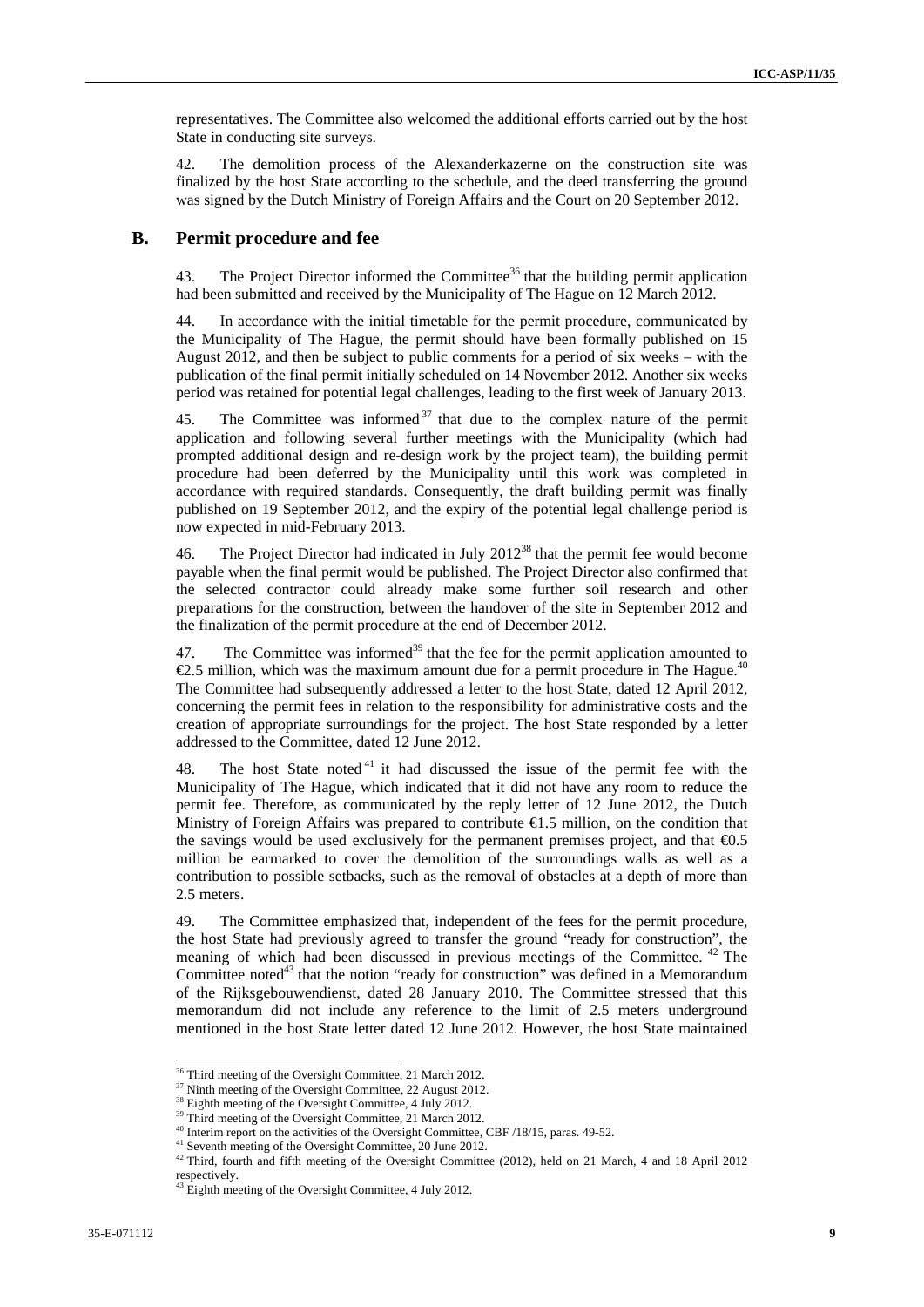that the memorandum should not be considered as part of the legal framework regulating its responsibilities in the project.

50. The Committee accepted the contribution of the host State towards the permit fee, without prejudice to the existing legal framework regulating the responsibilities of the host State and of the Assembly of States Parties.<sup>44</sup>

### **C. Specialized representational features**

51. The Project Director noted that €1.2 million had been allocated in the budget for "specialized representational features, which remained to be defined at this stage. Resolution ICC-ASP/6/Res.1 had defined the notion of "integrated representational features" as "large sculptures, mosaics or other large pieces integrated into the architecture, facades or landscaping".45

52. The Committee considered how to proceed on this issue and decided to explore ways of including integrated pieces of art into the design, as requested by resolution  $ICC-ASP/6/Res.1<sup>5</sup>$ 

## **V. Audit strategy**

53. In July 2012,  $47$ the Committee was informed that the Project Director had prepared a draft audit strategy. The Director of the Office of Internal Audit (OIA), recommended that some audit activities be outsourced.

54. The Committee underlined that the permanent premises project needed an audit strategy as a matter of priority, noting that it had to be performed by an independent expert. The Project Director suggested hiring an external consultant to perform this task such as the United Kingdom National Audit Office's consultant, who was knowledgeable with the permanent premises project.

55. Following the recommendations made by the Committee on Budget and Finance at its nineteenth session<sup>48</sup>, the Committee reconsidered this issue and decided that the outside specialist called to perform this task will have to be hired through a selection procedure involving several offers and under the guidance of the OIA.<sup>49</sup>

 $\overline{a}$ <sup>44</sup> Tenth meeting of the Oversight Committee, 30 August 2012.<br><sup>45</sup> Seventh meeting of the Oversight Committee, 20 June 2012.

<sup>46</sup> Eighth meeting of the Oversight Committee, 4 July 2012.<br> $47 \text{ Jbid.}$ 

<sup>47</sup> *Ibid*. 48 ICC-ASP/11/15, paras. 80-82

<sup>&</sup>lt;sup>49</sup> Twelfth meeting of the Oversight Committee, 31 October 2012.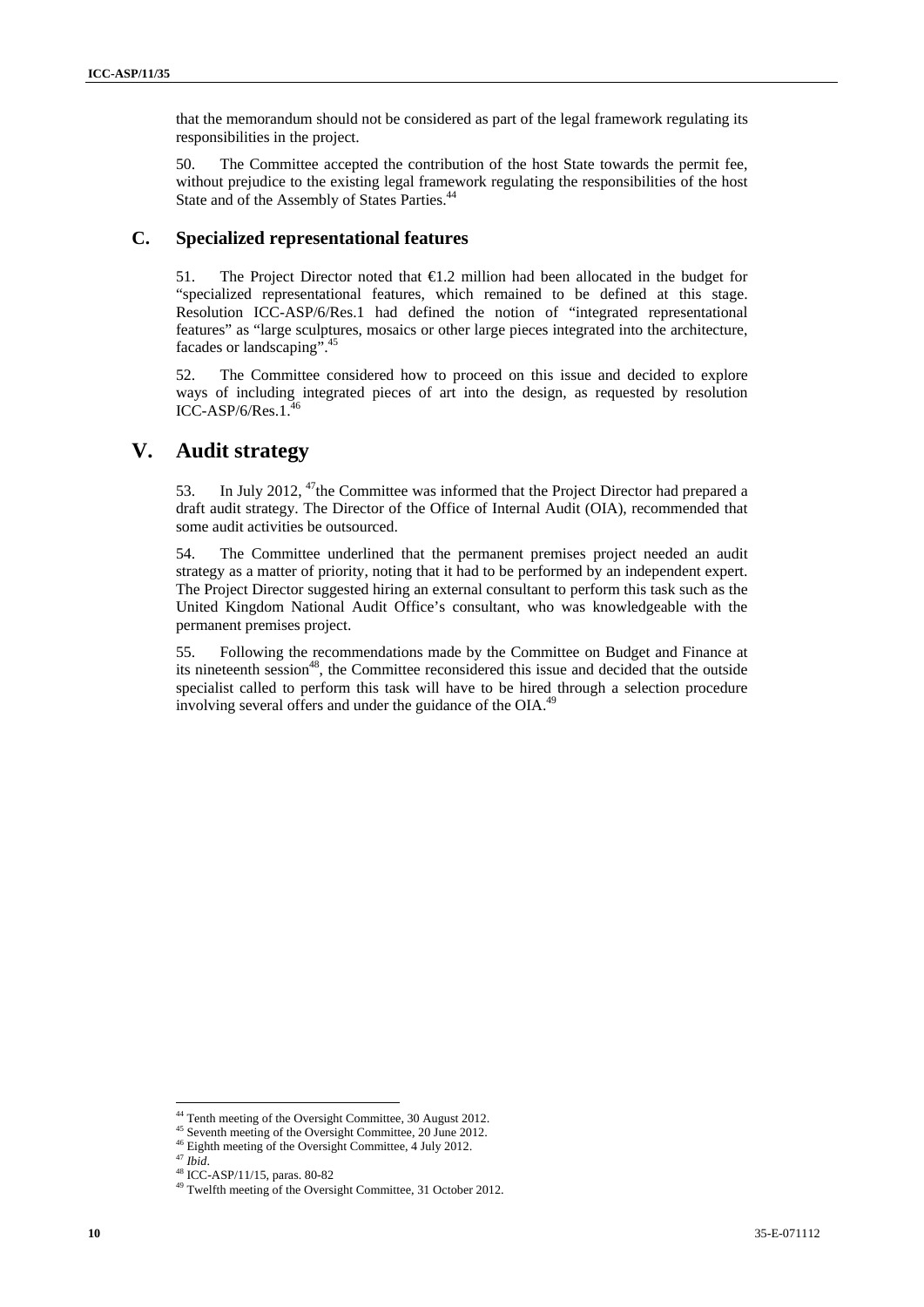### **Annex I**

## **Report of the Project Director's Office on the permanent premises project**

### *Summary*

The present report provides an update of the activities of the permanent premises project by the Project Director´s Office during the year 2012. It includes an overview of the main challenges experienced within the project during this period. The report also incorporates an overview of the project's financial status including one-time payments and the proposal to extend the deadline to for States Parties to opt for one-time payments until 31 December 2014.

### **A. Introduction**

1. The present report is submitted in accordance with resolution ICC-ASP/6/Res.1, annex IV, paragraph 6 (e), which provides that the Project Director's Office shall provide quarterly (or as required) status reports to the Oversight Committee. The report provides an update of the activities of the permanent premises project during the year 2012 in view of the upcoming eleventh session of the Assembly of States Parties.

### **B. Project activities**

### **1. Tendering of the general contractor**

2. The tender procedure consisted of two phases: a) pre-selection phase, and b) award phase.

3. The pre-selection phase aimed at selecting the most suitable tenderers to fulfil the project objectives. An Assessment Panel composed of the key stakeholders to the project carried out the pre-selection taking into account a number of grounds of exclusion, some minimal requirements as well as a set of selection criteria, both technical and qualitative in nature.

4. The Assessment Panel received four expressions of interests, which were assessed according to the pre-determined criteria. This led to the selection of the four contenders, which were invited to the awarding phase: TBI Consortium, Visser Smit/ Boele & van Eesteren, Ballast Nedam/BAM, and Züblin.

5. The award phase started in early May 2012 with the sharing of the Request for Proposal documentation with the four tenderers.

6. A carefully set-up sequence of meetings took place with the four tenderers between May and mid-July 2012 to make them familiar with the extensive set of tender documents and to provide training in the NEC-3 contract methodology. The NEC-3 contract is a United Kingdom-originating contract that is also used internationally, and consists on procuring in a value-for-money instead of just the cheapest price basis. This methodology was selected due to its merits for stimulating a collaborative partnership between client and contractor throughout the lifespan of the project, hence providing a better guarantee for the project to finalise on time, within budget and according to the requirements.

All four tenderers submitted their proposals for the project on 23 July 2012. An official bid opening session was held shortly after the bid closing time. This bid opening session was conducted in the presence of representatives of the Court, the Project Management team and an independent Dutch notary. The notary documented the process and results of this procedure in an official report. The financial information was kept separate from the qualitative information.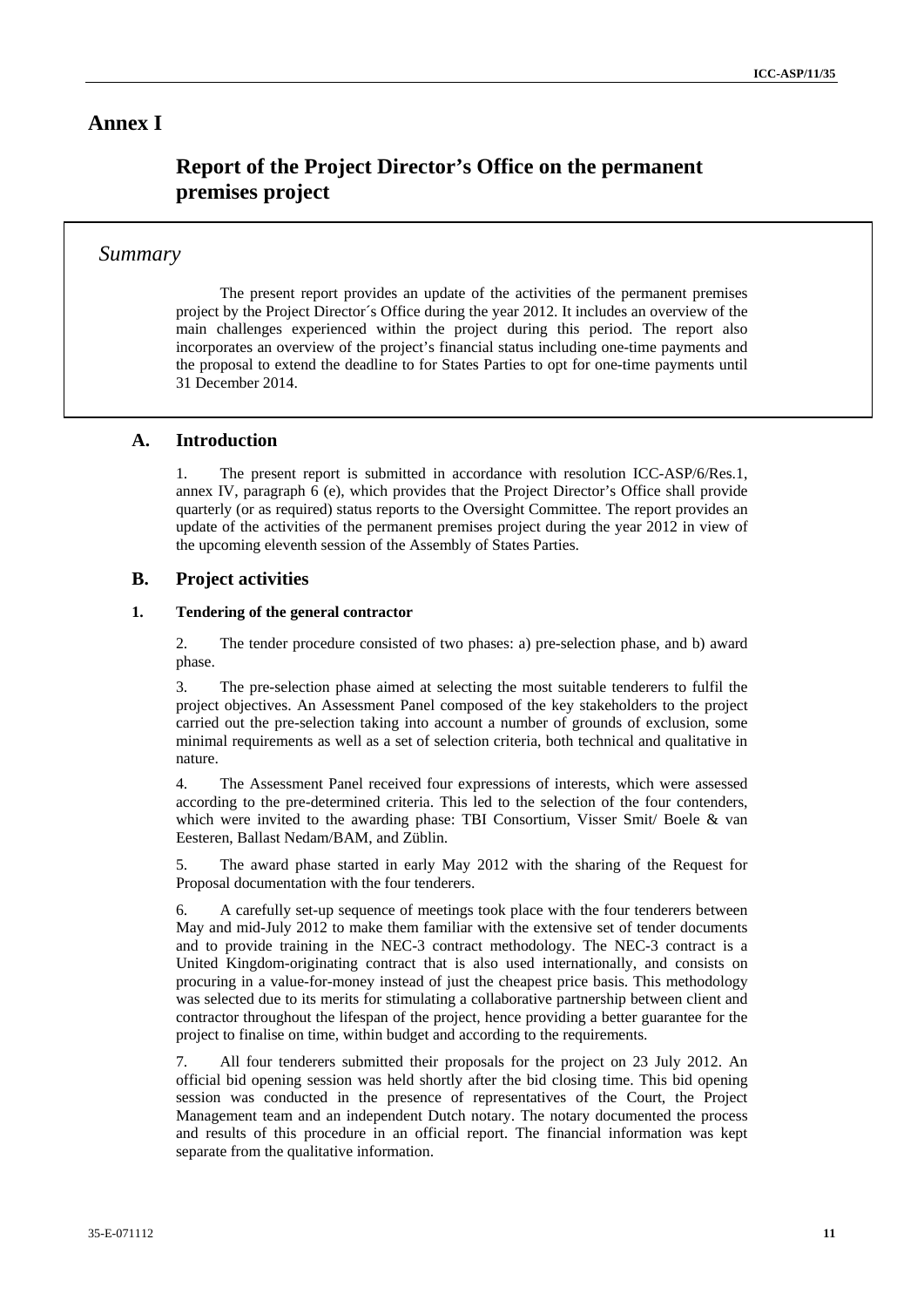8. An Assessment Panel was created to undertake the initial qualitative evaluation of the proposals before combining the assessments with the financial results and deciding on the contractor to be selected. Led by the Project Director, the Panel included the independent experts and representatives from the Court, and was supported by advisors from the Project Management team and members of the design team. Three members of the Oversight Committee accepted the invitation to observe the work of the Assessment Panel and the evaluation process. The host State declined the offer.

9. The first session of the Assessment Panel was held on 7 August 2012. The purpose of this session was to collate the individual marks from the seven members of the Panel and to conduct a preliminary evaluation of the candidates' proposed possible variants (which were defined in the Request for Proposal) based on the documentation submitted in the proposals. In mid-August 2012 the Assessment Panel conducted visits to one reference project proposed by each of the tenderers. The visits were directly followed by a presentation in which each of the three proposed key team members of the tenderers took part. They elaborated on their role within the project team and what they considered to be the key aspects of their submitted plan of approach.

10. The Assessment Panel met a second time on 17 August 2012 for its concluding session. In this session, both the qualitative evaluation and the financial evaluation were concluded and the results were then put together into the assessment model. The tender process was designed on the basis of selecting the Most Economically Advantageous Tender ("MEAT"), where quality accounted for 60% and price for 40% of the overall score. This ensured that the selected contractor would provide the optimum balance between time, cost and quality thereby safeguarding the overall objectives of the project.

11. On 17 August 2012, the Assessment Panel concluded its work with the unanimous recommendation to award the contract for the permanent premises project to the consortium of Visser & Smit Bouw / Boele van Eesteren (part of the VolkerWessels Group) for the agreed Guaranteed Maximum Price of €147.044.700 against the €153.000.000 level that was available for this purpose within the overall €190 million project budget.

12. On 22 August 2012, the Oversight Committee ratified the recommendation of the Assessment Panel and awarded the contract to the consortium of Visser & Smit Bouw / Boele van Eesteren, subject to a silence procedure which expired at noon on 24 August 2012. That same day, the Project Director informed all candidates, by telephone, e-mail and official letter, of the decision adopted. This marked the start of the statutory "Alcatel period" (the 15-day period in which the contenders could file a legal complaint regarding the tender procedure). None of the tenderers filed any complaint.

### **2. Transfer of permanent premises site to the Court**

13. At the initiative of the host State, two visits to the site took place on 28 June and 9 August 2012 in order to prepare for the smooth hand-over of the site. The host State completed all the demolition works on the site according to the schedule.

14. On the 20 September 2012, the original deed establishing the ground lease and building lease for the premises of the Court was amended to record that the handover date of the premises from the host State to the Court would take place on 1 October 2012 instead of 1 September 2011 as it had been initially estimated.

#### **3. Construction – General constructor's contract**

15. The signature of the contract with the selected contractor and the hand-over of the site to the constructor took place on 1 October 2012, thus starting the Construction phase.

16. The award of the contract has been split in two parts;

(a) The first part is limited to a cost of up to  $\bigoplus$  million for the completion of the Technical Design and preparatory works by the construction team (including the Design team, which has become part of the contractor's team according to the Engineering and Construct model approved for the project).<sup>1</sup> The contractor assumes from the moment of

<sup>&</sup>lt;sup>1</sup> ICC/ASP/9/28, paragraph 70.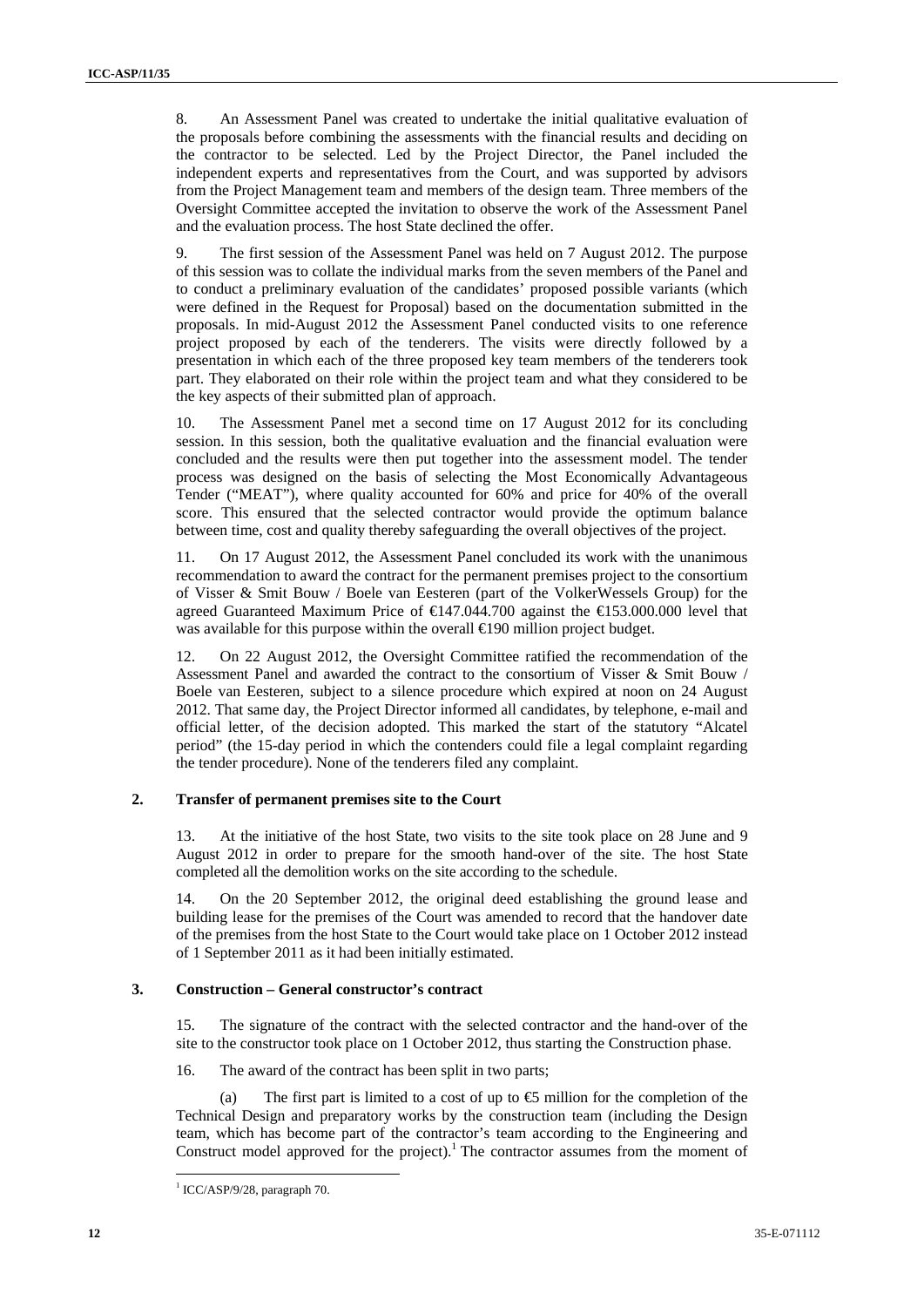signature of the contract all liability and risk associated with the design, which is expected to be finalized by the end of March 2013; and

(b) The second part of the contract, the physical construction works on site, which will be awarded following receipt of the final building permit from the Municipality, expected at the end of December 2012.

17. With the signature of the contract, the contractor has agreed on a guaranteed maximum price (currently set at €147.044.700) and will continue to be incentivized over the course of the project to find additional savings. During the construction phase, it will be important for all stakeholders in the project to be disciplined and resist making changes as these would have a financial impact and would result in changing the level of the guaranteed maximum price agreed with the constructor.

### **4. Update on the absorption of the 3gv elements within the €190 million construction budget and the ongoing cost reduction process**

18. The Assembly, at its 10<sup>th</sup> session, requested the Project Director to fully absorb the 3gv elements within the overall  $\in$  90 million budget.<sup>2</sup> The Project Director's Office had also been asked to undertake a further review of the requirements in order to enhance the financial security of the project while preserving the functionality of the premises.<sup>3</sup>

19. The Project Director had presented the Oversight Committee with a cost reduction strategy, at its  $13<sup>th</sup>$  meeting of 2011, in order to achieve the targeted savings in three stages. Important savings were found in the contingency and escalation budget and through the Value Engineering undertaken by the project.<sup>4</sup>

20. Between the end of the final design stage and the end of the final design plus stage, the estimated project and client risks increased by  $\bigoplus$  million. This increase prompted the Project Director to present a new strategy to the Oversight Committee, on 23 May 2012, in order to achieve new savings in three stages: a) design savings, b) system adjustments, and c) major brief adjustments.

21. After the conclusion of the Assessment Panel on the tender result on 17 August 2012, the Project Director informed the Oversight Committee, at its ninth meeting, held on 22 August 2012, that the tender process had come significantly under the available budget at that stage. Consequently, the construction budget will be able to absorb the full 3gv budget.

22. Furthermore, the tender result achieved an additional residual projected underspend estimated at €6.1 million resulting from the variants presented by the constructor and accepted by the project.

23. This residue figure has to be taken with caution since there is still a long way to go in the delivery of the project even though the revised risk amount held for the project (currently set at  $\bigoplus$ 2.9 million) should adequately cover the risks remaining for the construction period. Upon the recommendation of the Project Director, the residual amount (€6.3 million) will be treated as an additional reserve for any further unforeseen circumstances that might arise until the end of the project in addition to the risk contingency.

24. The existing list of possible savings for the cost reduction process (prepared in conjunction with the User team and the Design team) will be reviewed so as to ensure that the construction stage of the project allows for good quality premises, while avoiding elements that might not meet the standard of coherence with the core functions of the Court and that would negatively affect the total cost of ownership.

25. The Project Director's Office will provide the Oversight Committee with an overview of the updated list of possible savings and their estimated impact in the project cost by the end of November 2012. Upon completion of the Technical Design at the end of March 2013, it will be possible to identify the actual savings achieved through the

<sup>&</sup>lt;sup>2</sup> Resolution ICC/ASP/10/6, paragraph 6.

 $3 \text{ ICC-ASP/10/22}$ , paragraphs 73 to 75, and resolution ICC/ASP/10/Res.6, paragraph 7.

<sup>&</sup>lt;sup>4</sup> Ìbid., paragraphs 69-70.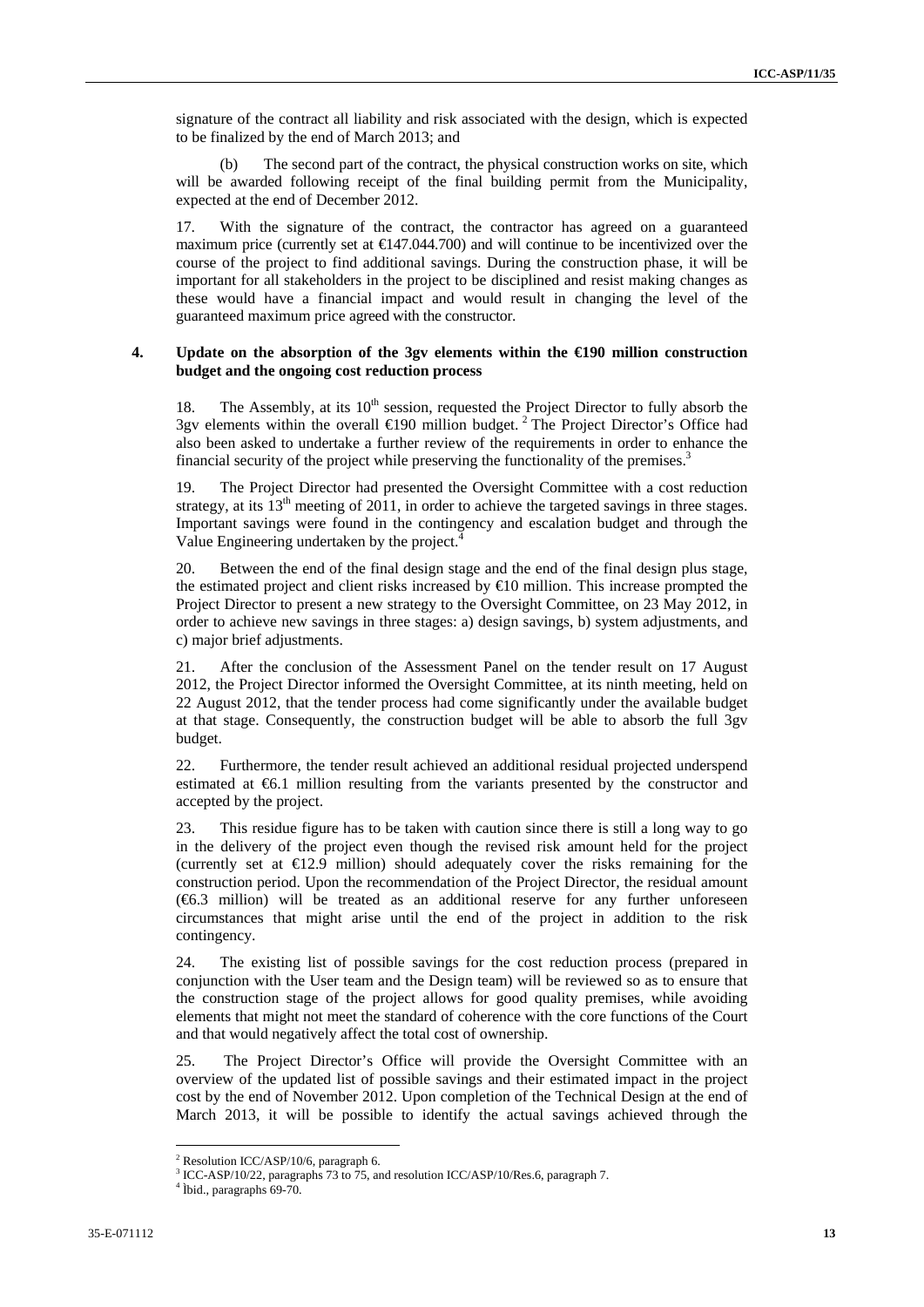implementation of some of the changes in the project. However, in practical terms, the impact of the savings in some parts of the project are likely to be used to offset any new issues that might arise in other parts of the project.

### **5. Risk management**

26. The aim of risk management, by means of a risk register, is to deal with current and future uncertainties in a structured way. Project risks (identified as a possible negative influence or threat on uncertain situations, future scenarios or occurrences on the project goals) are made explicit in the risk register. The register provides an overview of the risks, their outcome (impact/consequence for the project) and their cause. Also included in the register is the effect of the risk on the project (size of the impact), the probability of occurrence, as well as the measures that will be taken to mitigate a given risk and the person responsible for initiating the response.

27. The risk register is an important tool in the management of the project. Following the recommendation of the Internal Auditor, more regular updates of the risk register have been implemented and the risk register has become a standard agenda item for the Project Team. When important risks are identified / added to the existing register, these are then reported to the Oversight Committee.

28. The most significant risks that are identified are now valued within the risk register and the implications are financially assessed in the revised construction budget framework. The total risk budget currently amounts to  $\epsilon$ 12.9 million. The Project Director is responsible for managing the construction stage within this figure.

### **6. Permit procedure**

29. The proforma appeal against the zoning plan by one of the residents' associations in April 2011 turned into an official appeal that was heard by the Raad van State (Court of Appeal) in February 2012. The project was able to continue the preparation and submission of the building permit because the submitter of the appeal did not request a suspension of the zoning plan but opted instead for an appeal against certain of its elements. The appeal was not successful and only a minor change to the zoning plan wording resulted from it that did not affect the project.

30. The building permit for the project was submitted to the Municipality on 12 March 2012. The Municipality issued the draft permit on 19 September 2012, against which written complaints may be filed until the end of October 2012.

31. The host State offered, by letter dated 12 June 2012, to contribute €1.5 million to the permit fee charged by the Municipality, provided that the resulting saving be used only for the project and that €0.5 million be earmarked to cover the demolition of the surrounding walls to the site as well as any other possible setbacks on the site. The Committee accepted the offer without prejudice to the existing legal framework regulating the responsibilities of the host State and the Assembly of States Parties relating to the project.

32. The target date for obtaining the final building permit is set for 27 December 2012. Following this date, there is a residual risk period of six additional weeks for any possible appeal in Court.

33. The project is anticipating that there remains a risk of an appeal against the building permit by one or several of the residents who originally appealed against the zoning plan. However, the risk register caters for the possible financial impact of future legal challenges to the project, and, furthermore, the outstanding issues that might prompt a challenge are not significant enough to block the project or affect it substantially as they only relate to the landscaping and parking areas.

34. The Project Director's Office and the Municipality continue to meet regularly with neighbourhood representatives and the community in order to keep them fully informed of the project and dispel any worries that might arise thus trying to avoid as far as possible any future legal challenge to the project.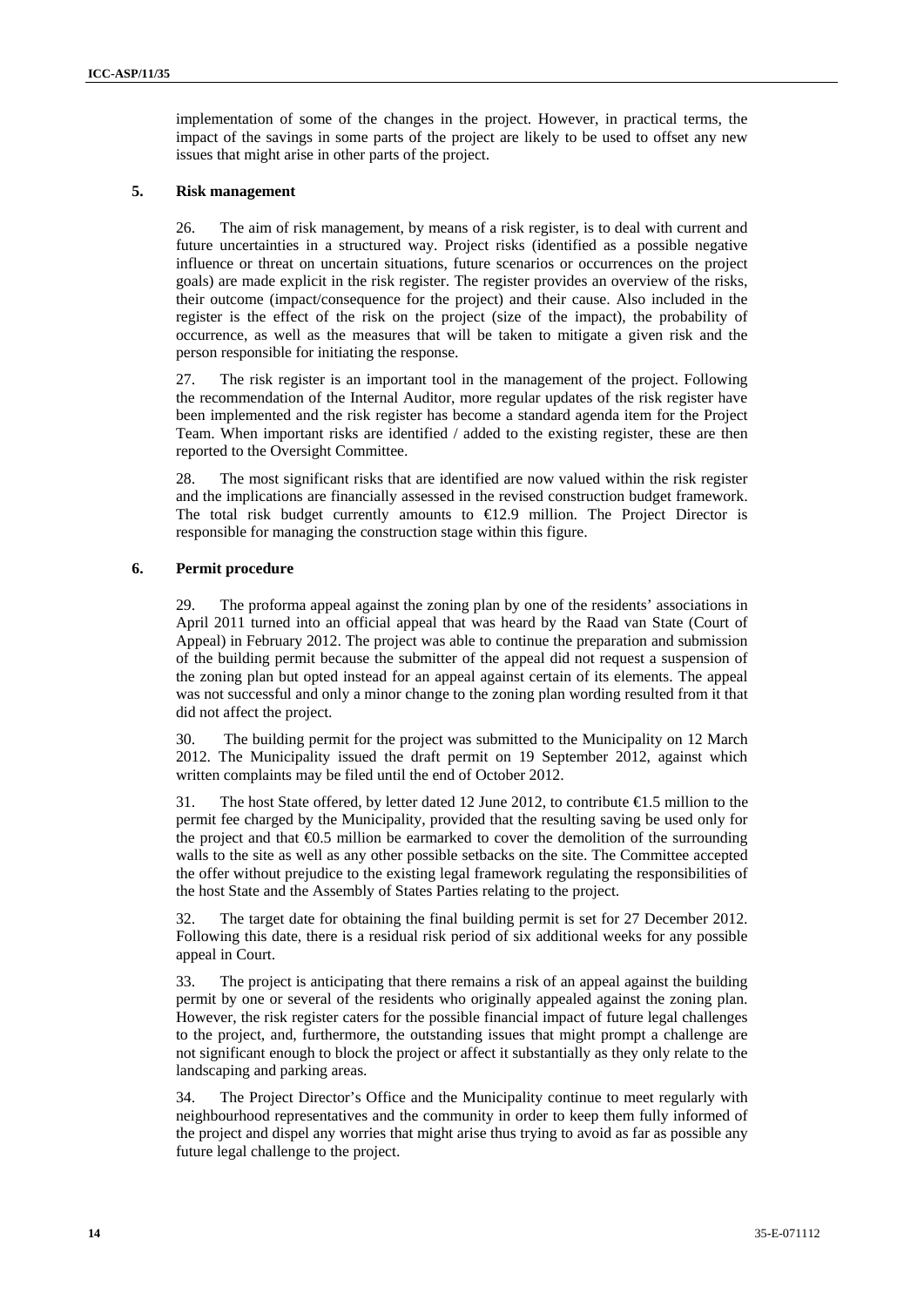35. The anticipated risk of a delay in obtaining the building permit is not expected to affect the targeted project end-date of September 2015. The planning at tender stage was adjusted to cope with this issue and until the final building permit will be obtained, the project will work mainly on technical design activities. Other activities that can take place without compromising the effective conclusion of the building permit process, such as conducting further surveys and setting up housing, will also be undertaken during this time.

#### **7. Heating and cooling of the premises**

36. The competition brief for the project provided that district heating would be available for the new premises. After intensive consultations between the host State, the Municipality, the energy supplier Eneco and the Project Director's Office, an alternative solution was proposed consisting of providing the project with a heat and cold storage provision. 5 The Oversight Committee judged this alternative solution for the project acceptable both from the technical and sustainable points of view.<sup>6</sup> In addition, the new solution would have slightly less maintenance costs for the Court and would be offered at market energy prices.

37. A working group consisting of members of the Court's personnel and the Project Director's Office has been formed to look into the issue in detail. This working group has met several times during 2012. In collaboration with the Project's external legal advisor, the Project Director is preparing the documentation required to conclude a 30-year contract with the energy supplier Eneco.

38. The current negotiations being conducted with Eneco and the Municipality entail an initial €800.000 investment by the Court as part of the project fee of the heat and cold storage business case. However, from a total cost of ownership perspective, the Court will be saving more than €60.000 per year due to the lesser annual cost of heat and cold tariffs compared to district heating tariffs. Over a period of 30 years, the actual savings for the Court will total €3.200.000 approximately.

#### **8. Audit of the project**

39. An audit strategy for the project has been developed in conjunction with the internal and external auditors. In order to guarantee the independence of the strategy, the Project Director in consultation with the Office of Internal Audit of the Court, has sought advice from an external audit consultant. The owner of the Audit Reports for the Permanent Premises Project will be the Oversight Committee.

40. The audit strategy includes: a) a bi-annual compliance assurance to be provided by the Court's Office of Internal Audit, b) an annual financial assurance by the external Court auditor (France's Cour des comptes), and c) an annual governance and project management assurance (with interim reviews on demand) by an external specialist construction projects auditor to be determined by the Oversight Committee in conjunction with the Office of Internal Audit, and in accordance with the Committee on Budget and Finance recommendation at its nineteenth session.

41. In addition to assisting in putting in place an all-encompassing audit strategy, the Project Director's Office has been proactive in taking action during 2012 to complete and implement both the external and internal audit recommendations received by the project.

#### **9. Other project activities**

42. A presentation of the latest project status, including proposed samples and materials to be used in the future premises, was presented to the Judges and the senior management of the Court. Further sessions are planned to be held in conjunction with the Staff Council to brief all staff on the updated status of the project.

<sup>&</sup>lt;sup>5</sup> ICC-ASP/10/22, paragraphs 101 to 104.

<sup>6</sup> Íbid., paragraph 105.

<sup>7</sup> ICC-ASP/11/15, paragraph 82.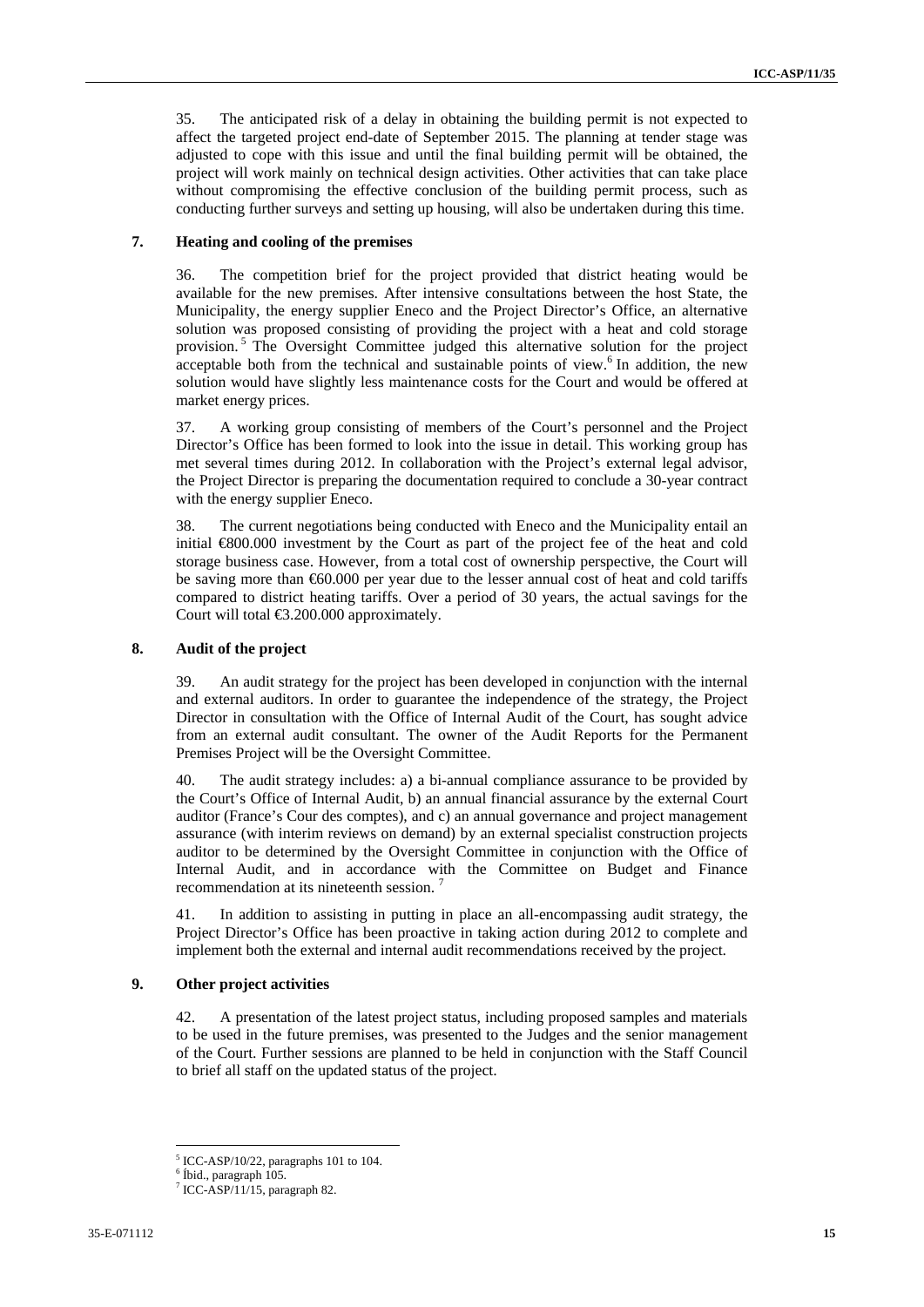43. A new issue of the Newsletter was produced focussing on the submission of the permit application. The newsletter also presented the layout of the permanent premises and reported on the site visit by the Oversight Committee.

44. Up to this date the project participated in 6 neighbourhood meetings respectively on 24 April, 7 June, 5 July, 6 September, 27 September and 11 October 2012. The purpose of these regular meetings is to keep close communication with the residents and future neighbours of the Court in order to explain the specificities of the project, and receive the neighbours' feedback. Through these discussions, the project tries to accommodate as much as possible the neighbours' concerns thus making every effort to avoid further legal challenges to the project.

### **C. Financial reporting**

### **1. Introduction**

45. The Project Director's Office, in close collaboration with the experts, following the Internal Audit and the CBF recommendations, produced at the end of 2011 a revised financial framework for the project. $8$  As a result, the project budget was restructured to include five sets of costs: a) construction costs, b) risks, c) building permits and fees, d) fees relating to the design, project management and consultants, and e) other costs.

### **2. Appropriation construction budget**

46. The total appropriation as at 15 October 2012 is  $\trianglelefteq 90.00$  million at 2014 price level, broken down as follows:  $\epsilon 147,04$  million for construction costs,  $\epsilon 12.89$  million for risks, €2.60 million for permits and dues,  $\bigoplus$ 9.60 million for fees,  $\bigoplus$ .50 million for other costs, and -€6.37 million as a residue. The appropriations stated above are further detailed in appendix II to this report.

### **3. Expenditures against the construction budget**

47. The projected expenditures for the project for the fourth quarter of 2012 as at 15 October 2012 amount to the figure of  $\epsilon$ , 292, 262. This figure consists of construction cost expenditures of  $\mathcal{Q}, 845, 035$ , risks amounting to minus  $\mathcal{Q}, 487, 500$ , permit and dues totaling to  $\text{\textsterling}2,500,939$  and fees for an amount of  $\text{\textsterling}1,433,788$ .

48. The actual expenditures for the project as at 15 October 2012 for the year 2012 amount to  $\epsilon$ 7,508,151. This figure consists of expenditures for construction costs of €2,845,035, risks of minus €1,487,500, for permit and dues an amount of €2,500,939 and fees amounting to €3,649,677. The aforementioned expenditures are indicated in appendix II to this report.

49. The total projected expenditures for the project (2008 to 15 October 2012) against the construction budget amount to €20,794,356. This figure consists of zero expenditures in 2008, expenditures of €1,279,471 in 2009, expenditures for 2010 of €5,133,346, an expenditure amount of €6,873,388 for 2011 and a projected level of expenditure of €7,508,151 for 2012 at 15 October 2012. The aforementioned expenditures are further detailed in appendix II to this report.

### **4. Expenditures against the Court's annual budget**

50. The actual expenditures on Major Programme VII-1 were as follows (expressed in thousands of euro): an amount of  $\text{\textsterling}3.8$  was spent in 2008,  $\text{\textsterling}317.4$  was expensed in 2009, €395.4 in 2010 and €386.4 was expensed in 2011. As at 15 October 2012 an amount of €354.7 was expensed in 2012. The total expenditure of Major Programme VII-1 for the period 2008-2012 per 15 October 2012 amounts to €1,537.7 thousands of euro. Further details are presented in appendix III.

51. The actual expenditures on sub-programme 3770 (formerly 3160) were as follows (expressed in thousands of euro): an amount of  $E$ 68.2 was spent in 2008,  $E$ 60.9 was

<sup>8</sup> ICC-ASP/10/22, paragraphs 76 -77.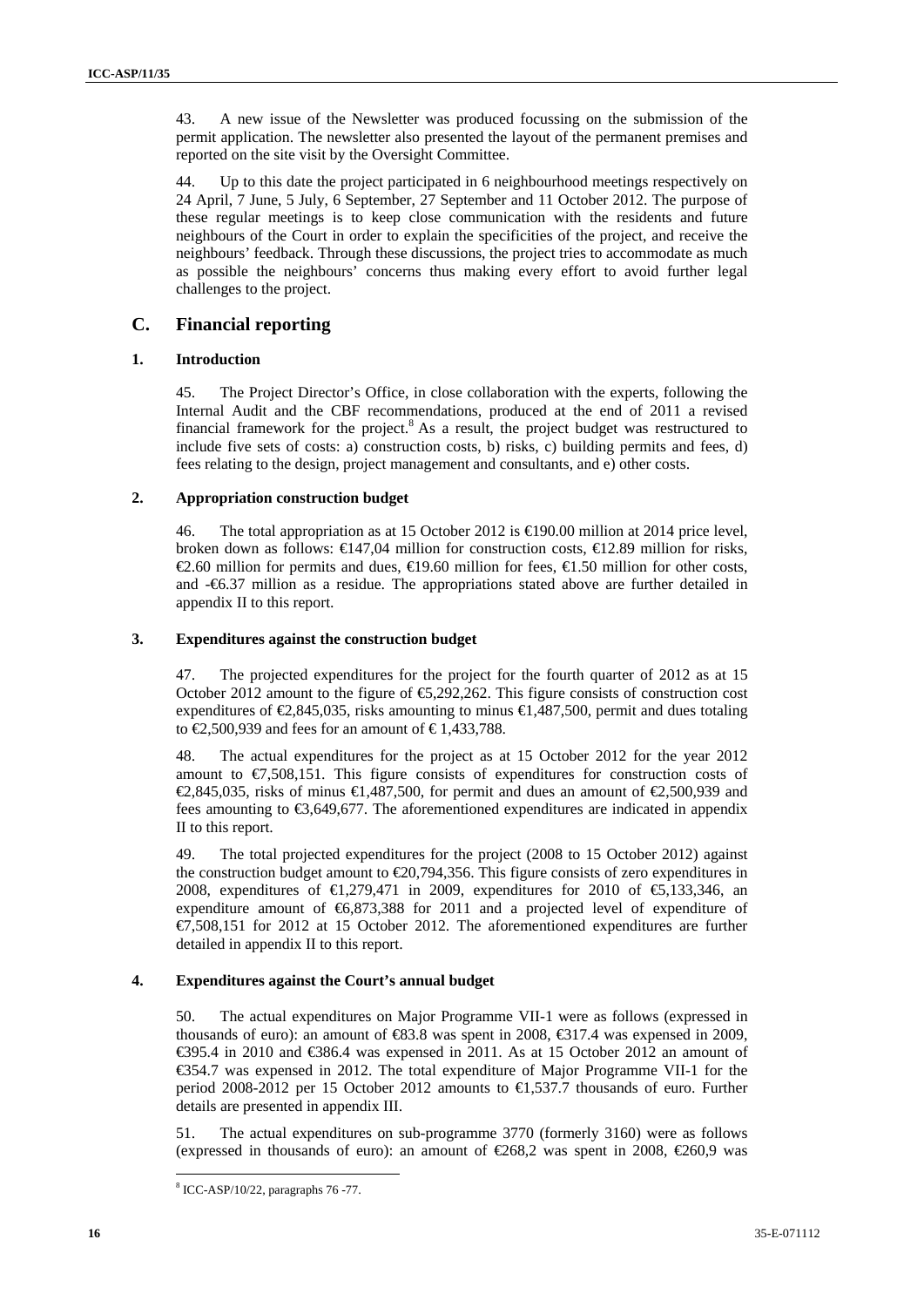expensed in 2009,  $\text{\textsterling}31.4$  in 2010 and  $\text{\textsterling}379.8$  was spent in 2011. As at 15 October 2012 an amount of €318.2 was expensed in 2012. The total expenditure of sub-programme 3160 for the period 2008-2012 per 15 October 2012 amounts to €1,608.5 thousands of euro. Further details are presented in appendix IV.

### **5. Total projected cost of the project: construction budget + Court's budget (permanent premises)**

52. The revision of the financial framework has resulted in creating clarification on the full cost impact of the project, through identifying the costs related to the project that are funded via the annual budget of the Court and those that are funded through the construction budget (appendix V).

53. Appendix V provides and estimate of the full costs related to the project for the period 2008 until 2016. The total estimated costs amount to  $\epsilon$ 215.3 million that is  $\epsilon$ 190.0 million for the construction budget and an estimated projected figure of  $E$ 5.3 million from the regular annual budget of the Court.

### **6. One-time payments**

54. As at 15 October 2012, 33 States Parties had selected the one-time payment option for a total value of €36,370,811. These States have received discounts on their share of the costs, as one-time payments reduce the requirement of making use of the host State loan, leading to a capitalization of the unused part of the host State loan (17.5 per cent). In accordance with resolution ICC-ASP/6/Res.1, annex VII, the cash-flow overview including its provenance is provided in annex VI to this report. In this same annex the interest on the One-time payments received by the Court is also reflected.

55. As at 1 November 2012, the one-time payments actually received total  $\epsilon$ 34,470,490. This amount consists of one-time payments, received from 30 different States Parties. Further details are provided in appendix VI to this report. The table will only come into effect 1 November 2012.

56. As shown in appendix VII, it is currently estimated that as of June 2013, usage of the host State loan will be required. This may change based on cash flow needs or further one-time payments received.

57. In view of the proposal to extend the deadline for States Parties to opt for one-time payments until 31 December 2014 (with the proposed final date for receipt of one-time payments of 15 June 2015), appendix VIII provides a comparison table for States Parties between the one-time payment option and the host State loan option. The table is based on the current 121 States Parties and follows the 2009 ICC scale of assessment.<sup>5</sup>

58. The draft resolution on permanent premises gives States Parties opting for one-time payments the choice to opt between a full one-time payment or a partial one-time payment in combination with participation in the loan.

59. An update of the explanatory note on one-time payments contained in document ICC-ASP/8/34 has been prepared and annexed to the draft resolution on permanent premises to be adopted at the upcoming session of the Assembly of States Parties.

60. A computer model is being prepared by the Project Director's Office ahead of the upcoming Assembly to facilitate State Parties with a tool capable of simulating different scenarios for one-time payments. The computer model will be used also for making the final adjustment at the end of the project.

#### **7. Interest on host State loan and loan repayment (capital and interests)**

61. According to the conditions of the host State loan, payment of interests begins as of the time of the first utilization of the loan, $10$  while repayment of capital and interests will

<sup>9</sup> ICC-ASP-8-34 annex II, para 2 (ii).

<sup>&</sup>lt;sup>10</sup> Resolution ICC-ASP/7/Res.1, annex II, (e).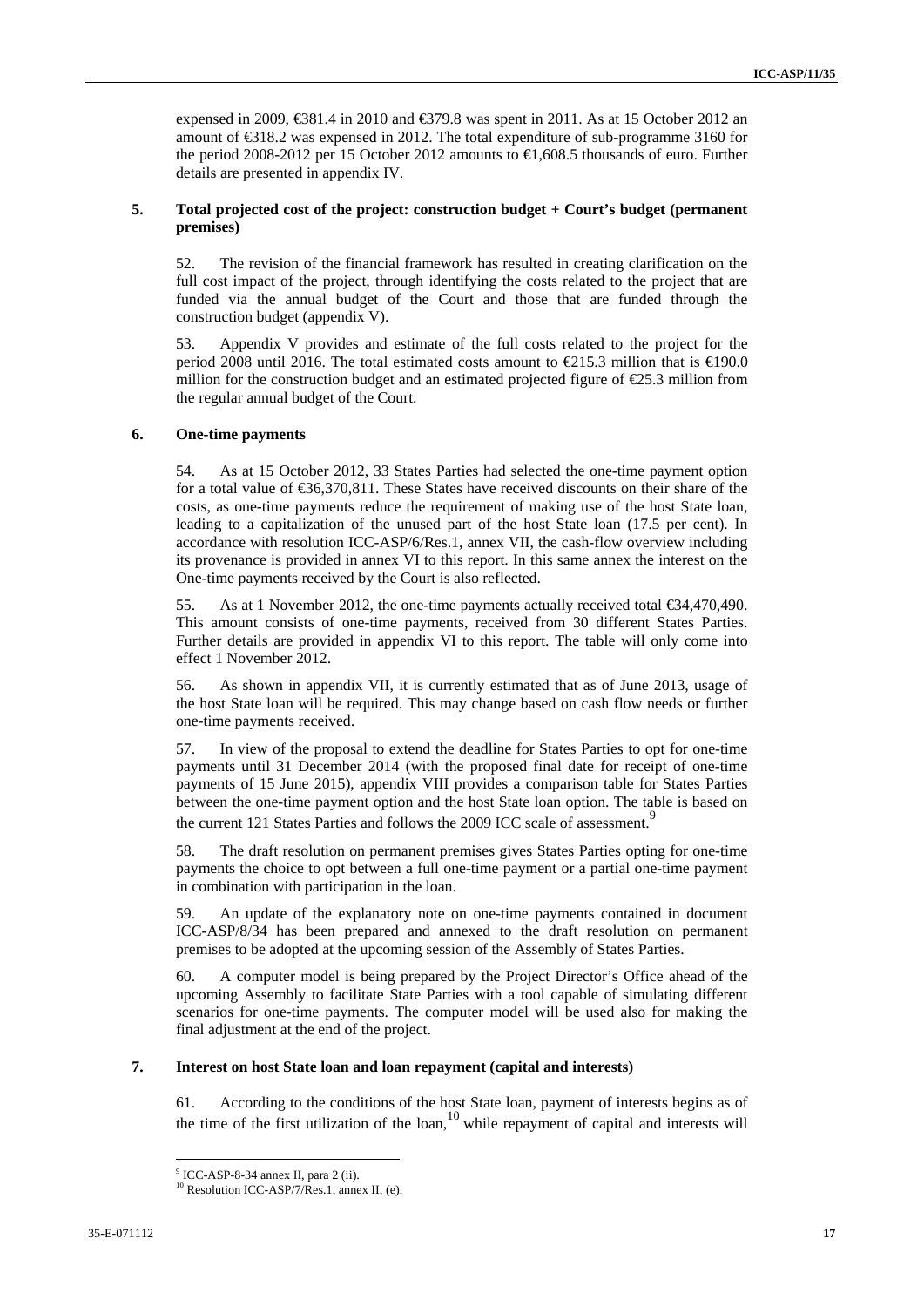commence after expiration of the existing or future leases of the interim premises, from 2016 to 2046.<sup>11</sup>

62. The host State accepted in 2010 the proposal that, in light of the incoming one-time payments, funds that had been drawn from the loan be returned to the host State in order to avoid the accrual of additional interest in the years, 2010, 2011 and 2012. These arrangements were implemented on 28 June 2010.

63. With the current cash flow of the project, it is anticipated that the host State loan will have to be accessed as from the end of June of 2013. The estimation of funds drawn from the host State loan in 2013 is €51.7 million. As a consequence, interests will accrue during 2013 in an amount estimated at €204,568. According to the agreement on loan, interests accrued shall be paid to the host State before 1 February of the year following accession to the loan, i.e. 1 February 2014.

64. States Parties that have not opted for the one-time payment option or that have not disbursed their one-time payment before accession to the host State loan shall be liable for their apportioned share of the interest on the host State loan.

65. The estimated amount to be paid to the host State in interests was included in the 2013 proposed budget in Major Programme VII-2. Following the recommendation of the Committee on Budget and Finance at its nineteenth session,  $^{12}$  this amount has been deleted and the Oversight Committee is proposing, in the draft resolution, that a special account be created instead to hold assessed contributions by States Parties towards the payment of interest and capital on the host State loan, and any interest accrued thereof.

### **8. Trust Fund**

66. According to resolution ICC-ASP/6/Res.1, annex VI, a trust fund has been established by the Registrar for the purpose of holding voluntary contributions dedicated to the construction of the permanent premises of the Court. No voluntary contributions from governments, international organisations, individuals, corporations or other entities have been received yet.

### **D. Total cost of ownership: capital replacement fund**

67. The total costs of ownership are currently estimated at between  $\epsilon$ 13.3 to 14.8 million and comprise:

(a) Financial costs relating to the loan and consisting of interests and capital amortization. They will be borne by those States Parties not having opted for a full onetime payment; <sup>13</sup>

(b) Operational costs of the permanent premises consisting of maintenance, energy/utilities, and insurance costs. These costs will be identified during the transition project and will be able to be compared with the current operational costs for the interim premises. Operational costs will be borne by all States Parties as from 2016 through the budget of the Court;

(c) Capital replacement costs representing the necessary investments to be made for capital replacement thus preventing the functional aging of the building (depreciation). These costs will be borne by all States Parties as from the year 2016.

68. Regarding capital replacement costs, the Project Director has presented two different approaches to the Oversight Committee, calling for a strategic decision by the Assembly before 2016:

(a) Annual approach: cash-out decided on an annual basis with major possible spikes in amounts required over the years and higher cost through life time; or

 $11$  Ibid., (f).

 $12$  ICC-ASP/11/15, paragraph 155.

<sup>&</sup>lt;sup>13</sup> See paragraphs 60 above.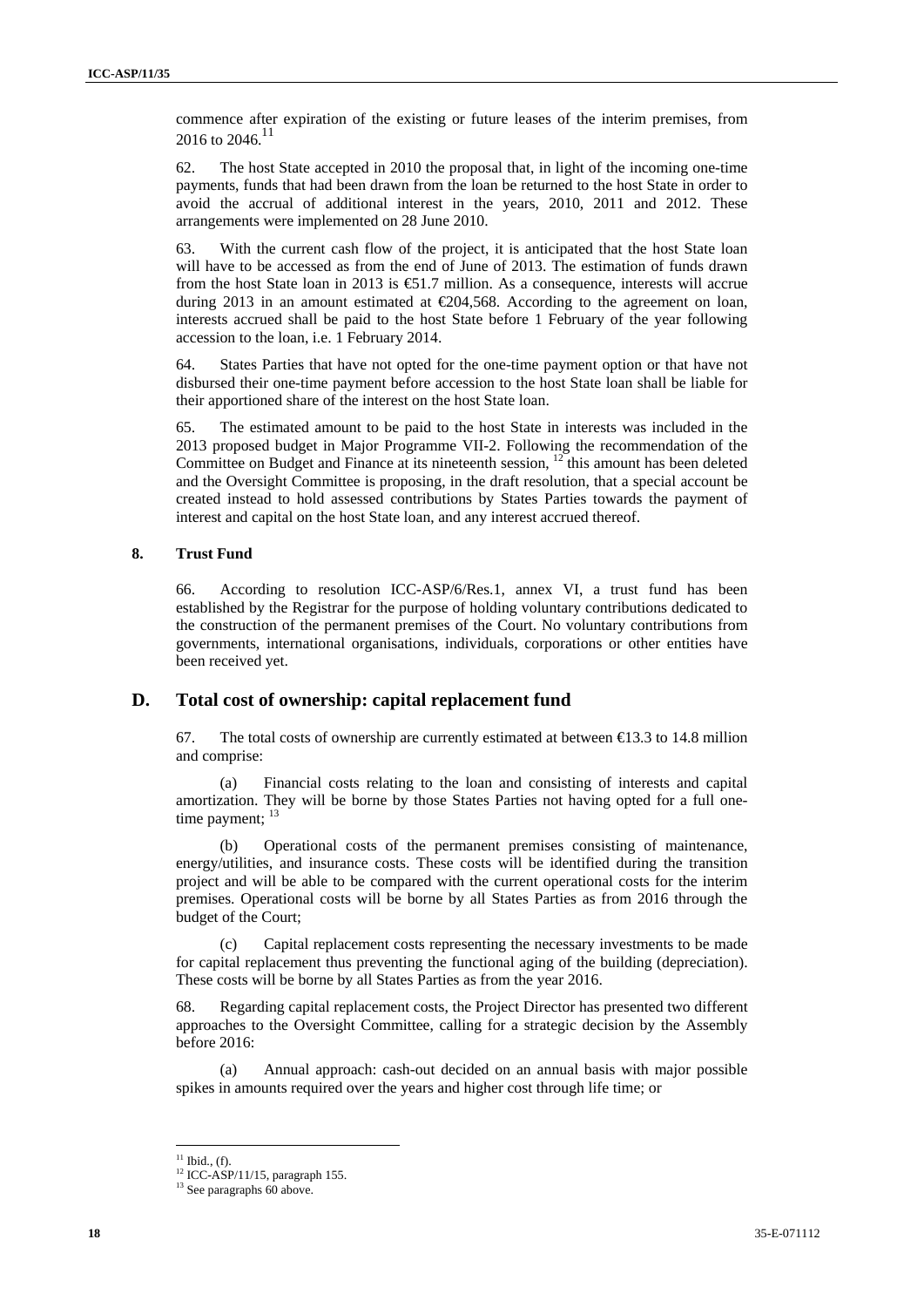(b) Life-time approach: funding flattened out over the years with initial higher costs and lower costs through life time of the premises.



**Capital replacement - possible totals** 

69. In its report on the work of its eighteenth session, the Committee on Budget and Finance invited the Oversight Committee, in cooperation with the Project Director, "to flesh out its qualitative and quantitative assumptions, options and scenarios, including risk assessments and illustration of the costs."14

70. Consequently, the Project Director has proposed to set up a working group, which could be composed of representatives from the Court, an external consultant and some members of the Oversight Committee, to consider the different options, i.e. annual and/or lifetime approach.

  $14$  ICC-ASP/11/5, paragraph 67.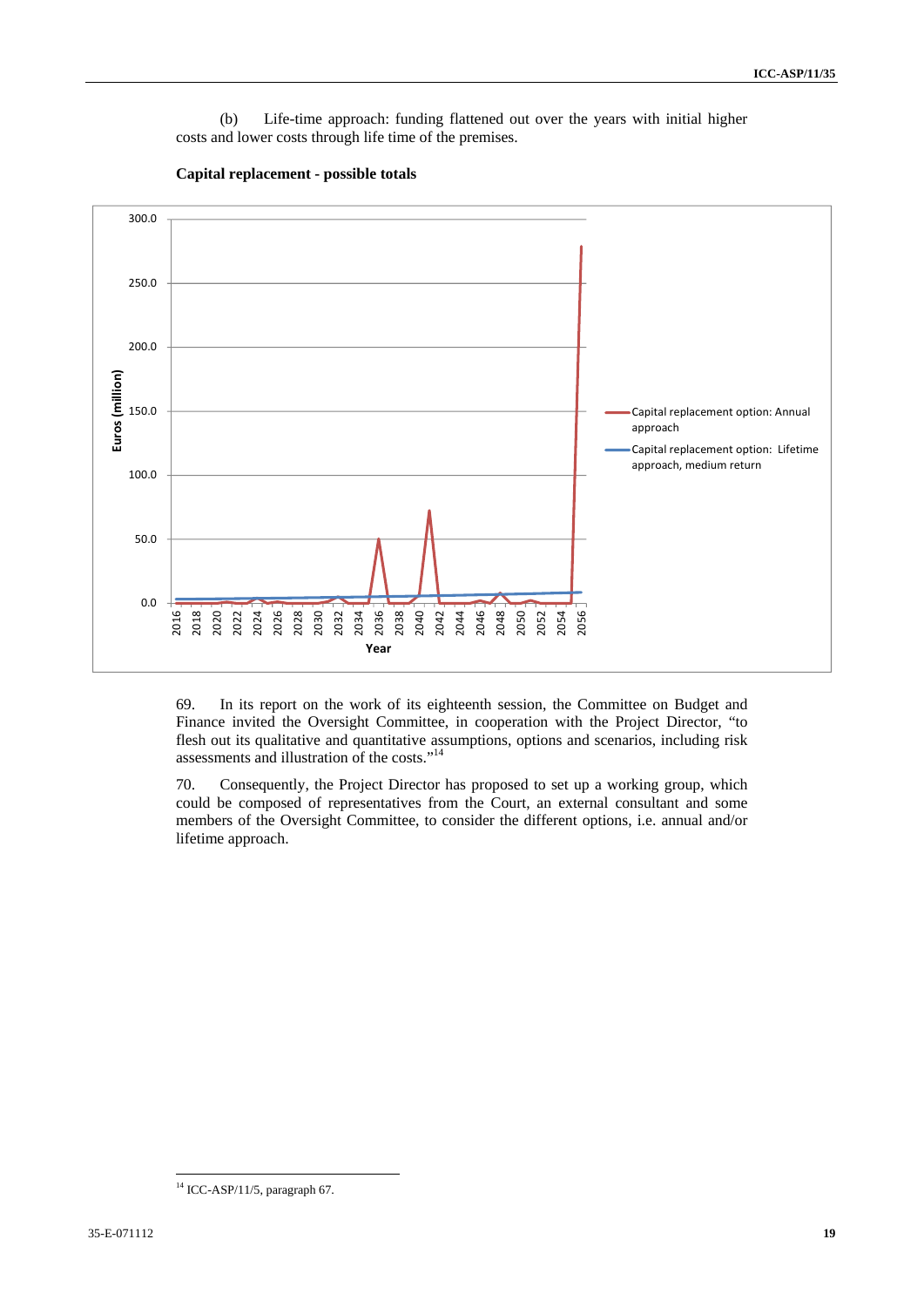# **Appendix I**

# January | February | March | April | May | June | July | August | September | October | November | December **2010** Preliminary Design Stage **FD Minus**  $2011$   $\frac{FD}{Minus}$ Value Engineering Final Design Stage **FD Plus FD Plus FD Plus** Tendering General **Contractor 2012** FD Plus Approval FD Plus Tendering General Contractor Construction Stage 2013 Construction Stage 2014 **Construction Stage** 2015 Construction Stage Transition Period

## **Timescale Overview**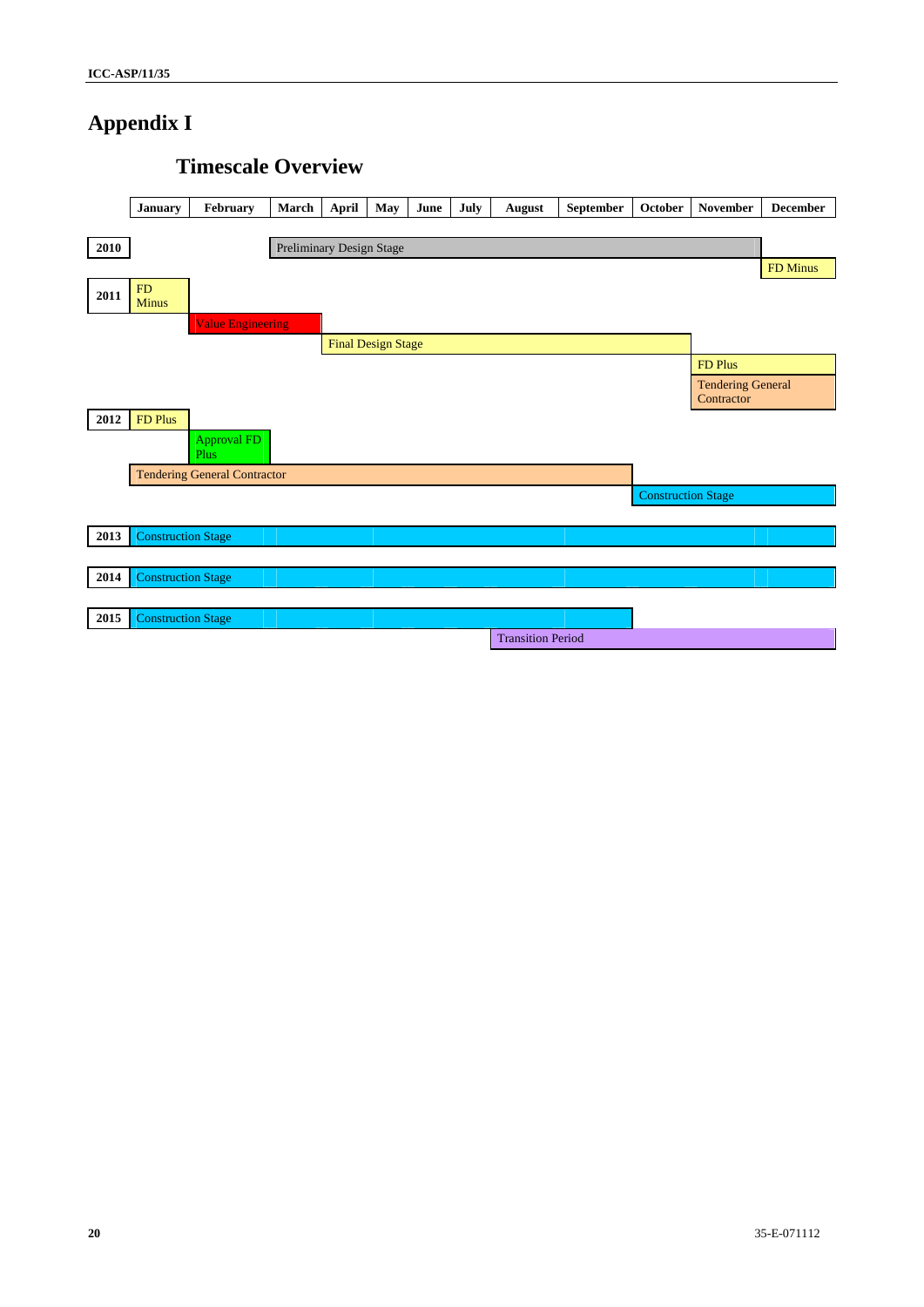# **Appendix II**

# **Expenditures for the permanent premises construction budget for the period 2008 to 2012 as at 15 October 2012** (in euros)

| <b>EUR</b>                                                                                             | 2008     | 2009 <sup>a</sup> | $2010^{a}$ | Total 2011 <sup>ª</sup> First quarter<br>$(*)$ | 2012 <sup>a</sup> | Second<br>quarter<br>2012 <sup>a</sup> | Third<br>quarter<br>2012 <sup>a</sup> | Fourth       | quarter 2012 Total 2012 <sup>b</sup> | <b>Total</b><br>expensed<br>[2008 till 2012] | <b>Budget</b> |
|--------------------------------------------------------------------------------------------------------|----------|-------------------|------------|------------------------------------------------|-------------------|----------------------------------------|---------------------------------------|--------------|--------------------------------------|----------------------------------------------|---------------|
| 1. Construction costs                                                                                  |          |                   |            |                                                | Ô.                | 0Ī.                                    | 0                                     | 2,845,035    | 2,845,035                            | 2,845,035                                    | 147,044,700   |
| 1a. Construction costs                                                                                 |          |                   |            |                                                | $\alpha$          | Œ                                      | $\overline{0}$                        | 1,645,035    | 1,645,035                            | 1,645,035                                    |               |
| 1b. Fees design team<br>(after tendering)                                                              |          |                   |            |                                                | O                 | O.                                     | $\overline{0}$                        | 1,200,000    | 1,200,000                            | 1,200,000                                    |               |
| 2. Risks                                                                                               |          |                   |            |                                                | ŋ                 | 0                                      | 0                                     | $-1,487,500$ | $-1,487,500$                         | $-1,487,500$                                 | 12,890,000    |
| 2a. Project risk                                                                                       |          |                   |            |                                                | $\alpha$          | Œ                                      | 0                                     | 6,250        | 6,250                                | 6,250                                        |               |
| 2b. Client risk                                                                                        |          |                   |            |                                                | Œ                 | Œ                                      | 0                                     | $-1,493,750$ | $-1,493,750$                         | $-1,493,750$                                 |               |
| 3. Permits and dues                                                                                    |          |                   |            |                                                |                   | 0                                      | 0                                     | 2,500,939    | 2,500,939                            | 2,500,939                                    | 2,600,000     |
| 3a. Permits and dues                                                                                   |          |                   |            |                                                | $\Omega$          | Œ                                      | $\sigma$                              | 2,500,939    | 2,500,939                            | 2,500,939                                    |               |
| 4. Fees                                                                                                |          | 1,279,471         | 3,633,346  | 6,873,388                                      | 803,330           | 577,013                                | 835,545                               | 1,433,788    | 3,649,677                            | 15,435,882                                   | 19,597,945    |
| 4a. Design related                                                                                     |          |                   | 2,652,553  | 5,147,159                                      | 777,014           | 496,901                                | 767,633                               | 454,999      | 2,496,547                            | 10,296,259                                   |               |
| 4b. Project<br>management                                                                              |          | 906,514           | 735,933    | 1,346,646                                      | Œ                 | Œ                                      | 0Ī                                    | 879,065      | 879,065                              | 3,868,158                                    |               |
| 4c. Other consultants<br>(e.g. legal, experts,<br>security, 3gv Court<br>support $[2011 \text{ only}]$ |          | 369,715           | 242,111    | 378,635                                        | 26,011            | 79,646                                 | 67,705                                | 99,469       | 272,830                              | 1,263,293                                    |               |
| <b>4d. Operational fees</b><br>(e.g. bank fees)                                                        |          | 3,242             | 2,748      | 948                                            | 305               | 467                                    | 207                                   | 256          | 1,235                                | 8,173                                        |               |
| 5. Other costs                                                                                         |          |                   | 1,500,000  |                                                | 0                 | 0                                      | 0                                     | 0            |                                      | 1,500,000                                    | 1,500,000     |
| 5a. Other design related<br>expenses                                                                   |          |                   | 1,500,000  |                                                | 0                 | 0                                      | 0                                     | $\theta$     |                                      | 1,500,000                                    |               |
| <b>Residue</b>                                                                                         |          |                   |            |                                                |                   |                                        |                                       |              |                                      |                                              | 6,367,355     |
| <b>Actual expenditures</b>                                                                             |          | 1,279,471         | 5,133,346  | 6,873,388                                      | 803,330           | 577,013                                | 835,545                               | 5,292,262    | 7,508,151                            | 20,794,356                                   |               |
| <b>Forecasted</b><br>expenditures                                                                      | $\bf{0}$ | 1,300,000         | 5,200,000  | 7,000,000                                      |                   |                                        |                                       |              | 7,300,000                            | 20,800,000                                   | 190,000,000   |
| Variance                                                                                               | $\Omega$ | $-20,529$         | $-66,654$  | $-126,612$                                     |                   |                                        |                                       |              | 208,151                              | $-5,644$                                     |               |

**Legend** 

(\*) Notes: Expenditures = disbursements + outstanding obligations. The Financial statements of the Court for permanent premises in 2011 will indicate a total amount of expenditures of €6,915,834, comprising disbursements of €6,595,841 and outstanding obligations of €19,993. The anticipated savings over 2011 amount to €42,446 hence reducing the expenditures over 2011 to €6,873,388.

a Actual expenditures

b Projected expenditures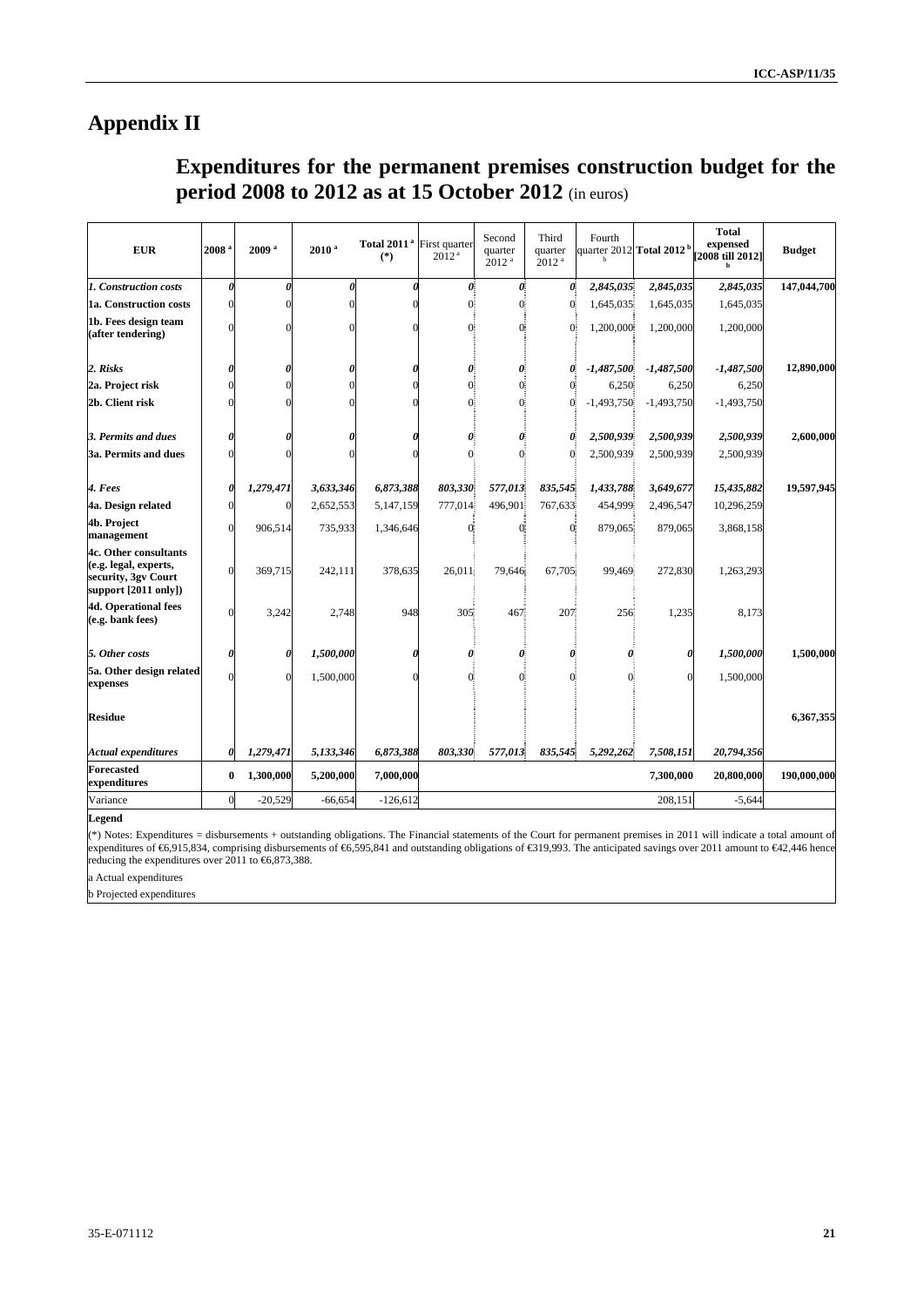# **Appendix III**

# **Expenditures and future projected budgets for Major Programme VII-1 (Project Director's Office) as at 15 October 2012** (in thousands of euro)

| 7110, 7120<br>and 7130                                                    | Actual          | Actual<br>expenditure expenditure expenditure expenditure | Actual                      | Actual          | <b>Approved</b> | Actual            |           | <b>Actual</b> Anticipated Proposed<br>budget expenditure Impl. Rate expenditure                             | budget         | Proposed<br>budget | Proposed<br>budget | Proposed<br>budget | <b>Total</b>     |
|---------------------------------------------------------------------------|-----------------|-----------------------------------------------------------|-----------------------------|-----------------|-----------------|-------------------|-----------|-------------------------------------------------------------------------------------------------------------|----------------|--------------------|--------------------|--------------------|------------------|
| Project<br>Director's<br><b>Office</b><br>(permanent<br><i>premises</i> ) | 2008            | 2009                                                      | 2010                        | 2011            | 2012            | per<br>15.10.2012 | %         |                                                                                                             | $2013$ (*)     | $2014$ (*)         | $2015$ (*)         | $2016$ (*)         | $2008 -$<br>2016 |
| <b>[thousands</b><br>of euro]                                             |                 |                                                           |                             |                 | $(**)$          |                   |           |                                                                                                             |                |                    |                    |                    |                  |
| Professional<br>staff                                                     | No<br>breakdown | No<br>breakdown                                           | N <sub>o</sub><br>breakdown | No<br>breakdown | No              | No                | No        | N <sub>o</sub><br>breakdown breakdown breakdown breakdown breakdown breakdown breakdown breakdown breakdown | N <sub>o</sub> | N <sub>0</sub>     | N <sub>o</sub>     | N <sub>o</sub>     | N <sub>o</sub>   |
| General<br>Service staff                                                  | available       | available                                                 | available                   | available       | available       | available         | available | available                                                                                                   | available      | available          | available          | available          | available        |
| Subtotal staff                                                            | 48.3            | 266.6                                                     | 315.6                       | 321.5           | 335.4           | 297.7             | $89\%$    | 335.4                                                                                                       | 357.0          | 357.0              | 357.0              |                    | 2,358.4          |
| General<br>temporary<br>assistance                                        |                 | 16.8                                                      | 26.4                        | 9.7             | 471.8           | 4.6               |           | 315.5                                                                                                       |                |                    |                    | $\overline{a}$     |                  |
| Consultants                                                               |                 |                                                           |                             |                 |                 |                   |           |                                                                                                             | 24.4           | 24.4               | 24.4               |                    |                  |
| Subtotal<br>other staff                                                   |                 | 16.8                                                      | 26.4                        | 9.7             | 471.8           | 4.6               |           | 315.5                                                                                                       | 24.4           | 24.4               | 24.4               | ÷,                 | 597.9            |
| Travel                                                                    | 0.5             | 4.4                                                       | 14.9                        | 19.3            | 9.6             | 4.3               |           | 9.6                                                                                                         | 9.7            | 9.7                | 9.7                |                    |                  |
| Hospitality                                                               |                 | 5.7                                                       | 8.6                         | 2.8             | 2.5             | 2.9               |           | 2.5                                                                                                         | 5.0            | 5.0                | 5.0                |                    |                  |
| Contractual<br>services                                                   | 35.0            | 2.1                                                       | 9.4                         | 28.2            | 497.8           | 44.1              |           | 210.0                                                                                                       | 616.3          | 3,766.3            | 13,966.3           | 200                |                  |
| Training                                                                  |                 |                                                           |                             | 3.2             | 3.2             | $0.0\,$           |           | 3.2                                                                                                         | 3.2            | 3.2                | 3.2                |                    |                  |
| General<br>operating<br>expenses                                          |                 | 9.9                                                       | 20.0                        | 0.0             | 10.0            | 0.0               |           | 10.0                                                                                                        | 2.5            | 2.5                | 2.5                |                    |                  |
| Supplies and<br>materials                                                 |                 |                                                           |                             | 1.1             | 1.9             | 0.0               |           | 1.9                                                                                                         | 1.5            | 1.5                | 1.5                |                    |                  |
| Furniture<br>and<br>equipment                                             |                 | 11.9                                                      | 0.5                         | 0.6             | 5.0             | 1.2               |           | 5.0                                                                                                         | 4.0            | 4.0                | 4.0                |                    |                  |
| Subtotal<br>non-staff                                                     | 35.5            | 34.0                                                      | 53.4                        | 55.2            | 530.0           | 52.4              | 10%       | 242.2                                                                                                       | 642.2          | 3,792.2            | 13,992.2           | 200                | 19,046.9         |
| <b>Total</b>                                                              | 83.8            | 317.4                                                     | 395.4                       | 386.4           | 1,337.2         | 354.7             | 27%       | 893.1                                                                                                       | 1,023.6        | 4,173.6            | 14,373.6           | 200                | 21,846.9         |

(\*) Proposed budgets and subject to change

(\*\*) As of 2012 Major Programme VII includes two new subprogrammes, namely 7120 ICC Staff Recources and management support and 7130 2gv elements (nonintegrated user equipment)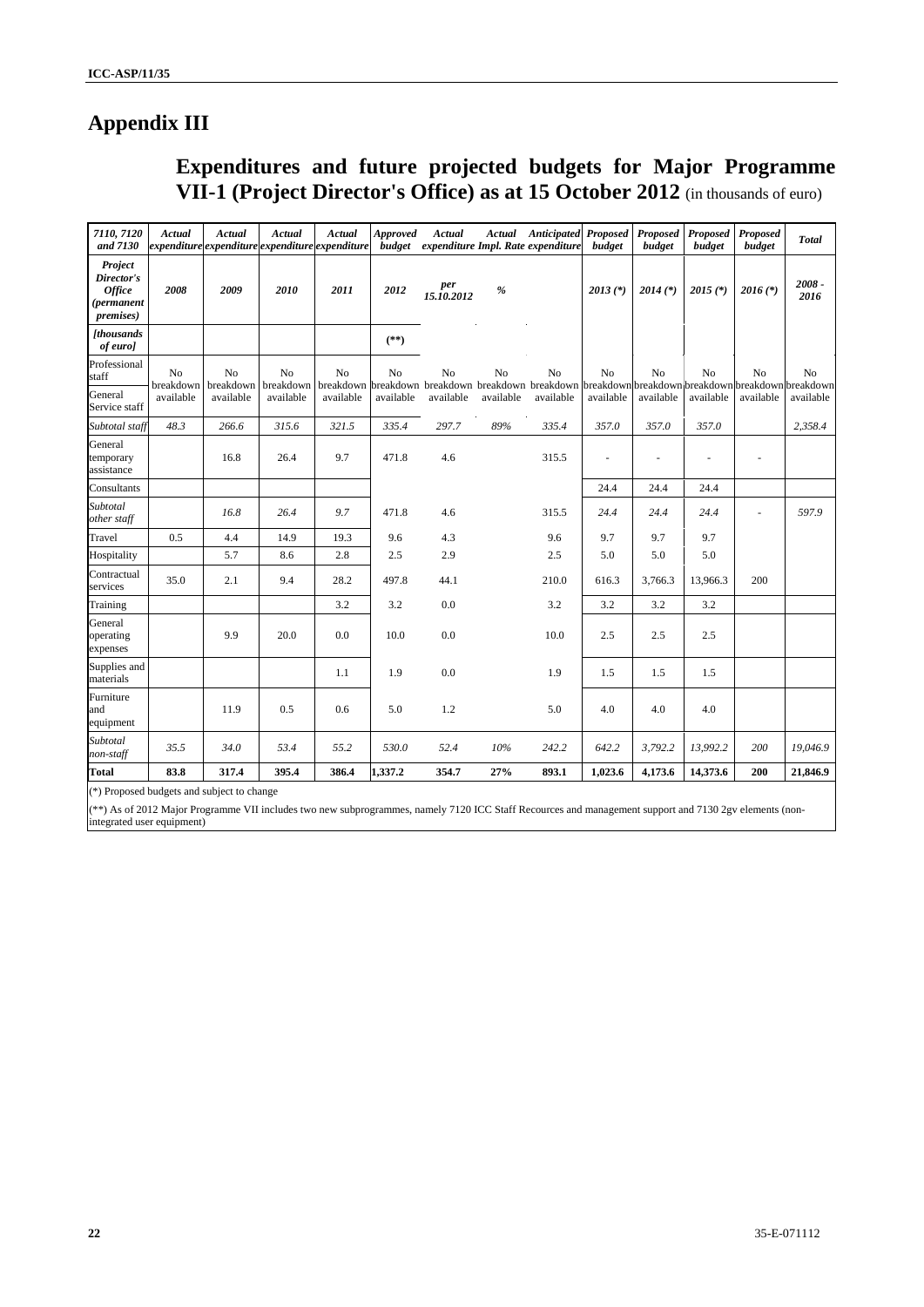# **Appendix IV**

**Expenditures and future projected budgets for sub-programme 3770**<sup>15</sup> **(Registry Permanent Premises Office) as at 15 October 2012** (in thousands of euro)

| 3770<br>(formerly<br>3160)                                | Actual                      | Actual<br>expenditure expenditure expenditure expenditure | Actual          | Actual                      | <b>Approved</b><br>budget | Actual            |                | <b>Actual</b> Anticipated Proposed<br>expenditure Impl. Rate expenditure                        | budget         | Proposed<br>budget        | Proposed<br>budget        | Proposed<br>budget                 | <b>Total</b>     |
|-----------------------------------------------------------|-----------------------------|-----------------------------------------------------------|-----------------|-----------------------------|---------------------------|-------------------|----------------|-------------------------------------------------------------------------------------------------|----------------|---------------------------|---------------------------|------------------------------------|------------------|
| Registry<br>Permanent<br><b>Premises</b><br><b>Office</b> | 2008                        | 2009                                                      | 2010            | 2011                        | 2012                      | per<br>15.10.2012 | $\frac{9}{6}$  |                                                                                                 | $2013$ (*)     | $2014$ (*)                | $2015$ (*)                | $2016$ (*)                         | $2008 -$<br>2016 |
| <b>[thousands</b><br>of euro]                             |                             |                                                           |                 |                             |                           |                   |                |                                                                                                 |                | <i>assumed</i><br>static] | <i>assumed</i><br>static] | <i><b>[assumed]</b></i><br>static] |                  |
| Professional<br>staff                                     | N <sub>o</sub><br>breakdown | N <sub>o</sub><br>breakdown                               | No<br>breakdown | N <sub>o</sub><br>breakdown | N <sub>o</sub>            | N <sub>0</sub>    | N <sub>o</sub> | No<br>breakdown breakdown breakdown breakdown breakdown breakdown breakdown breakdown breakdown | N <sub>o</sub> | N <sub>0</sub>            | N <sub>0</sub>            | No                                 | N <sub>o</sub>   |
| General<br>Service staff                                  | available                   | available                                                 | available       | available                   | available                 | available         | available      | available                                                                                       | available      | available                 | available                 | available                          | available        |
| Subtotal staff                                            | 195.8                       | 191.8                                                     | 201.5           | 209.6                       | 220.4                     | 161.1             | 73%            | 220.4                                                                                           | 233.0          | 233.0                     | 233.0                     | 233.0                              | 1,951.1          |
| General<br>temporary<br>assistance                        | 29.4                        | 2.5                                                       | 36              | $-6.0$                      |                           |                   |                |                                                                                                 |                |                           |                           |                                    |                  |
| Subtotal<br>other staff                                   | 29.4                        | 2.5                                                       | 36              | $-6.0$                      |                           |                   |                |                                                                                                 |                |                           |                           |                                    | 67.9             |
| Travel                                                    | 5.3                         | 2.3                                                       | 3.3             | 7.3                         | 5.2                       | 0.5               |                | 0.5                                                                                             | 5.8            | 5.8                       | 5.8                       | 5.8                                |                  |
| Hospitality                                               |                             |                                                           |                 |                             |                           |                   |                |                                                                                                 |                |                           |                           |                                    |                  |
| Contractual<br>services                                   | 34.3                        | 51.6                                                      | 139.4           | 164.2                       | 194.3                     | 155.2             |                | 155.2                                                                                           | 182            | 194                       | 194                       | 194                                |                  |
| Training                                                  |                             |                                                           |                 | 2.0                         |                           |                   |                |                                                                                                 |                | 4.3                       | 4.3                       | 4.3                                |                  |
| General<br>operating<br>expenses                          | 3.4                         | 0.2                                                       |                 | 2.6                         | 5.0                       | 1.4               |                | 1.4                                                                                             | 3.0            | 3.0                       | 3.0                       | 3.0                                |                  |
| Supplies and<br>materials                                 |                             | 0.4                                                       | 0.3             | 0.1                         |                           |                   |                |                                                                                                 |                |                           |                           |                                    |                  |
| Furniture<br>and<br>equipment                             |                             | 12.1                                                      | 0.9             |                             |                           |                   |                |                                                                                                 |                |                           |                           |                                    |                  |
| Subtotal<br>non-staff                                     | 43.0                        | 66.6                                                      | 143.9           | 176.2                       | 204.5                     | 157.1             | 77%            | 157.1                                                                                           | 190.8          | 207.1                     | 207.1                     | 207.1                              | 1,398.9          |
| <b>Total</b>                                              | 268.2                       | 260.9                                                     | 381.4           | 379.8                       | 424.9                     | 318.2             | 75%            | 377.5                                                                                           | 423.8          | 440.1                     | 440.1                     | 440.1                              | 3,411.9          |
| (*) Proposed budgets and subject to change                |                             |                                                           |                 |                             |                           |                   |                |                                                                                                 |                |                           |                           |                                    |                  |

<sup>&</sup>lt;sup>15</sup> Previously, subprogramme 3160.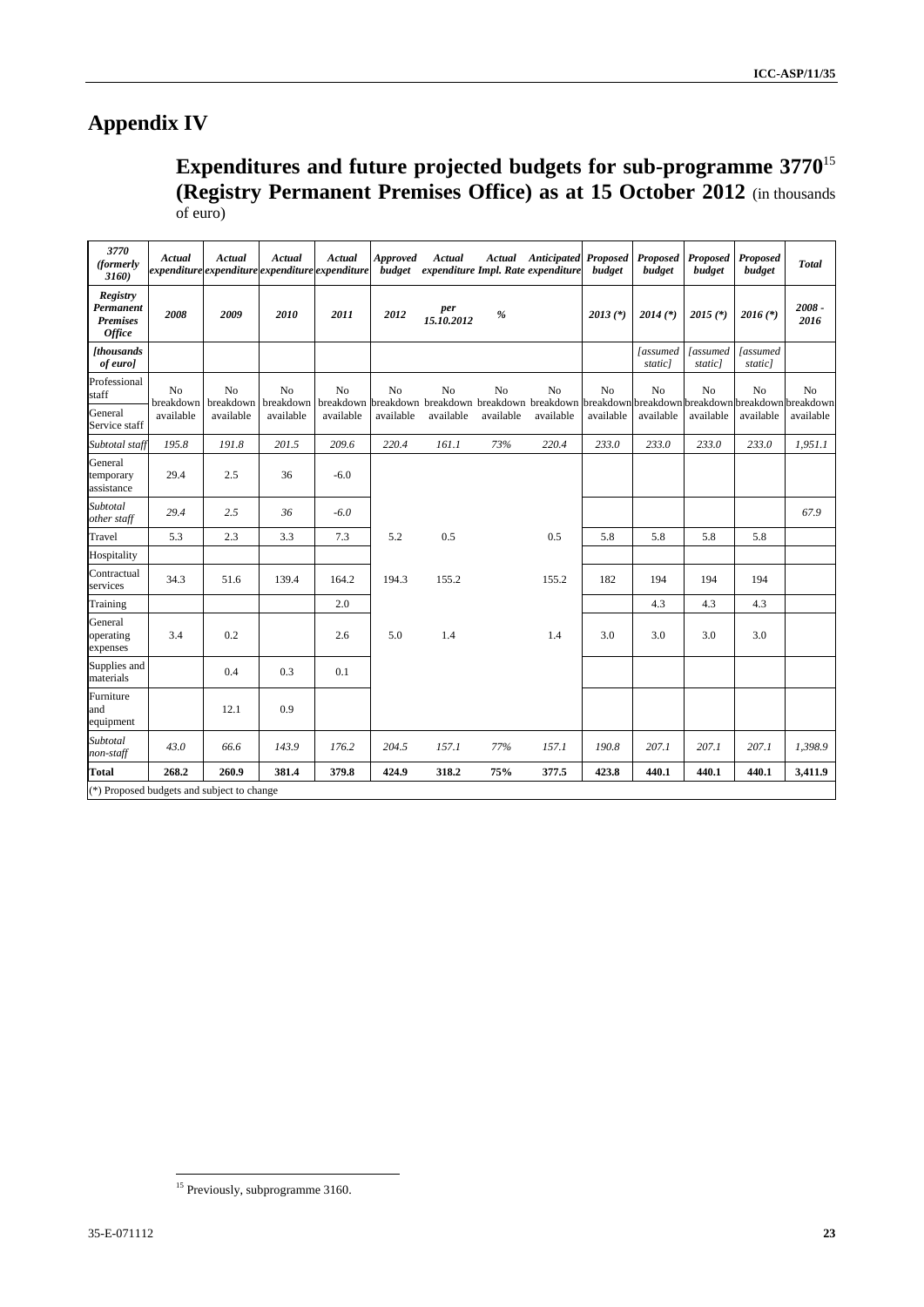# **Appendix V**

# **Total projected cost of the permanent premises project as at 15 October**

|  | $2012$ (in thousands of euro) |  |
|--|-------------------------------|--|
|--|-------------------------------|--|

|                                                                             | Actual | Actual  | Actual  | Actual<br>ExpenditureExpenditureExpenditureexpenditures | Approved | Actual<br>budget expenditures expenditure | Anticipated Proposed Proposed Proposed Proposed | budget | budget                                                 | budget  | budget | <b>Total</b>                      |
|-----------------------------------------------------------------------------|--------|---------|---------|---------------------------------------------------------|----------|-------------------------------------------|-------------------------------------------------|--------|--------------------------------------------------------|---------|--------|-----------------------------------|
|                                                                             | 2008   | 2009    | 2010    | 2011                                                    | 2012     | per<br>15.10.2012                         | 2012                                            |        | 2013 (*) 2014 (*) 2015 (*) 2016 (*)                    |         |        | $2008 -$<br>2016                  |
| [thousands of euro]                                                         |        |         |         |                                                         |          |                                           |                                                 |        |                                                        |         |        |                                   |
| <b>Project budget including 3gv</b><br>(190 mio EUR)                        |        | 1,279.5 | 5,133.3 | 6.873.4                                                 | 7,300.0  | 2215.9                                    |                                                 |        | 7,508.2 39,286.8 107,847.5 21,043.4 1,027.98 190,000.0 |         |        |                                   |
| Annual budget                                                               |        |         |         |                                                         |          |                                           |                                                 |        |                                                        |         |        |                                   |
| <b>Major Programme VII-1</b>                                                | 83.8   | 317.4   | 395.4   | 386.4                                                   | 1337.2   | 354.7                                     | 893.1                                           | 1023.6 | 4173.6                                                 | 14373.6 | 200.0  | 21,846.9                          |
| Programme 7110 - Project<br>Director's Office                               | 83.8   | 317.4   | 395.4   | 386.4                                                   | 493.1    | 334.8                                     | 493.1                                           | 487.3  | 487.3                                                  | 487.3   | 0.0    | 3,138.0                           |
| Programme 7120 - ICC Staff<br>Resources and management<br>support           | 0.0    | 0.0     | 0.0     | 0.0                                                     | 456.3    | 16.5                                      | 300.0                                           | 386.3  | 386.3                                                  | 386.3   | 100.0  | 1,558.9                           |
| Programme 7130 - 2gv elements<br>(non-integrated user equipment)            | 0.0    | 0.0     | 0.0     | 0.0                                                     | 387.8    | 3.4                                       | 100.0                                           | 150.0  | 3300.0                                                 | 13500.0 | 100.0  | 17.150.0                          |
| Sub-programme 3160 -<br><b>Registry Permanent Premises</b><br><b>Office</b> | 268.2  | 260.9   | 381.4   | 379.8                                                   | 424.9    | 318.2                                     | 377.5                                           | 423.8  | 440.1                                                  | 440.1   | 440.1  | 3,411.9                           |
|                                                                             |        |         |         |                                                         |          |                                           |                                                 |        |                                                        |         |        | Grand Total 2008 - 2016 215,258.8 |
| (*) Proposed budgets and subject to change                                  |        |         |         |                                                         |          |                                           |                                                 |        |                                                        |         |        |                                   |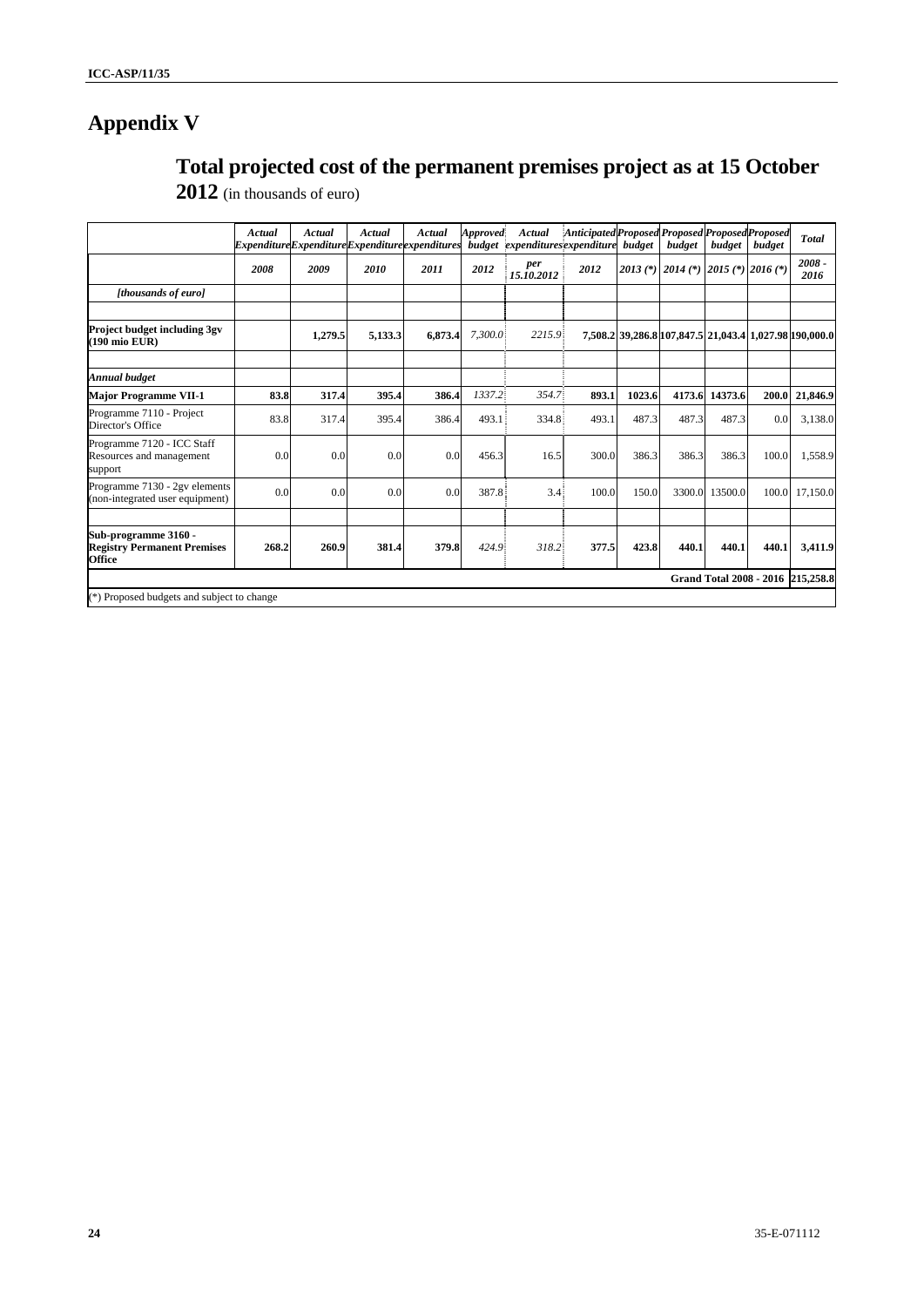# **Appendix VI**

# **Status of one-time payments as at 1 November 2012** (in euros)

|                |                        |           |           | <b>Pledged Amounts</b>          |           | <b>Amount received</b> |           |           |                                                      |           |              |      |       |           |              |
|----------------|------------------------|-----------|-----------|---------------------------------|-----------|------------------------|-----------|-----------|------------------------------------------------------|-----------|--------------|------|-------|-----------|--------------|
|                | States                 | 2009      | 2010      | 2011                            | 2012      | <b>Total</b>           | 2009      | 2010      | 2011                                                 | 2012      | <b>Total</b> | 2010 | 2011  | 2012      | <b>Total</b> |
|                | Albania                |           |           | 6,865                           | 6,864     | 13,729                 |           |           | 6,865                                                |           | 6,865        |      |       | 6,864     | 6,864        |
| $\sqrt{2}$     | Andorra                |           | 18,305    |                                 |           | 18,305                 |           | 18,305    |                                                      |           | 18,305       |      |       |           |              |
| $\mathfrak{Z}$ | Argenina               |           |           | 743,641                         |           | 743,641                |           |           | 743,641                                              |           | 743,641      |      |       |           |              |
| 4              | Australia              |           | 1,362,961 | 1,362,960                       | 1,362,960 | 4,088,881              |           | 2,725,921 | 1,362,960                                            |           | 4,088,881    |      |       |           |              |
| 5              | Benin                  |           |           | 2,288                           |           | 2,288                  |           |           |                                                      |           |              |      | 2,288 |           | 2,288        |
| 6              | Bolivia                |           | 4,577     | 4,576                           | 4,576     | 13,729                 |           | 13,729    |                                                      |           | 13,729       |      |       |           |              |
| $\overline{7}$ | <b>Burkina Faso</b>    |           | 4,576     |                                 |           | 4,576                  |           |           |                                                      | 4,576     | 4,576        |      |       |           |              |
| 8              | Cambodia               |           | 2,288     |                                 |           | 2,288                  |           | 2,288     |                                                      |           | 2,288        |      |       |           |              |
| 9              | Canada                 |           | 6,811,751 |                                 |           | 6,811,751              |           | 6,811,751 |                                                      |           | 6,811,751    |      |       |           |              |
|                | 10 Chile               |           |           |                                 | 367,498   | 367,498                |           |           |                                                      | 367,498   | 367,498      |      |       |           |              |
| 11             | Czech<br>Republic      |           |           |                                 | 642,963   | 642,963                |           |           | 321,482                                              | 321,481   | 642,963      |      |       |           |              |
| 12             | Dem.Rep. of<br>Congo   |           |           | 6,864                           |           | 6,864                  |           |           | 6,864                                                |           | 6,864        |      |       |           |              |
|                | 13 Djibouti            |           | 763       | 763                             | 762       | 2,288                  |           |           |                                                      |           |              | 763  | 763   | 762       | 2,288        |
|                | 14 Finland             |           | 1,290,503 |                                 |           | 1,290,503              |           | 1,290,503 |                                                      |           | 1,290,503    |      |       |           |              |
|                | 15 Georgia             |           |           |                                 | 6,864     | 6,864                  |           |           |                                                      | 6,864     | 6,864        |      |       |           |              |
|                | 16 Hungary             |           | 186,101   | 186,101                         | 186,101   | 558,303                |           |           | 186,101                                              | 372,202   | 558,303      |      |       |           |              |
|                | 17 Iceland             |           |           |                                 | 84,661    | 84,661                 |           |           |                                                      | 84,661    | 84,661       |      |       |           |              |
|                | 18 Italy               | 2,092,090 | 1,781,707 | 3,873,797                       | 3,873,798 | 11,621,392             | 2,092,090 | 1,781,707 | 3,873,797                                            | 3,873,798 | 11,621,392   |      |       |           |              |
|                | 19 Jordan              |           | 9,152     | 9,153                           | 9,153     | 27,458                 |           | 9,152     | 9,153                                                | 9,153     | 27,458       |      |       |           |              |
|                | 20 Liechtenstein       |           | 22,881    |                                 |           | 22,881                 |           | 22,881    |                                                      |           | 22,881       |      |       |           |              |
|                | 21 Lithuania           |           |           | 47,288                          | 23,644    | 70,932                 |           |           | 47,288                                               |           | 47,288       |      |       | 23,644    | 23,644       |
|                | 22 Luxembourg          |           |           | 97,246                          | 97,245    | 194,491                |           |           | 194,491                                              |           | 194,491      |      |       |           |              |
|                | 23 Mauritius           |           | 25,169    |                                 |           | 25,169                 |           | 25,169    |                                                      |           | 25,169       |      |       |           |              |
|                | 24 Mexico              |           | 1,721,434 | 1,721,433                       | 1,721,433 | 5,164,300              |           | 1,721,434 | 1,721,433                                            |           | 3,442,867    |      |       | 1,721,433 | 1,721,433    |
|                | 25 Montenegro          |           | 2,288     |                                 |           | 2,288                  |           | 2,288     |                                                      |           | 2,288        |      |       |           |              |
|                | 26 Portugal            |           | 401,948   | 401,947                         | 401,947   | 1,205,842              |           | 401,948   | 401,947                                              | 401,947   | 1,205,842    |      |       |           |              |
|                | 27 Samoa               |           | 2,288     |                                 |           | 2,288                  |           | 2,288     |                                                      |           | 2,288        |      |       |           |              |
|                | 28 San Marino          |           | 6,864     |                                 |           | 6,864                  |           | 6,864     |                                                      |           | 6,864        |      |       |           |              |
|                | 29 Serbia              |           | 16,017    | 16,017                          | 16,017    | 48,051                 |           | 48,051    |                                                      |           | 48,051       |      |       |           |              |
|                | 30 Slovakia            |           |           |                                 | 143,804   | 143,804                |           |           |                                                      |           |              |      |       | 143,804   | 143,804      |
|                | 31 South Africa        |           | 663,557   |                                 |           | 663,557                |           | 663,557   |                                                      |           | 663,557      |      |       |           |              |
|                | 32 Sweden              |           |           | 2,450,583                       |           | 2,450,583              |           |           | 2,450,583                                            |           | 2,450,583    |      |       |           |              |
| 33             | Trinidad and<br>Tobago |           |           |                                 | 61,779    | 61,779                 |           |           |                                                      | 61,779    | 61,779       |      |       |           |              |
|                |                        | 2,092,090 |           | 14,335,130 10,931,522 9,012,069 |           |                        |           |           | 36,370,811 2,092,090 15,547,836 11,326,605 5,503,959 |           | 34,470,490   | 763  | 3,051 | 1,896,507 | 1,900,321    |

## **Table will come into effect at 1 November 2012**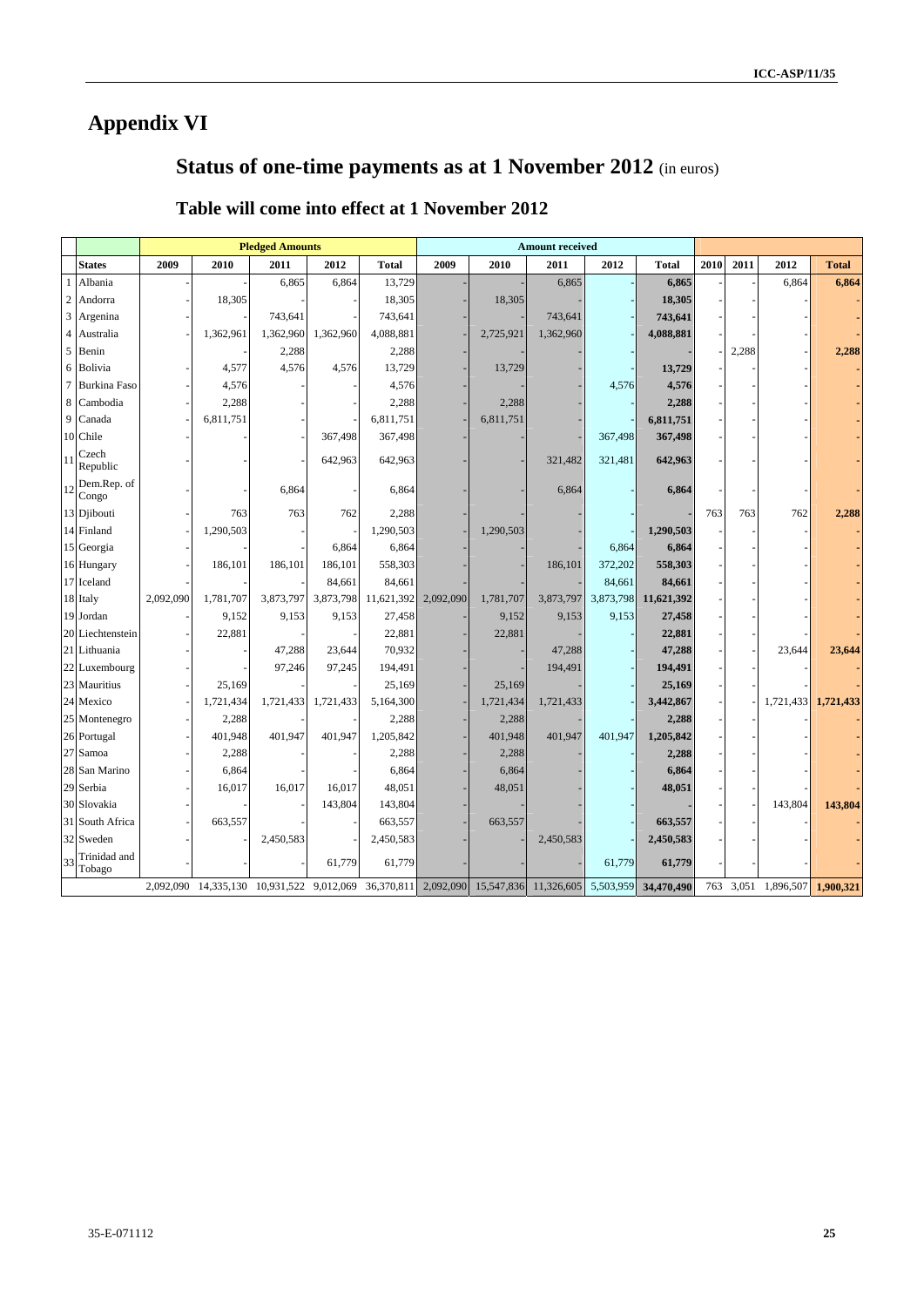# **Appendix VII**

# **Cash flow and one-time payments as at 1 November 2012** (in euros)

| 2011                                                                               |            | <b>Actuals 2011</b> |            |            | <b>Actuals</b> |            |            | <b>Estimated</b> |               |              | <b>Total</b> |
|------------------------------------------------------------------------------------|------------|---------------------|------------|------------|----------------|------------|------------|------------------|---------------|--------------|--------------|
| <b>Cash flow</b><br>overview                                                       | Qrtr I     | Ortr II             | Ortr III   | Ortr IV    | 2011           | 2011       | 2012       | 2013             | 2014          | 2015         |              |
| $\pmb{\epsilon}$                                                                   |            |                     |            |            |                |            |            |                  |               |              |              |
| Cash in:                                                                           |            |                     |            |            |                |            |            |                  |               |              |              |
| <b>Balance from</b><br>previous year                                               | 11,597,737 | 16,663,028          | 16,951,097 | 16,313,175 | 11,597,737     | 11,597,737 | 15,936,301 | 15,460,636       | $-36,239,364$ | 101,939,364  |              |
| Incoming One-<br>time payments                                                     | 5,212,350  | 1,700,460           | 1,915,924  | 2,497,871  | 11,326,605     | 11,326,605 | 6,824,335  | $\mathbf{0}$     | $\mathbf{0}$  | $\mathbf{0}$ |              |
| Received<br>Interest                                                               | 5,580      | 13,953              | 63,493     | 122,842    | 205,868        | 205,868    |            |                  |               |              |              |
| <b>Total:</b>                                                                      | 16,815,667 | 18,377,441          | 18,930,514 | 18,933,888 | 23,130,210     | 23,130,210 | 22,760,636 | 15,460,636       | $-36,239,364$ | 101,939,364  |              |
| Cash out:                                                                          |            |                     |            |            |                |            |            |                  |               |              |              |
| Costs for the<br>permanent<br>premises                                             | 9,213      | 1,426,344           | 2,440,243  | 2,720,041  | 6,595,841      | 6,873,388  | 7,300,000  | 51,700,000       | 65,700,000    | 52,013,795   | 190,000,000  |
| Costs for the<br>permanent<br>premises<br>[unliquidated<br>obligations of<br>2010] | 143,426    |                     | 177,096    |            | 320.522        | 320,522    |            |                  |               |              |              |
| <b>Balance to</b><br>carry over                                                    | 16,663,028 | 16,951,097          | 16,313,175 | 16,213,847 | 16,213,847     | 15,936,301 | 15,460,636 | $-36,239,364$    | 101,939,364   | 153,953,159  |              |

| 2012                                                              |               | <b>Actuals 2012</b> |                 | <b>Estimated</b> | <b>Estimated</b> |            |            | <b>Total</b>  |             |             |             |
|-------------------------------------------------------------------|---------------|---------------------|-----------------|------------------|------------------|------------|------------|---------------|-------------|-------------|-------------|
| <b>Cash flow</b><br>overview                                      | <b>Qrtr I</b> | $Q$ rtr II          | <b>Qrtr III</b> | <b>Qrtr IV</b>   | 2012             | 2012       | $2013$ (*) | $2014$ (*)    | $2015$ (*)  | $2016$ (*)  |             |
| €                                                                 |               |                     |                 |                  |                  |            |            |               |             |             |             |
| Cash in:                                                          |               |                     |                 |                  |                  |            |            |               |             |             |             |
| <b>Balance from</b><br>previous year                              | 16,213,847    | 15,683,205          | 15,506,515      | 15,542,915       | 16,213,847       | 16,213,847 | 15,974,886 | $-23,311,917$ | 131,159,389 | 152,202,780 |             |
| Incoming One-<br>time payments                                    | 498,048       | 372,202             | 759,911         | 5,774,119        | 7,404,280        | 7,404,280  | $\Omega$   | $\Omega$      | $\Omega$    | $\Omega$    |             |
| Received<br>Interest                                              | 2,187         | 28,121              | 112,034         | 114              | 142,456          | 142,456    |            |               |             |             |             |
| <b>Total:</b>                                                     | 16,714,082    | 16,083,528          | 16,378,460      | 21,317,148       | 23,760,583       | 23,760,583 | 15,974,886 | $-23,311,917$ | 131,159,389 | 152,202,780 |             |
| Cash out:                                                         |               |                     |                 |                  |                  |            |            |               |             |             |             |
| Costs for the<br>permanent<br>premises                            | 803.330       | 577,013             | 835.545         | 5.292.262        | 7,508,151        | 7,508,151  | 39,286,802 | 107,847,472   | 21,043,391  | 1,027,979   | 190,000,000 |
| Costs for the                                                     |               |                     |                 |                  |                  |            |            |               |             |             |             |
| permanent<br>premises<br>[unliquidated<br>obligations of<br>2011] | 227,547       |                     |                 | 50,000           | 277,547          | 277,547    |            |               |             |             |             |
| <b>Balance to</b><br>carry over                                   | 15,683,205    | 15,506,515          | 15,542,915      | 15,974,886       | 15,974,886       | 15,974,886 | 23,311,917 | 131,159,389   | 152,202,780 | 153,230,759 |             |

(\*) Negative "Balance to carry over" figures implies usage of the loan

(\*\*) The above estimated figures are estimates only and are subject to change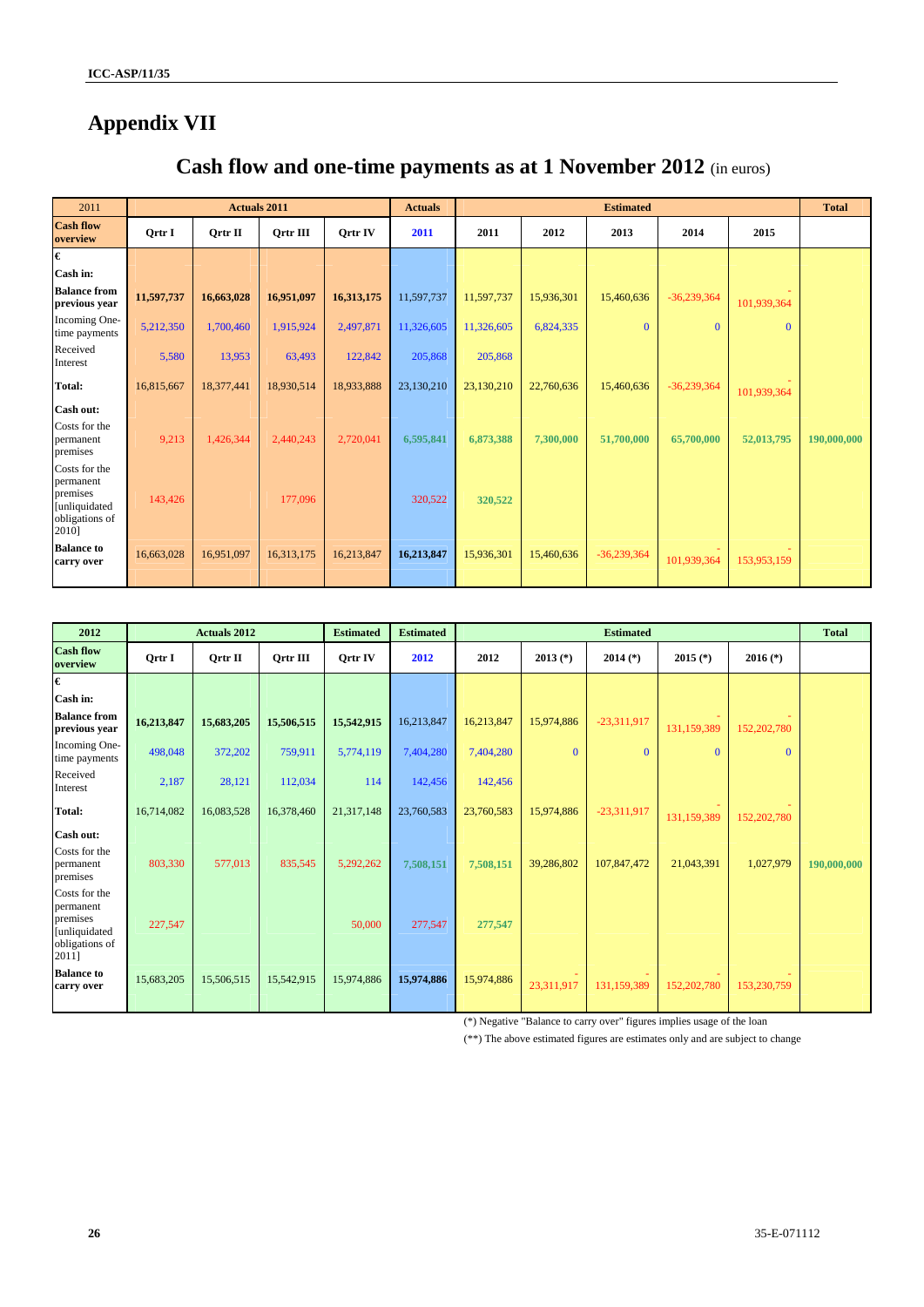# **Appendix VIII**

# **One-time payments – 121 States Parties as at 15 October 2012; Factsheet July 2012** (in euros)

### **Estimation only - subject to change**

 **Approved ASP construction budget : 190,000,000** 

 **Estimated host State subsidy applicable to all States Parties: 1,750,000** 

|                |                                     |                                                            |                                                               |                                          | Estimated interest period 2013 - 2015             |                                            |                                                       | 5,491,799                                                      |                                                                                                     |  |  |
|----------------|-------------------------------------|------------------------------------------------------------|---------------------------------------------------------------|------------------------------------------|---------------------------------------------------|--------------------------------------------|-------------------------------------------------------|----------------------------------------------------------------|-----------------------------------------------------------------------------------------------------|--|--|
|                | Date: July 2012                     |                                                            |                                                               |                                          | Estimated capital and interest period 2016 - 2045 |                                            |                                                       |                                                                | 209,103,952                                                                                         |  |  |
|                | <b>EUR</b>                          |                                                            |                                                               |                                          |                                                   |                                            |                                                       |                                                                |                                                                                                     |  |  |
|                | <b>States Parties</b>               | <b>Estimated</b><br>contribution if<br>one-time<br>payment | <b>Estimation if</b><br>not opting for<br>one-time<br>payment | Estimated<br>interest<br>2013<br>204,568 | Estimated<br>interest<br>2014<br>1,659,706        | Estimated<br>interest<br>2015<br>3,627,525 | <b>Estimated</b><br>total interest<br>$[2013 - 2015]$ | <b>Estimated</b><br>capital and<br>interest<br>$[2016 - 2045]$ | <b>Estimated total</b><br>contribution if<br>not opting for<br>one-time payment<br>(loan repayment) |  |  |
| 1              | Afghanistan                         | 2,281                                                      | 2,771                                                         | $\overline{4}$                           | 32                                                | 69                                         |                                                       | 105<br>3,998                                                   | 4,103                                                                                               |  |  |
| $\overline{2}$ | Albania                             | 13,688                                                     | 16,624                                                        |                                          |                                                   |                                            |                                                       |                                                                |                                                                                                     |  |  |
| 3              | Andorra                             | 18,250                                                     | 22,165                                                        |                                          |                                                   |                                            |                                                       |                                                                |                                                                                                     |  |  |
| $\overline{4}$ | Antigua and Barbuda                 | 4,563                                                      | 5,541                                                         | 8                                        | 63                                                | 139                                        |                                                       | 210<br>7,996                                                   | 8,206                                                                                               |  |  |
| 5              | Argentina                           | 741,410                                                    | 900,454                                                       |                                          |                                                   |                                            |                                                       |                                                                |                                                                                                     |  |  |
| 6              | Australia                           | 4,076,614                                                  | 4,951,113                                                     |                                          |                                                   |                                            |                                                       |                                                                |                                                                                                     |  |  |
| $\overline{7}$ | Austria                             | 2,023,479                                                  | 2,457,548                                                     | 3,469                                    | 28,148                                            | 61,522                                     | 93,140                                                | 3,546,380                                                      | 3,639,520                                                                                           |  |  |
| 8              | Banghladesh                         | 22,813                                                     | 27,706                                                        | 39                                       | 317                                               | 694                                        | 1,050                                                 | 39,982                                                         | 41,032                                                                                              |  |  |
| 9              | <b>Barbados</b>                     | 20,531                                                     | 24,936                                                        | 35                                       | 286                                               | 624                                        |                                                       | 945<br>35,984                                                  | 36,929                                                                                              |  |  |
| 10             | Belgium                             | 2,513,950                                                  | 3,053,233                                                     | 4,310                                    | 34,971                                            | 76,435                                     | 115,717                                               | 4,405,987                                                      | 4,521,704                                                                                           |  |  |
| 11             | Belize                              | 2,281                                                      | 2,771                                                         |                                          | 32                                                | 69                                         |                                                       | 105<br>3,998                                                   | 4,103                                                                                               |  |  |
| 12             | Benin                               | 2,281                                                      | 2,77                                                          |                                          |                                                   |                                            |                                                       |                                                                |                                                                                                     |  |  |
| 13             | <b>Bolivia</b>                      | 13,688                                                     | 16,624                                                        |                                          |                                                   |                                            |                                                       |                                                                |                                                                                                     |  |  |
| 14             | Bosnia & Herzegovina                | 13,688                                                     | 16,624                                                        | 23                                       | 190                                               | 416                                        |                                                       | 630<br>23,989                                                  | 24.619                                                                                              |  |  |
| 15             | Botswana                            | 31,938                                                     | 38,789                                                        | 55                                       | 444                                               | 971                                        | 1,470                                                 | 55,974                                                         | 57,445                                                                                              |  |  |
| 16             | <b>Brazil</b>                       | 1,998,385                                                  | 2,427,071                                                     | 3,426                                    | 27,799                                            | 60,759                                     | 91,985                                                | 3,502,400                                                      | 3,594,385                                                                                           |  |  |
| 17             | Bulgaria                            | 45,625                                                     | 55,413                                                        | 78                                       | 635                                               | 1,387                                      | 2,100                                                 | 79,963                                                         | 82,064                                                                                              |  |  |
| 18             | <b>Burkina Faso</b>                 | 4,563                                                      | 5,541                                                         |                                          |                                                   |                                            |                                                       |                                                                |                                                                                                     |  |  |
| 19             | Burundi                             | 2,281                                                      | 2,771                                                         | $\overline{4}$                           | 32                                                | 69                                         |                                                       | 105<br>3,998                                                   | 4,103                                                                                               |  |  |
| 20             | Cambodia                            | 2,281                                                      | 2,77                                                          |                                          |                                                   |                                            |                                                       |                                                                |                                                                                                     |  |  |
| 21             | Canada                              | 6,791,315                                                  | 8,248,16                                                      |                                          |                                                   |                                            |                                                       |                                                                |                                                                                                     |  |  |
| 22             | Cape Verde **)                      | 2,281                                                      | 2,771                                                         | 4                                        | 32                                                | 69                                         |                                                       | 105<br>3,998                                                   | 4,103                                                                                               |  |  |
| 23             | Central African Republic            | 2,281                                                      | 2,771                                                         | $\overline{4}$                           | 32                                                | 69                                         |                                                       | 105<br>3,998                                                   | 4,103                                                                                               |  |  |
| 24             | Chad                                | 2,281                                                      | 2,771                                                         | 4                                        | 32                                                | 69                                         |                                                       | 105<br>3,998                                                   | 4,103                                                                                               |  |  |
| 25             | Chile                               | 367,283                                                    | 446,071                                                       | 630                                      | 5,109                                             | 11,167                                     | 16,906                                                | 643,706                                                        | 660,612                                                                                             |  |  |
| 26             | Colombia                            | 239,532                                                    | 290,916                                                       | 411                                      | 3,332                                             | 7,283                                      | 11,026                                                | 419,808                                                        | 430,834                                                                                             |  |  |
| 27             | Comoros                             | 2,281                                                      | 2,771                                                         | $\overline{4}$                           | 32                                                | 69                                         |                                                       | 105<br>3,998                                                   | 4,103                                                                                               |  |  |
| 28             | Congo                               | 2,281                                                      | 2,771                                                         | $\overline{4}$                           | 32                                                | 69                                         |                                                       | 105<br>3,998                                                   | 4,103                                                                                               |  |  |
| 29             | Cook Islands *)                     | 2,281                                                      | 2,771                                                         | 4                                        | 32                                                | 69                                         |                                                       | 105<br>3,998                                                   | 4,103                                                                                               |  |  |
| 30             | Costa Rica                          | 73,000                                                     | 88,660                                                        | 125                                      | 1,016                                             | 2,220                                      | 3,360                                                 | 127,942                                                        | 131,302                                                                                             |  |  |
| 31             | Croatia                             | 114,063                                                    | 138,531                                                       | 196                                      | 1,587                                             | 3,468                                      | 5,250                                                 | 199,909                                                        | 205,159                                                                                             |  |  |
| 32             | Cyprus                              | 100,375                                                    | 121,908                                                       | 172                                      | 1,396                                             | 3,052                                      |                                                       | 4,620<br>175,920                                               | 180,540                                                                                             |  |  |
| 33             | <b>Czech Republic</b>               | 641,034                                                    | 778,547                                                       |                                          |                                                   |                                            |                                                       |                                                                |                                                                                                     |  |  |
| 34             | Democratic Republic of the<br>Congo | 6,844                                                      | 8,312                                                         |                                          |                                                   |                                            |                                                       |                                                                |                                                                                                     |  |  |
| 35             | Denmark                             | 1,685,852                                                  | 2,047,494                                                     | 2,891                                    | 23,452                                            | 51,257                                     | 77,599                                                | 2,954,650                                                      | 3,032,249                                                                                           |  |  |
| 36             | Djibouti                            | 2,281                                                      | 2,77                                                          |                                          |                                                   |                                            |                                                       |                                                                |                                                                                                     |  |  |
| 37             | Dominica                            | 2,281                                                      | 2,771                                                         | 4                                        | 32                                                | 69                                         |                                                       | 105<br>3,998                                                   | 4,103                                                                                               |  |  |
| 38             | Dominican Republic                  | 54,750                                                     | 66,495                                                        | 94                                       | 762                                               | 1,665                                      | 2,520                                                 | 95,956                                                         | 98,476                                                                                              |  |  |
| 39             | Ecuador                             | 47,906                                                     | 58,183                                                        | 82                                       | 666                                               | 1,457                                      | 2,205                                                 | 83,962                                                         | 86,167                                                                                              |  |  |
| 40             | Estonia                             | 36,500                                                     | 44,330                                                        | 63                                       | 508                                               | 1,110                                      | 1,680                                                 | 63,971                                                         | 65,651                                                                                              |  |  |
| 41             | Fiji                                | 6,844                                                      | 8,312                                                         | 12                                       | 95                                                | 208                                        |                                                       | 315<br>11,995                                                  | 12,310                                                                                              |  |  |
| 42             | Finland                             | 1,286,631                                                  | 1,562,634                                                     |                                          |                                                   |                                            |                                                       | 25,192,490                                                     |                                                                                                     |  |  |
| 43             | France                              | 14,374,227                                                 | 17,457,730                                                    | 24,646                                   | 199,959                                           | 437,038                                    | 661,643                                               |                                                                | 25,854,133                                                                                          |  |  |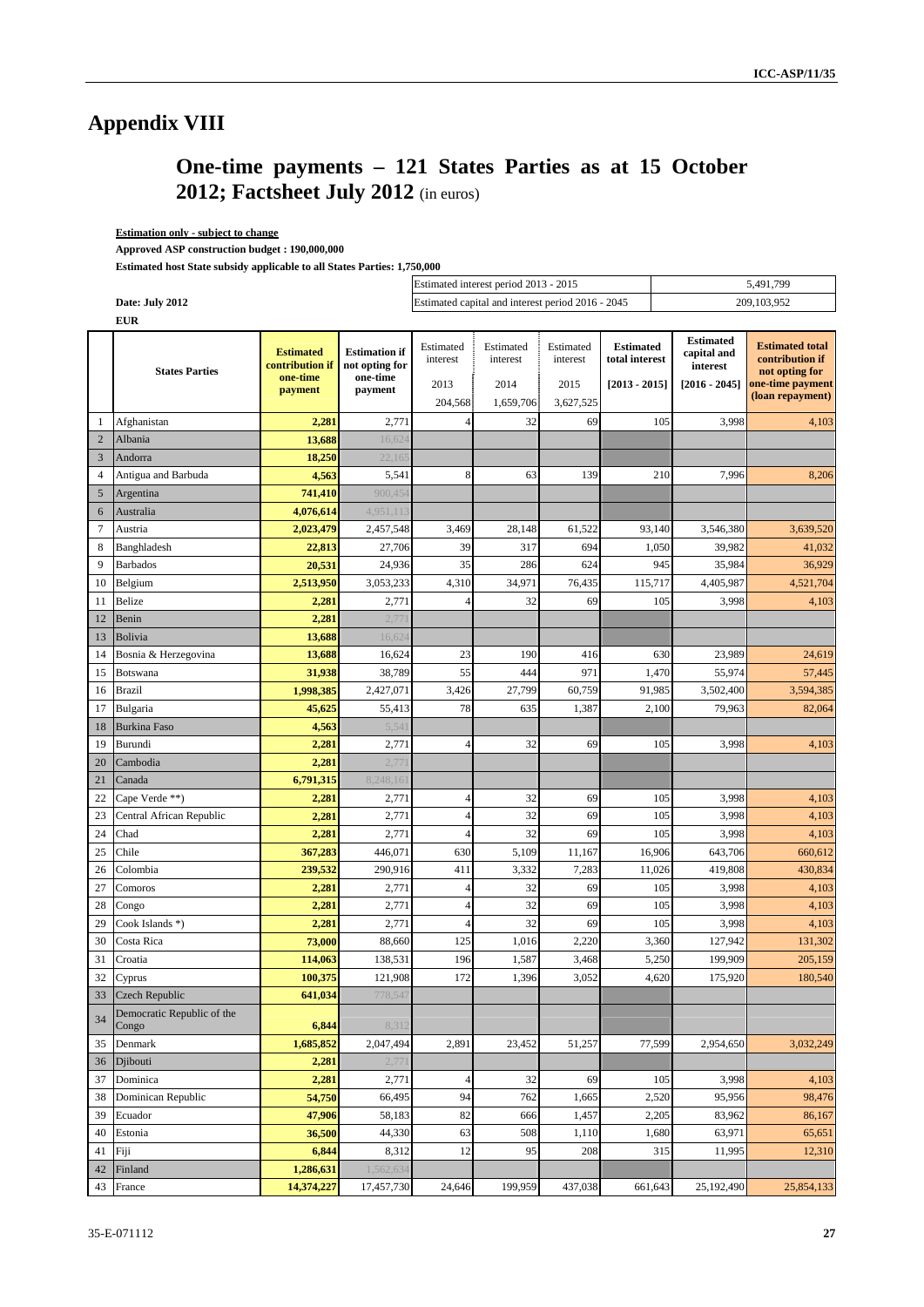|    | <b>States Parties</b>               | <b>Estimated</b><br>contribution if<br>one-time | <b>Estimation if</b><br>not opting for<br>one-time | Estimated<br>interest | Estimated<br>interest | Estimated<br>interest | <b>Estimated</b><br>total interest | <b>Estimated</b><br>capital and<br>interest | <b>Estimated total</b><br>contribution if<br>not opting for |
|----|-------------------------------------|-------------------------------------------------|----------------------------------------------------|-----------------------|-----------------------|-----------------------|------------------------------------|---------------------------------------------|-------------------------------------------------------------|
|    |                                     | payment                                         | payment                                            | 2013<br>204,568       | 2014<br>1,659,706     | 2015<br>3,627,525     | $[2013 - 2015]$                    | $[2016 - 2045]$                             | one-time payment<br>(loan repayment)                        |
| 44 | Gabon                               | 18,250                                          | 22,165                                             | 31                    | 254                   | 555                   | 840                                | 31,985                                      | 32,825                                                      |
| 45 | Gambia                              | 2,281                                           | 2,771                                              | $\overline{4}$        | 32                    | 69                    | 105                                | 3,998                                       | 4,103                                                       |
| 46 | Georgia                             | 6,844                                           | 8,31                                               |                       |                       |                       |                                    |                                             |                                                             |
| 47 | Germany                             | 19,566,377                                      | 23,763,681                                         | 33,548                | 272,186               | 594,902               | 900,636                            | 34,292,333                                  | 35,192,969                                                  |
| 48 | Ghana                               | 9,125                                           | 11,083                                             | 16                    | 127                   | 277                   | 420                                | 15,993                                      | 16,413                                                      |
| 49 | Greece                              | 1,359,632                                       | 1,651,295                                          | 2,331                 | 18,914                | 41,339                | 62,584                             | 2.382.911                                   | 2,445,495                                                   |
| 50 | Grenada                             | 2,281                                           | 2,771                                              | 4                     | 32                    | 69                    | 105                                | 3,998                                       | 4,103                                                       |
| 51 | Guatemala **)                       | 73,000                                          | 88,660                                             | 125                   | 1,016                 | 2,220                 | 3,360                              | 127,942                                     | 131,302                                                     |
| 52 | Guinea                              | 2,281                                           | 2,771                                              | $\overline{4}$        | 32                    | 69                    | 105                                | 3,998                                       | 4,103                                                       |
| 53 | Guyana                              | 2,281                                           | 2,771                                              | $\overline{4}$        | 32                    | 69                    | 105                                | 3,998                                       | 4,103                                                       |
| 54 | Honduras                            | 11,406                                          | 13,853                                             | 20                    | 159                   | 347                   | 525                                | 19,991                                      | 20,516                                                      |
| 55 | Hungary                             | 556,628                                         | 676,03                                             |                       |                       |                       |                                    |                                             |                                                             |
| 56 | Iceland                             | 84,407                                          | 102,51                                             |                       |                       |                       |                                    |                                             |                                                             |
| 57 | Ireland                             | 1,015,161                                       | 1,232,930                                          | 1,741                 | 14,122                | 30,865                | 46,728                             | 1,779,187                                   | 1,825,915                                                   |
| 58 | Italy                               | 11,586,526                                      | 14,072,02                                          |                       |                       |                       |                                    |                                             |                                                             |
| 59 | Japan                               | 34,100,000                                      | 41,415,000                                         | 58,468                | 474,362               | 1,036,786             | 1,569,616                          | 59,764,182                                  | 61,333,798                                                  |
| 60 | Jordan                              | 27,375                                          | 33,248                                             |                       |                       |                       |                                    |                                             |                                                             |
| 61 | Kenya                               | 22,813                                          | 27,706                                             | 39                    | 317                   | 694                   | 1,050                              | 39,982                                      | 41,032                                                      |
| 62 | Latvia                              | 41,063                                          | 49,871                                             | 70                    | 571                   | 1,248                 | 1,890                              | 71,967                                      | 73,857                                                      |
| 63 | Lesotho                             | 2,281                                           | 2,771                                              | 4                     | 32                    | 69                    | 105                                | 3,998                                       | 4,103                                                       |
| 64 | Liberia                             | 2,281                                           | 2,771                                              | 4                     | 32                    | 69                    | 105                                | 3,998                                       | 4,103                                                       |
| 65 | Liechtenstein                       | 22,813                                          | 27,706                                             |                       |                       |                       |                                    |                                             |                                                             |
| 66 | Lithuania                           | 70,719                                          | 85,88                                              |                       |                       |                       |                                    |                                             |                                                             |
| 67 | Luxembourg                          | 193,907                                         | 235,50                                             |                       |                       |                       |                                    |                                             |                                                             |
| 68 | Madagascar                          | 4,563                                           | 5,541                                              | 8                     | 63                    | 139                   | 210                                | 7,996                                       | 8,206                                                       |
| 69 | Malawi                              | 2,281                                           | 2,771                                              | $\overline{4}$        | 32                    | 69                    | 105                                | 3,998                                       | 4,103                                                       |
| 70 | Maldives **)                        | 2,281                                           | 2,771                                              | 4                     | 32                    | 69                    | 105                                | 3,998                                       | 4,103                                                       |
| 71 | Mali                                | 2,281                                           | 2,771                                              | 4                     | 32                    | 69                    | 105                                | 3,998                                       | 4,103                                                       |
| 72 | Malta                               | 38,781                                          | 47,101                                             | 66                    | 539                   | 1,179                 | 1,785                              | 67,969                                      | 69,754                                                      |
| 73 | <b>Marshall Islands</b>             | 2,281                                           | 2,771                                              | $\overline{4}$        | 32                    | 69                    | 105                                | 3,998                                       | 4,103                                                       |
| 74 | Mauritius                           | 25,094                                          | 30,47                                              |                       |                       |                       |                                    |                                             |                                                             |
| 75 | Mexico                              | 5,148,807                                       | 6,253,309                                          |                       |                       |                       |                                    |                                             |                                                             |
| 76 | Moldova **)                         | 2,281                                           | 2,771                                              | 4                     | 32                    | 69                    | 105                                | 3,998                                       | 4,103                                                       |
| 77 | Mongolia                            | 2,281                                           | 2,771                                              | 4                     | 32                    | 69                    | 105                                | 3,998                                       | 4,103                                                       |
| 78 | Montenegro                          | 2,281                                           | 2,77                                               |                       |                       |                       |                                    |                                             |                                                             |
| 79 | Namibia                             | 13,688                                          | 16,624                                             | 23                    | 190                   | 416                   | 630                                | 23,989                                      | 24,619                                                      |
| 80 | Nauru                               | 2,281                                           | 2,771                                              | 4                     | 32                    | 69                    | 105                                | 3,998                                       | 4,103                                                       |
| 81 | Netherlands                         | 4,272,802                                       | 5,189,387                                          | 7,326                 | 59,439                | 129,911               | 196,676                            | 7,488,579                                   | 7,685,255                                                   |
| 82 | New Zealand                         | 584,003                                         | 709,281                                            | 1,001                 | 8,124                 | 17,756                | 26,882                             | 1,023,532                                   | 1,050,414                                                   |
| 83 | Niger                               | 2,281                                           | 2,771                                              | 4                     | 32                    | 69                    | 105                                | 3,998                                       | 4,103                                                       |
| 84 | Nigeria                             | 109,501                                         | 132,990                                            | 188                   | 1,523                 | 3,329                 | 5,040                              | 191,912                                     | 196,953                                                     |
| 85 | Norway                              | 1,783,946                                       | 2,166,632                                          | 3,059                 | 24,816                | 54,240                | 82,115                             | 3,126,572                                   | 3,208,686                                                   |
| 86 | Panama                              | 52,469                                          | 63,724                                             | 90                    | 730                   | 1,595                 | 2,415                              | 91,958                                      | 94,373                                                      |
| 87 | Paraguay                            | 11,406                                          | 13,853                                             | 20                    | 159                   | 347                   | 525                                | 19,991                                      | 20,516                                                      |
| 88 | Peru                                | 177,938                                         | 216,109                                            | 305                   | 2,475                 | 5,410                 | 8,190                              | 311,858                                     | 320,048                                                     |
| 89 | Philippines **)                     | 177,938                                         | 216,109                                            | 305                   | 2,475                 | 5,410                 | 8,190                              | 311,858                                     | 320,048                                                     |
| 90 | Poland                              | 1,142,912                                       | 1,388,085                                          | 1,960                 | 15,899                | 34,749                | 52,608                             | 2,003,085                                   | 2,055,693                                                   |
| 91 | Portugal                            | 1,202,225                                       | 1,460,121                                          |                       |                       |                       |                                    |                                             |                                                             |
| 92 | Republic of Korea                   | 4,957,181                                       | 6,020,576                                          | 8,500                 | 68,959                | 150,720               | 228,178                            | 8,688,031                                   | 8,916,209                                                   |
| 93 | Romania                             | 159,688                                         | 193,944                                            | 274                   | 2,221                 | 4,855                 | 7,350                              | 279,872                                     | 287,223                                                     |
| 94 | Saint Kitts and Nevis               | 2,281                                           | 2,771                                              | $\overline{4}$        | 32                    | 69                    | 105                                | 3,998                                       | 4,103                                                       |
| 95 | Saint Lucia **)                     | 2,281                                           | 2,771                                              | $\overline{4}$        | 32                    | 69                    | 105                                | 3,998                                       | 4,103                                                       |
| 96 | Saint Vincent and the<br>Grenadines | 2,281                                           | 2,771                                              | 4                     | 32                    | 69                    | 105                                | 3,998                                       | 4,103                                                       |
| 97 | Samoa                               | 2,281                                           | 2,77                                               |                       |                       |                       |                                    |                                             |                                                             |
| 98 | San Marino                          | 6,844                                           | 8,31                                               |                       |                       |                       |                                    |                                             |                                                             |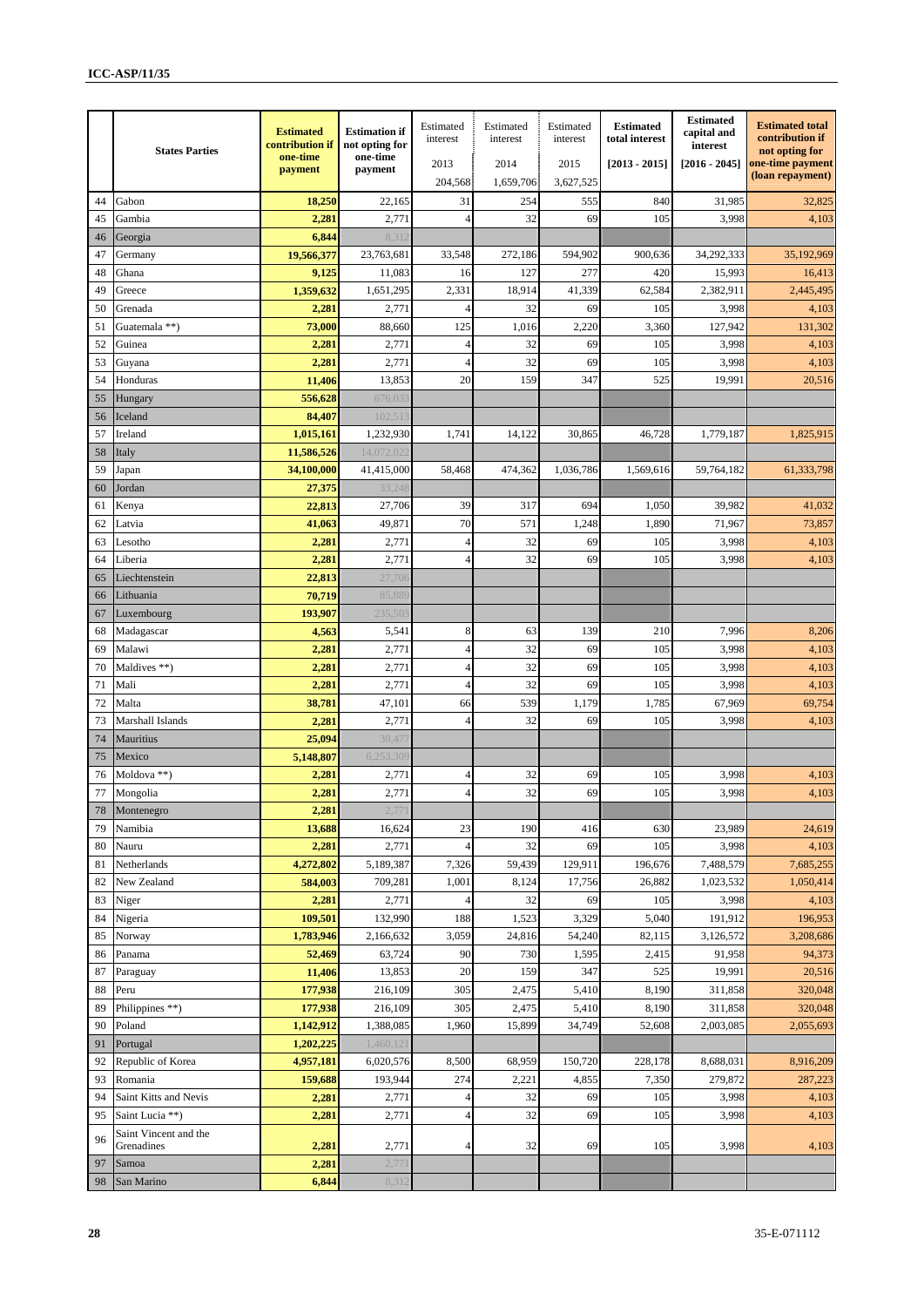|     | <b>States Parties</b>                    | <b>Estimated</b><br>contribution if<br>one-time<br>payment | <b>Estimation if</b><br>not opting for<br>one-time<br>payment | Estimated<br>interest<br>2013<br>204,568 | Estimated<br>interest<br>2014<br>1,659,706 | Estimated<br>interest<br>2015<br>3,627,525 | <b>Estimated</b><br>total interest<br>$[2013 - 2015]$ | <b>Estimated</b><br>capital and<br><i>interest</i><br>$[2016 - 2045]$ | <b>Estimated total</b><br>contribution if<br>not opting for<br>one-time payment<br>(loan repayment) |
|-----|------------------------------------------|------------------------------------------------------------|---------------------------------------------------------------|------------------------------------------|--------------------------------------------|--------------------------------------------|-------------------------------------------------------|-----------------------------------------------------------------------|-----------------------------------------------------------------------------------------------------|
| 99  | Senegal                                  | 9.125                                                      | 11.083                                                        | 16                                       | 127                                        | 277                                        | 420                                                   | 15,993                                                                | 16.413                                                                                              |
| 100 | Serbia                                   | 47,906                                                     | 58,183                                                        |                                          |                                            |                                            |                                                       |                                                                       |                                                                                                     |
| 101 | Seychelles **)                           | 4,563                                                      | 5,541                                                         | 8                                        | 63                                         | 139                                        | 210                                                   | 7.996                                                                 | 8,206                                                                                               |
| 102 | Sierra Leone                             | 2,281                                                      | 2,771                                                         |                                          | 32                                         | 69                                         | 105                                                   | 3.998                                                                 | 4.103                                                                                               |
| 103 | Slovakia                                 | 143,719                                                    | 174,550                                                       | 246                                      | 1.999                                      | 4,370                                      | 6,615                                                 | 251,885                                                               | 258,500                                                                                             |
| 104 | Slovenia                                 | 219,001                                                    | 265,980                                                       | 375                                      | 3.047                                      | 6.659                                      | 10.081                                                | 383,825                                                               | 393,905                                                                                             |
| 105 | South Africa                             | 661,566                                                    | 803,482                                                       |                                          |                                            |                                            |                                                       |                                                                       |                                                                                                     |
| 106 | Spain                                    | 6.770.783                                                  | 8,223,225                                                     | 11.609                                   | 94.188                                     | 205,861                                    | 311.658                                               | 11.866.578                                                            | 12,178,236                                                                                          |
| 107 | Suriname                                 | 2,281                                                      | 2,771                                                         |                                          | 32                                         | 69                                         | 105                                                   | 3.998                                                                 | 4.103                                                                                               |
| 108 | Sweden                                   | 2,443,231                                                  | 2,967,343                                                     |                                          |                                            |                                            |                                                       |                                                                       |                                                                                                     |
| 109 | Switzerland                              | 2,774,014                                                  | 3,369,084                                                     | 4,756                                    | 38,589                                     | 84,342                                     | 127,687                                               | 4,861,779                                                             | 4,989,466                                                                                           |
| 110 | Tajikistan                               | 2,281                                                      | 2,771                                                         |                                          | 32                                         | 69                                         | 105                                                   | 3,998                                                                 | 4,103                                                                                               |
| 111 | The Former Yugoslav Rep. of<br>Macedonia | 11,406                                                     | 13,853                                                        | 20                                       | 159                                        | 347                                        | 525                                                   | 19.991                                                                | 20.516                                                                                              |
| 112 | Timor-Leste                              | 2,281                                                      | 2,771                                                         |                                          | 32                                         | 69                                         | 105                                                   | 3,998                                                                 | 4.103                                                                                               |
| 113 | Trinidad and Tobago                      | 61,594                                                     | 74,807                                                        | 106                                      | 857                                        | 1.873                                      | 2.835                                                 | 107.951                                                               | 110,786                                                                                             |
| 114 | Tunisia **)                              | 70,719                                                     | 85,889                                                        | 121                                      | 984                                        | 2,150                                      | 3,255                                                 | 123,943                                                               | 127,199                                                                                             |
| 115 | Uganda                                   | 6,844                                                      | 8,312                                                         | 12                                       | 95                                         | 208                                        | 315                                                   | 11,995                                                                | 12,310                                                                                              |
| 116 | <b>United Kingdom</b>                    | 15,152,137                                                 | 18,402.515                                                    | 25,980                                   | 210.780                                    | 460.690                                    | 697.450                                               | 26,555,867                                                            | 27,253,317                                                                                          |
| 117 | United Republic of Tanzania              | 13,688                                                     | 16,624                                                        | 23                                       | 190                                        | 416                                        | 630                                                   | 23.989                                                                | 24.619                                                                                              |
| 118 | Uruguay                                  | 61,594                                                     | 74.807                                                        | 106                                      | 857                                        | 1.873                                      | 2.835                                                 | 107.951                                                               | 110,786                                                                                             |
| 119 | Vanuatu **)                              | 2,281                                                      | 2,771                                                         |                                          | 32                                         | 69                                         | 105                                                   | 3,998                                                                 | 4,103                                                                                               |
| 120 | Venezuela (Bolivarian Republic<br>of)    | 456,252                                                    | 554,126                                                       | 782                                      | 6,347                                      | 13,872                                     | 21,001                                                | 799,635                                                               | 820,636                                                                                             |
| 121 | Zambia                                   | 2,281                                                      | 2,771                                                         |                                          | 32                                         | 69                                         | 105                                                   | 3,998                                                                 | 4,103                                                                                               |
|     | <b>Totals</b>                            | 155,000,000                                                | 188,250,000                                                   | 204,568                                  | 1,659,706                                  | 3,627,525                                  | 5,491,799                                             | 209,103,952                                                           | 214,595,751                                                                                         |

**This table is indicative only and based on the ICC 2009 scale of assessment; and the figures may change subject to:**

- UN Scale of Assessment changes

- Additional States Parties

- Cash flow of project

- Receipt of additional one-time payments

Should any of the installments of the one-time payment by a State Party be received by the Court after the commencing of the draw down of the host State loan, that State would be liable for the apportioned share of interest up to the end of the month in which the one-time payment is received. Notes:

\*) Cook Islands is not mentioned on the United Nations Scale of Assessment; rate of 0.001 approved by LASS

\*\*) Fictitious One-time payment amount in scale of assessment 2009 as State was not a State Party yet in 2009

The amount indicate in the column "Contribution in case of one-time payment" includes discount 1 and discount 2 as defined in the Explanatory note

**This remains the calculation table until the point of making the final calculation.**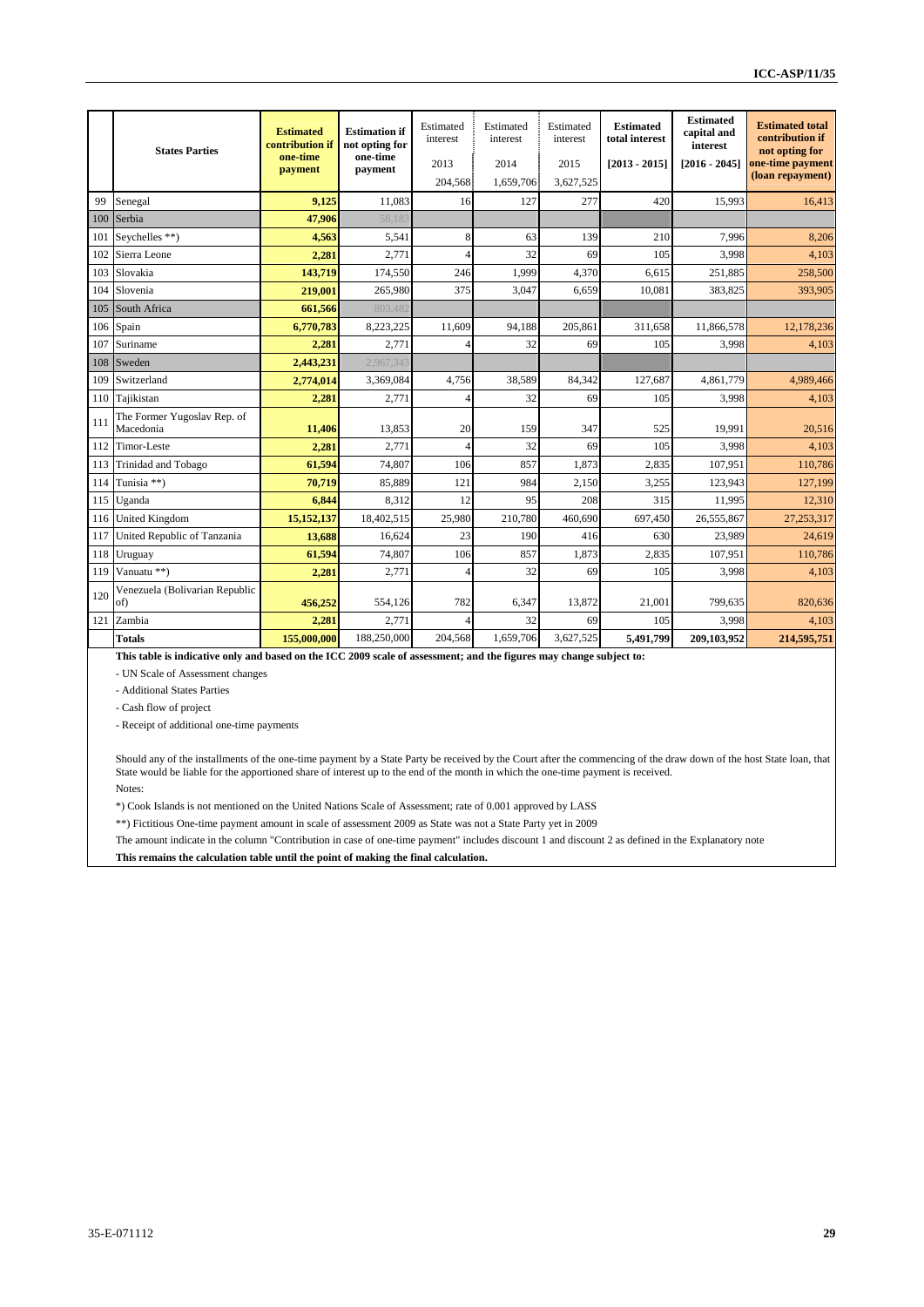### **Annex II**

### **Draft resolution on permanent premises**

#### *The Assembly of States Parties,*

*Recalling* its resolutions adopted with regard to the permanent premises, including ICC-ASP/6/Res.1,  $1$  ICC-ASP/7/Res.1,  $2$  ICC-ASP/8/Res.5,  $3$  ICC-ASP/8/Res.8,  $4$  ICC-ASP/9/Res.1,<sup>5</sup> and ICC-ASP/10/Res.6,<sup>6</sup> and *reiterating* the importance of the permanent premises to the future of the Court,

*Noting* the report of the Oversight Committee on the permanent premises, <sup>7</sup>

*Noting* the recommendations of the External Auditor, $\delta$  as well as the reports of the Committee on Budget and Finance on the work of its eighteenth and nineteenth sessions and the recommendations contained therein,<sup>9</sup>

*Reiterating* its firm intention that the permanent premises should be delivered within the  $\text{E}90$  million budget (at 2014 price levels) as per resolution ICC-ASP/6/Res.1, and *emphasizing* the role of the Oversight Committee in implementing under its delegated authority any actions which might be needed to ensure that the project proceeds safely within budget as well as that the ownership costs of the permanent premises be as low as possible,

*Stressing* that the permanent premises shall be delivered at a good quality standard within the approved budget, while avoiding elements that might not be essential to the proper performance of the core functions of the Court or that would otherwise negatively affect the total cost of ownership,

*Emphasizing* the importance of strict control of design, scope and requirements changes during the project's construction phase in order to ensure that the project is delivered to cost, quality and on time,

*Reiterating* the important role of the Court and the host State throughout the process and *noting with appreciation* their full cooperation with the project,

*Reiterating* the role of the Project Director in providing leadership and overall management of the project, and *recalling* his responsibility for meeting the project's goals, timeliness and costs, and quality requirements, as provided in resolution ICC-ASP/6/Res.1 and the revised governance arrangements approved by the Assembly at its tenth session,

*Recalling* that the total cost of ownership, currently estimated at between  $\epsilon$ 13.3 to 14.8 million per year as from the year 2016, includes: financial costs for those States not having opted for one-time payments, operating costs of the premises, and funding costs for capital replacements,

*Noting* the recommendation of the Committee on Budget and Finance at its eighteenth session that the Oversight Committee develop, in cooperation with the Project Director, qualitative and quantitative assumptions, options and scenarios, including risk assessments and illustration concerning the total cost of ownership, <sup>10</sup> and that such review should include the full range of possible approaches,

*Recalling* that States Parties had been requested to inform the Registrar of their final decision to select the option of a one-time payment of their assessed share in the project by 15 October 2009, and that this deadline was extended to 15 October 2012 by resolution ICC-ASP/8/Res.8,

ICC-ASP/11/35.

 $\overline{a}$ 

<sup>9</sup> Ibid., parts B.1 and B.2.

<sup>&</sup>lt;sup>1</sup> Official Records ... Sixth session ... 2007 (ICC-ASP/6/20), vol. I, part III.<br><sup>2</sup> Official Records ... Seventh session ... 2008 (ICC-ASP/7/20), vol. I, part III.<br><sup>3</sup> Official Records ... Eighth session ... 2009 (ICC-A

<sup>&</sup>lt;sup>8</sup> Official Records ... Eleventh session ... 2012 (ICC-ASP/11/20), vol. II, part C.1.

<sup>&</sup>lt;sup>10</sup> Ibid., part B.1.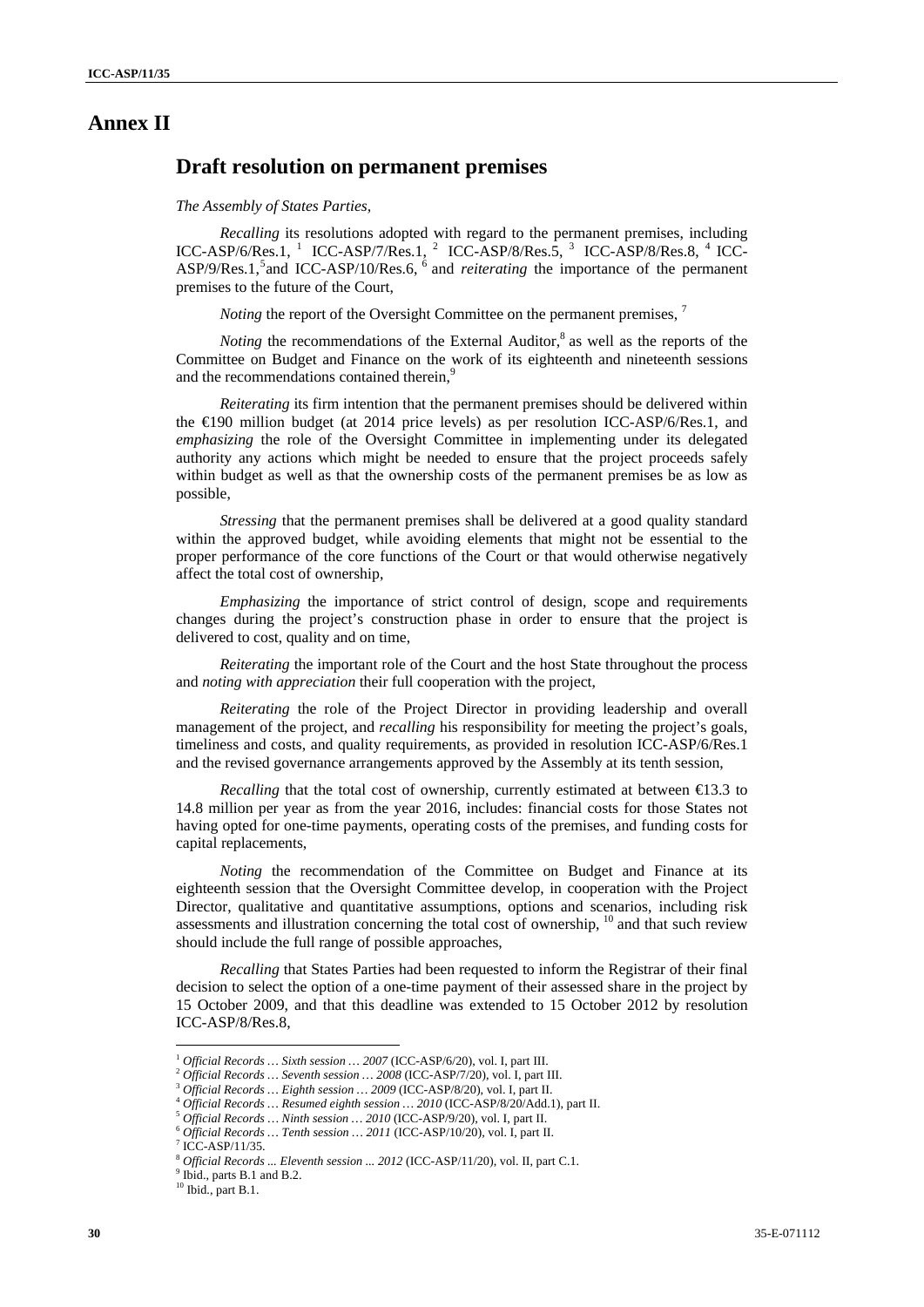*Welcoming* the fact that 33 States Parties have committed to making a one-time payment as at 1 November 2012, in an amount of €36,370,811 million, of which €34,470,490 million have already been received,

*Noting* that additional States Parties have expressed an interest in selecting the option of a one-time payment of their assessed share,

*Noting* that some States Parties have expressed an interest in selecting a combination of a one-time payment and participation in the host State loan,

*Noting* the advantages for all States Parties in extending the deadline to opt for onetime payments due to the lesser need to draw funds from the host State loan, the immediate discount for those States opting for a one-time payment, and the lower capital and interest to be repaid by those States not opting for a one-time payment,

*Recalling* the criteria applicable to the agreement on the host State loan, and the principles for one-time payments of the assessed share, contained in annexes II and III to resolution ICC-ASP/7/Res.1, respectively,

*Noting* that the conditions of the host State loan provide that payment of interests begins as of the time of the first utilization of the loan,<sup>11</sup> and that repayment of capital and interests will commence after expiration of the existing or future leases of the interim premises. $12$ 

*Recalling* that the trust fund for voluntary contributions dedicated to the construction of the permanent premises has been established and that voluntary contributions can also be provided through earmarked funds for special features, or in kind contributions, upon consultation with the Oversight Committee,

### **A. Management of the project: budget, quality and timeliness**

1. *Welcomes* the report of the Oversight Committee and *expresses its appreciation* to the Oversight Committee, the Project Director, the Court and the host State for the progress made on the permanent premises project since the tenth session of the Assembly;

2. *Approves* the revised cash-flow scheme contained in appendix I;

3. *Welcomes* the completion of the award stage and the beginning, on 1 October 2012, of the construction stage of the project;

4. *Also welcomes* that the project continues to remain within the approved budget of €190 million at 2014 prices, and, in this regard, *notes with satisfaction* that the integrated elements ("3gv") have been entirely absorbed within the overall budget and that, at the present stage, the projected construction costs are estimated at  $\in$  83.7 million, i.e.  $\in$  6.3 million below the maximum amount allocated to the project;

5. *Approves* that the revised financial strategy of the Oversight Committee include a continued prudent management of risks and resources, and provide that any positive financial results achieved at any stage of the project should be kept as an additional reserve for unforeseen circumstances and policy decisions up to the completion of the project;

6. *Further approves* the cost-review strategy put in place by the Oversight Committee to ensure that the project continues to allow for good quality premises while avoiding elements that might not meet the necessary standard of coherence with the core functions of the Court or that would otherwise negatively affect the total cost of ownership;

7. *Requests* the Oversight Committee to ensure that any changes during the construction stage and until completion of the project be only approved on a cost neutral basis and, to this end, *requests* the Project Director to make every effort so that any new change to the project that might be needed is offset by a corresponding capital or operational saving and can be implemented, wherever possible, with due regard to the minimisation of additional costs related to delays and other factors;

 $11$  Resolution ICC-ASP/7/Res.1, annex II, (e).

 $12$  Ibid., (f).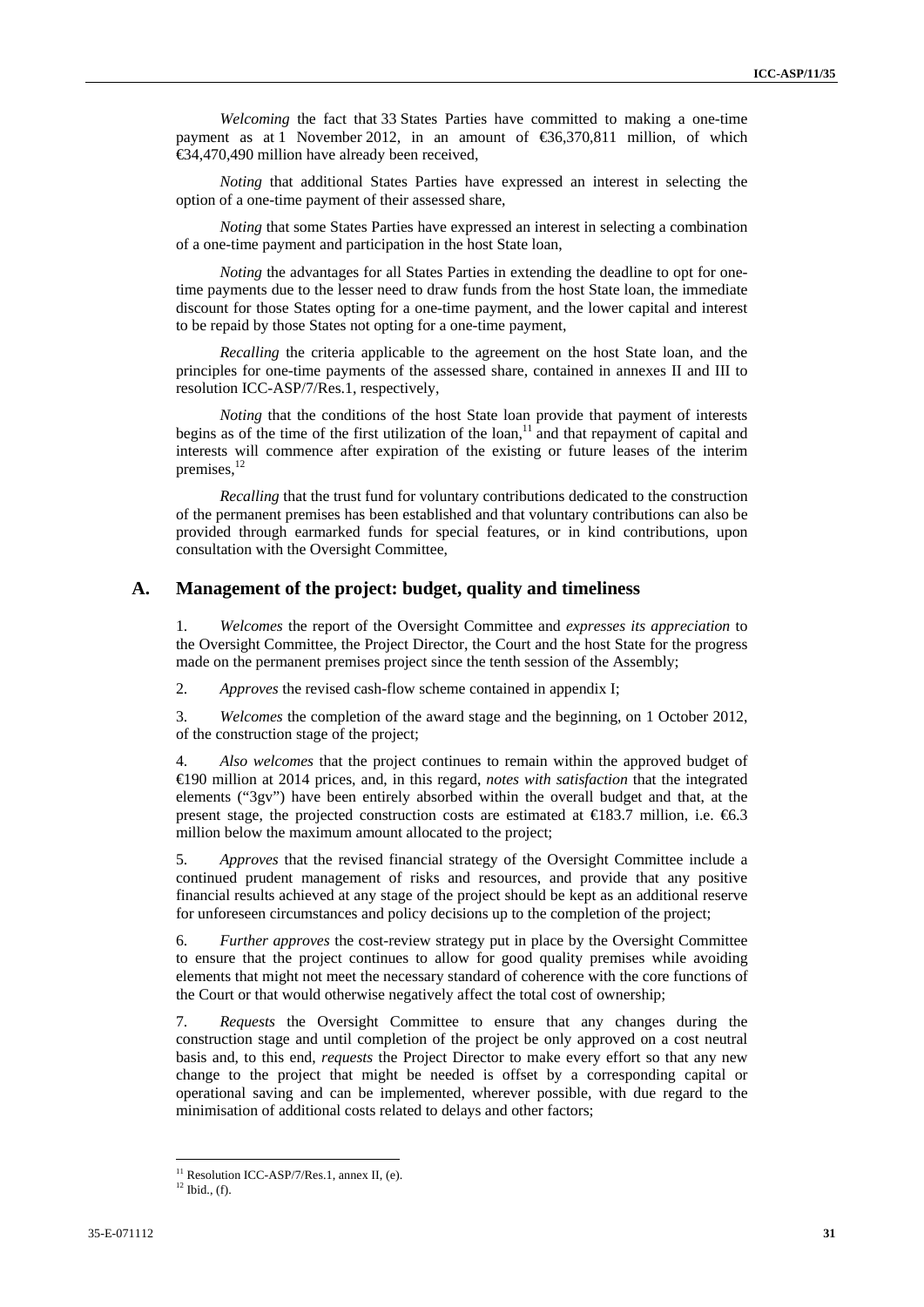8. *Endorses* the decision of the Oversight Committee to set up a working group chaired by the Project Director, which could include an external consultant and representatives of the Oversight Committee and the Court in order to further examine how the total cost of ownership of the permanent premises is met, by reviewing the range of possible approaches, as well as any options for future States Parties to contribute to the project costs, and *requests* the Committee to report thereon at the twelfth session of the Assembly;

9. *Welcomes* that the completion date for the permanent premises continues to be September 2015, and *stresses* the need for the project to comply with that deadline in order to prevent future cost overruns and to allow the Court to progressively move into the premises up to December 2015;

10. *Requests* the Court, working in conjunction with the Project Director, to take all preparatory measures needed to ensure its readiness to take occupation of the permanent premises by not later than December 2015 in order to avoid any additional expenditures for the States Parties, and to report thereon in detail to the Bureau and to the twentieth session of the Committee on Budget and Finance;

11. *Also requests* the Court to, in consultation with the Project Director and the Oversight Committee, elaborate new options for reducing the 2gv elements, including the suitability and extended use of existing equipment as well as the option of joint procurement with other institutions, and to report thereon in detail to the twelfth session of the Assembly of States Parties through the Oversight Committee

12. *Welcomes* the delegation of authority made by the Registrar to the Project Director with respect to engaging funds for the permanent premises project, and *encourages* the Registrar to continue delegating authority and tasks to the Project Director, where necessary and at an appropriate level, in accordance with the Financial Regulations and Rules, in order to keep improving the management and efficiency of the project and related subprojects;

13. *Requests* the Project Director, together with the Court, to continue working on recommendations, in accordance with resolution ICC-ASP/7/Res.1, annex V, paragraph 5, on ways to improve the current guidelines on contracts and expenditures for the purpose of expediting the execution of the project, and to submit them to the Oversight Committee for approval;

### **B. One-time payments**

14. *Decides* to extend the deadline for States Parties to inform the Registrar and the Project Director's Office of their decision to select the option of a one-time payment until 31 December 2014; 13

15. *Decides further* that States that deposit their instrument of ratification or accession to the Rome Statute before 31 December 2014 will be entitled to select the one-time payment option provided that they inform the Registrar of their decision to do so by 31 December 2014, notwithstanding the date upon which the Statute shall enter into force for those States;

16. *Decides further* that States Parties may either opt between a full one-time payment or a partial one-time payment in combination with participation in the loan;

17. *Requests* States Parties availing themselves of the extended deadline for one-time payments to consult with the Registrar so as to determine the scheduling thereof, taking into account, as further clarified by the explanatory note<sup>14</sup> included as appendix II to this resolution, that said one-time payments:

(a) May be made in one or more annual instalments;

 $\overline{a}$ <sup>13</sup> The principles for one-time payments of the assessed share, contained in resolution ICC-ASP/7/Res.1, annex III,

shall continue to apply, *mutatis mutandi*, to States opting for one-time payments after 15 October 2012.<br><sup>14</sup> The explanatory note clarifies the principles for to one-time payments in connexion with the criteria applicabl to the agreement on the loan, including as regards those States Parties that would select the one-time payment option, or make their payments, after the host State loan has been accessed and payment of interest has commenced.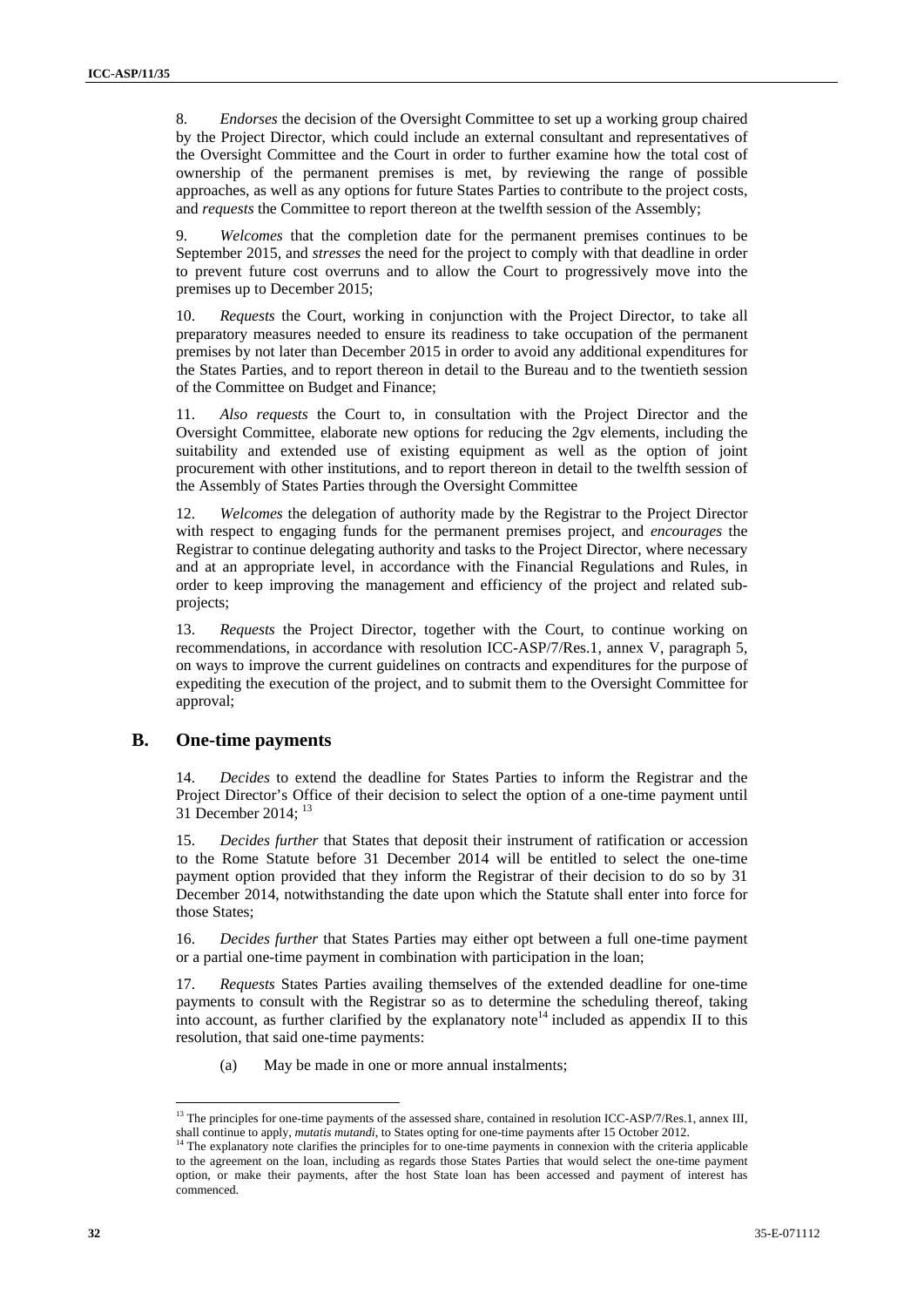(b) Are to be received in full by no later than 15 June 2015; and

(c) Shall be subject to an adjustment once the final cost of the project and the full amount of the host State subsidy are known in order to ensure that all States Parties receive a fair and equal treatment;

18. *Requests* the Registrar, in coordination with the Project Director's Office, to continue to submit to the Oversight Committee, as requested, updated information on the agreed schedules for one-time payments;

19. *Decides* that the assessed contributions by States Parties towards the payment of interest and capital on the host State loan, and any accrued interest thereof, shall be held in a special account and utilized only to fulfill the obligations under the host State loan agreement;

### **C. Financial reporting**

20. *Requests* the Project Director, in consultation with the Oversight Committee, in accordance with resolution ICC-ASP/6/Res.1, to continue to submit annually, for consideration by the Assembly at its regular session, a detailed cost estimate for the project on the basis of the most recent information, and incorporating the schedule for the use of funds deriving from one-time payments;

21. *Further requests* the Project Director to continue to report annually to the Assembly, through the Oversight Committee, on the realization of the previous years' estimates and the level of expenditure;

### **D. Audit strategy**

22. *Welcomes* the adoption by the Oversight Committee of an audit strategy for the project, and *requests* the Court's Internal Audit Section to manage its implementation on behalf of the Oversight Committee, taking into account the recommendation of the Committee on Budget and Finance concerning the expertise for the internal audit of the project; $^{15}$ 

### **E. Voluntary contributions**

23. *Reiterates* the invitation to States Parties and members of civil society with a proven track record of commitment to the mandate of the Court to raise funds for the permanent premises project;

### **F. Future reporting by the Oversight Committee**

24. *Requests* the Oversight Committee to continue to provide regular progress reports to the Bureau and to report back to the Assembly at its next session.

 <sup>15</sup> Official Records ... Eleventh session ... 2012 (ICC-ASP/11/20), vol. II, part B.2, para. 82.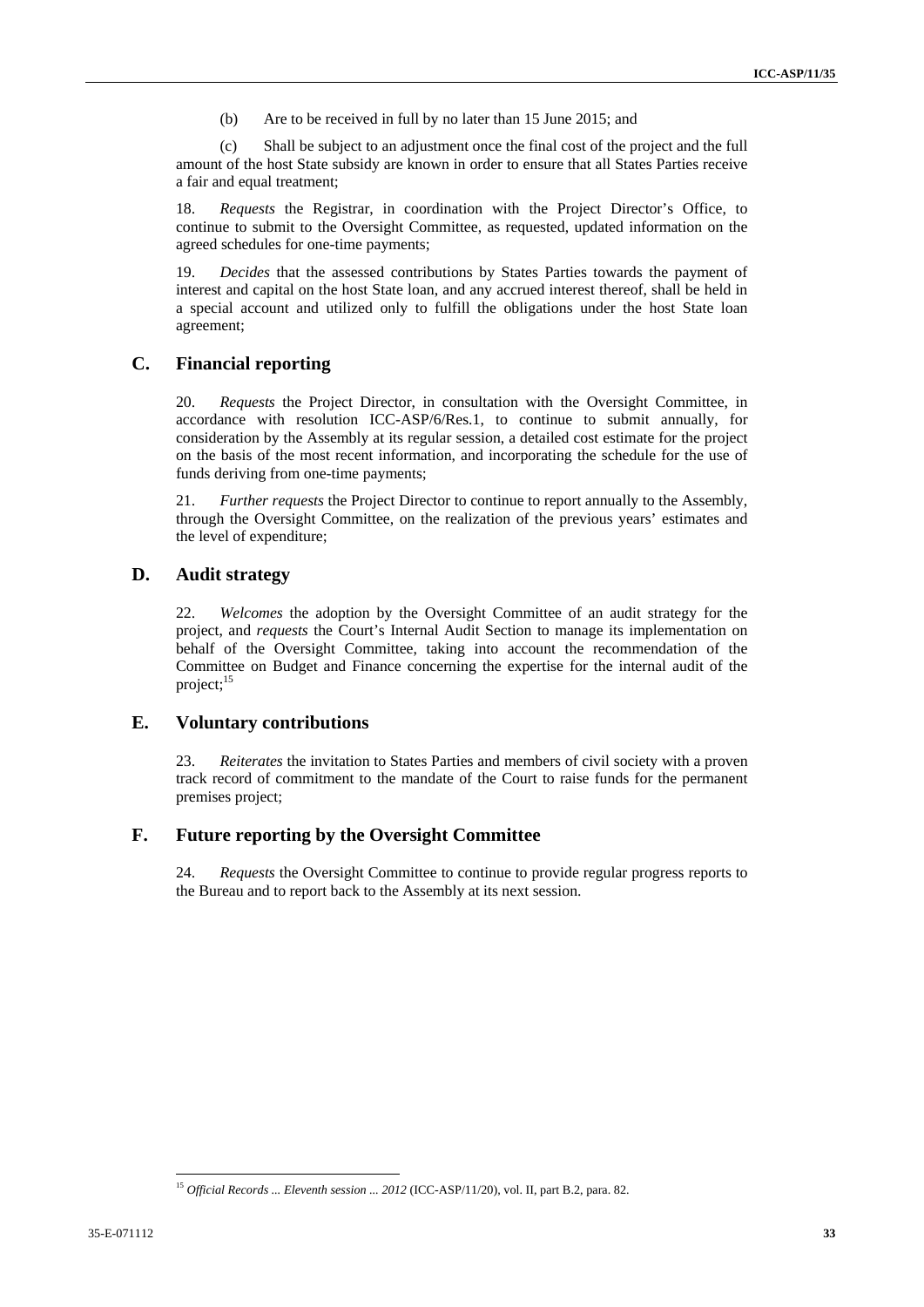# **Appendix I**

# **Cash-flow scheme**

# **Budget ICC Permanent Premises** (in million EU)

|            | <b>Items</b>                 |                                                                   | <b>Total</b> | <b>Overall</b> | 2009      | 2010      | 2011 | 2012                |        | 2013   | 2014         | 2015   |        | 2016  | <b>Total</b> |
|------------|------------------------------|-------------------------------------------------------------------|--------------|----------------|-----------|-----------|------|---------------------|--------|--------|--------------|--------|--------|-------|--------------|
|            |                              |                                                                   | costs        | total          | <b>PD</b> | <b>FD</b> |      | $FD+$ and tendering |        |        | Construction |        | Moving |       |              |
|            |                              |                                                                   |              |                |           |           |      |                     |        |        |              |        |        |       |              |
|            | <b>1. Construction Costs</b> |                                                                   |              | 147.04         |           |           |      |                     | 2.8    | 46.5   | 85.3         | 12.2   | 0.1    | 0.1   | 147.1        |
|            |                              | 1a. Construction costs                                            | 140.64       |                |           |           |      |                     | 1.6    | 43.3   | 84.1         | 11.4   | 0.1    | 0.1   | 140.7        |
|            |                              | 1b. Fees design team<br>(after tendering)                         | 6.40         |                |           |           |      |                     | 1.2    | 3.2    | 1.2          | 0.8    |        |       | 6.4          |
|            | 2. Risks                     |                                                                   |              | 12.89          |           |           |      |                     | $-1.5$ | 1.7    | 10.7         | 0.8    | 0.5    | 0.8   | 12.9         |
|            |                              | 2a. Project risk (all<br>issues incl. design or<br>third parties) | 3.79         |                |           |           |      |                     | 0.0    | 0.4    | 1.4          | 0.7    | 0.5    | 0.8   | 3.8          |
|            |                              | 2b. Client risk (outside<br>project e.g. municipality)            | 9.10         |                |           |           |      |                     | $-1.5$ | 1.3    | 9.2          | 0.1    |        |       | 9.1          |
|            | 3. Permit and dues           |                                                                   |              | 2.60           |           |           |      |                     | 2.5    | 0.1    |              |        |        |       | 2.6          |
|            |                              | <b>Permits and dues</b>                                           | 2.60         |                |           |           |      |                     |        |        |              |        |        |       |              |
|            | 4. Fees                      |                                                                   |              | 19.60          | 1.3       | 3.6       | 6.9  | 2.8                 | 0.9    | 1.6    | 1.6          | 0.8    | 0.1    | 0.1   | 19.6         |
|            |                              | 4a. Design related                                                | 10.55        |                |           | 2.7       | 5.1  | 2.0                 | 0.5    | 0.2    |              |        |        |       | 10.5         |
|            |                              | 4b. Projectmanagement                                             | 7.40         |                | 0.9       | 0.7       | 1.3  | 0.5                 | 0.3    | 1.3    | 1.3          | 0.7    | 0.0    | 0.1   | 7.4          |
|            |                              | 4c. Other consultants                                             | 1.62         |                | 0.4       | 0.2       | 0.4  | 0.2                 | 0.1    | 0.1    | 0.2          | 0.1    |        |       | 1.6          |
|            |                              | 4d. Operational fees (e.g<br>bank fees)                           | 0.03         |                | 0.0       | 0.0       | 0.0  | 0.0                 | 0.0    |        | 0.0          |        | 0.0    |       | 0.0          |
|            | 5. Other costs               |                                                                   | 1.50         | 1.50           |           | 1.5       |      |                     |        |        |              |        |        |       | $1.5$        |
| 6.         |                              | <b>Residue (projected</b><br>underspend/additional reserve)       | 6.37         | 6.37           |           |           |      |                     |        |        | 5.6          | 0.7    |        |       | 6.4          |
|            |                              |                                                                   |              |                |           |           |      |                     |        |        |              |        |        |       |              |
|            | <b>Total</b>                 |                                                                   | 190.0        | 190.0          | 1.3       | 5.1       | 6.9  | 2.8                 | 4.8    | 49.9   | 103.1        | 14.5   | 0.6    | 1.0   | 190.0        |
| Total      |                              |                                                                   |              | 1.3            | 5.1       | 6.9       |      | 7.5                 | 49.9   | 103.1  |              | 15.14  | 1.0    | 190.0 |              |
| cumulative |                              |                                                                   |              | 1.28           | 6.41      | 13.29     |      | 20.79               | 70.71  | 173.85 |              | 188.99 | 190.0  |       |              |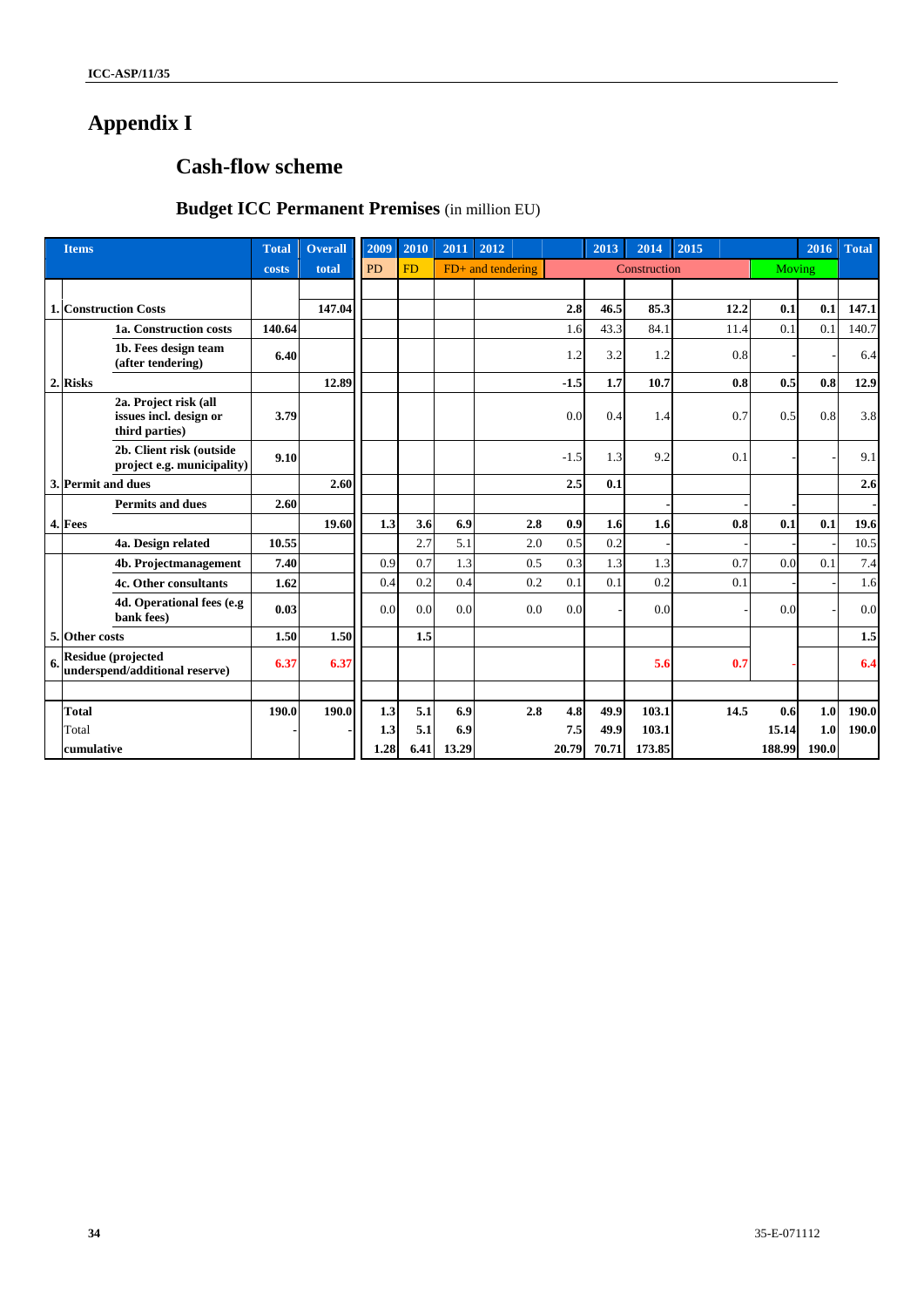### **Appendix II**

### **Explanatory note on one-time payments**<sup>1</sup>

#### **A. Introduction**

1. This explanatory note provides States Parties with further clarifications on the principles for one-time payments, in connexion with the criteria applicable to the agreement on the loan, in view of the proposed extension for States Parties to opt for one-time payments until 31 December 2014. It includes some indicative figures, comparing one-time payments to the participation in the loan repayment over a 30-year period at an interest rate of 2.5 per cent, through annual payments. This is illustrated for each State Party individually in the table included as an annex in the report of the Oversight Committee.<sup>2</sup>

### **B. One-time payments: modalities**

2. Annex III to resolution ICC-ASP/7/Res.1 provides the criteria applicable to the agreement on the loan and the principles for one-time payments of the assessed share (extract included as appendix I to this note). The following points are aimed at operationalizing these provisions:

(a) The amount of a One-time payment for State Party A can be calculated according to the following formula:

One-time payment  $A = (building cost<sup>3</sup>) x (share of assessed contributions of State)$ Party  $A$ ) – (Discount 1) – (Discount 2)

Where:

(Discount  $1^4$ ) = (share of assessed contributions of State Party A) x 17.5% x (building cost)

(Discount  $2^5$ ) = (share of assessed contributions of State Party A) x (amount of the 17.5% host State subsidy on the difference between maximum loan amount ( $\epsilon$ 200 million) and the building cost.

Explanation: as indicated in resolution ICC-ASP/6/Res.1, the overall construction costs of the project, are to be no more than €190 million. The host State agreed in its original offer to deduct a subsidy of 17.5 per cent of the amount not utilized under the maximum ceiling of the loan facility (€200 million) from the total amount borrowed. i.e. the difference between 200 million and the final drawn amount of the loan. Since one-time payments will directly lower the need to make use of the host State loan, it is reasonable to deduct this percentage from the beginning to the benefit of the contributing States Party. Otherwise, this would have to be done at the time of the adjustment on completion of the project.<sup>6</sup>

(b) One-time payments shall be subject to a Final Adjustment once the final cost of the project<sup>7</sup> and the amount drawn on the host State subsidy are known at completion of the project.

<sup>&</sup>lt;sup>1</sup> This is an update of the explanatory note contained in document ICC-ASP/8/34, annex II, which referred to the Court's original letter , dated 9 April 2009, requesting States Parties to indicate their interest in making one-time payments by 30 June 2009.<br> $^{2}$  ICC ASD/11/25 ennox

ICC-ASP/11/35, annex.

<sup>&</sup>lt;sup>3</sup> Although the current building construction cost estimate is €183.7 million, all calculations, subject to the final adjustment, will continue to be made on the basis of the €190 million approved maximum budget in order to keep consistency with States Parties having selected the one-time payment option at an earlier stage. Discount 1 is only applicable to States Parties having opted for one-time payments.

<sup>&</sup>lt;sup>5</sup> Discount 2 is applicable to all States Parties, whether or not they make a one-time payment. The only difference is that those making a one-time payment would obtain this discount in advance based on the €190 million estimate (subject to the final adjustment), while others would obtain a reduction in the loan according to their share of assessed contributions at the time of the final adjustment on completion of the project. 6  $6$  See point (ii).

 $7$  The final cost of the project is expected to be available by the end of 2015.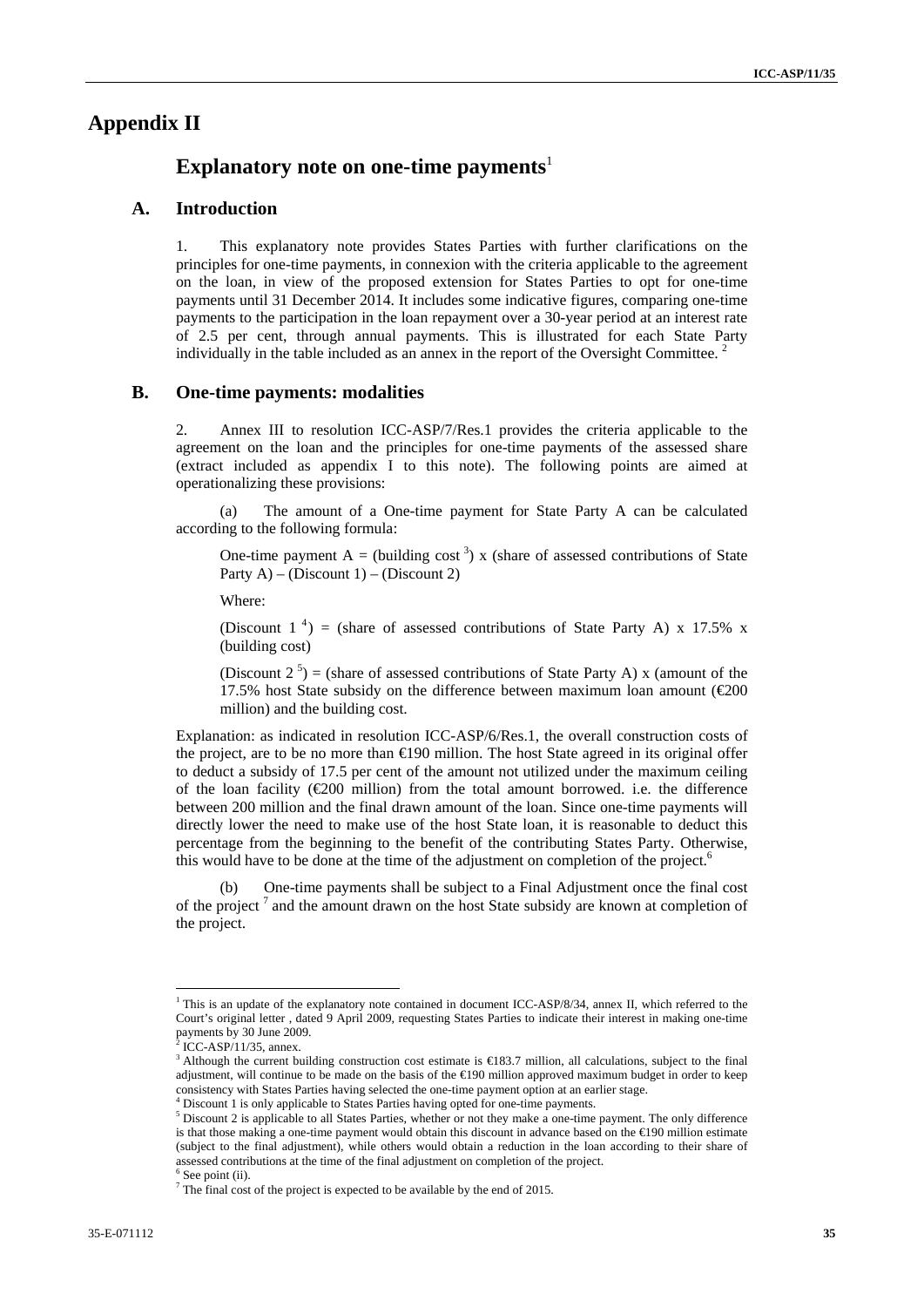*Final adjustment* of Discounts 1 and 2 on completion of the project:

Should the entire loan of  $\epsilon 200$  million need to be utilised,<sup>8</sup> both Discount 1 and Discount 2 would be reduced to zero;

Should the building costs exceed the maximum loan of  $\epsilon$ 200 million,<sup>9</sup> then Discount 1 would be apply only to the part of the one-time payment that actually reduces the loan below €200 million. Discount 2 would be reduced to zero; and

Should the building costs come under the current  $\in$ 190 million estimate, Discount 2 would be increased for all States Parties to reflect the increased host state subsidy as the result of the increased amount on the unused portion of the loan facility. Discount 1 would remain unchanged in order not to apply the same discount twice to States Parties having opted for one-time payments.

Explanation: a final correction is required to ensure that all States Parties will pay the correct amount. States Parties having already opted for one-time payments or contemplating a one-time payment should be cautioned that, at the completion of the project, additional funds might be required, although all efforts are being undertaken to complete the building on time and within budget, and, in this regard, the current project estimate is  $\in$  83.7 million. For the purpose of the final adjustment, the scale of assessments at the time the final cost envelope of the project is determined, i.e., the completion of the project (December 2015), will be utilized to make the corrections. The scale of assessment will differ from the original 2009 scale of assessment calculation used for one-time payments,10 for example, due to changes in the number of States Parties having occurred or occurring between 2009 and the time of the final adjustment. Changes in the scale of assessments after the completion of the project (December 2015) will not be applicable to the calculation of States Parties' assessed contributions to the project.

(c) With the new extension of the deadline, States Parties may opt for the onetime payment option from 1 December 2012 until 31 December 2014 and one-time payments may be made in one or more yearly instalments, between December 2012 and 15 June 2015.

One-time payments should be made in accordance with regulation 5.6 of the Financial Regulations and Rules of the Court. In case of a one-time payment in two or more yearly instalments, all instalments should be made accordingly.

According to the conditions of the host State loan, payment of interests begins as of the time of the first utilization of the loan,<sup>11</sup> while repayment of capital and interests will commence after expiration of the existing or future leases of the interim premises.<sup>12</sup>

Accordingly, should any of the instalments of the one-time payment by a State Party be received by the Court after the commencing of the draw down of the host State loan (currently estimated at the end of the second quarter of 2013), that State Party would be liable for the apportioned share of the interest on the host State loan, applicable up to the end of the month in which the one-time payment (instalment) is received.

The calculation mechanism is further detailed in appendix II to this note, which illustrates the different scenarios for States Parties opting for one-time payments or repayment of the loan, in accordance with the recommendation of the Committee on Finance and Budget at its nineteenth session.<sup>13</sup>

<sup>&</sup>lt;sup>8</sup> This is highly unlikely in view of the current state of the project.<br><sup>9</sup> This is unlikely since the current project esset estimate is  $E^{182.7}$  x.

<sup>&</sup>lt;sup>9</sup> This is unlikely since the current project cost estimate is  $\widehat{E}183.7$  million.<br><sup>10</sup> Used as the basis of the original calculation for one-time payments (ICC-ASP/8/Res.8) and still used for new

one-time payments, for the sake of consistency, subject to the final adjustment.  $^{11}$  Resolution ICC-ASP/7/Res.1, annex II, (e).

 $12$  Ibid., (f).

<sup>13</sup> *Official Records ... Eleventh session ... 2012* (ICC-ASP/11/20), vol. II, part B.2, para. 167.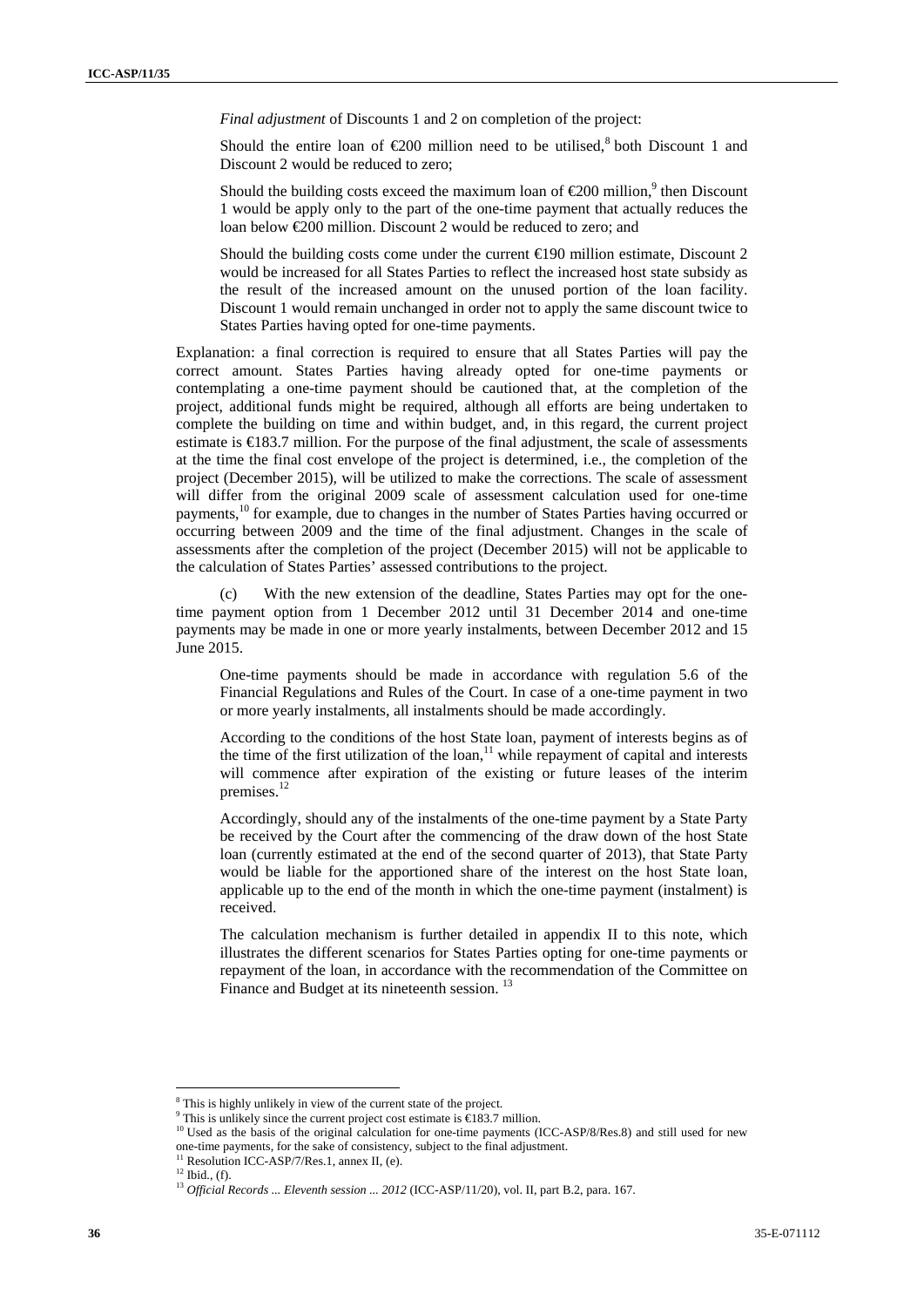*Estimated interest to be paid during the construction phase (2013-2015)* 

The total annual interest costs related to the draw down of the host State loan during the construction phase of the project are currently estimated as follows: <sup>14</sup>

- 2013: €204,568
- 2014: € 1,659,706
- 2015: €3,627,525

These amounts are only payable by States Parties that have not opted to make a onetime payment or, having done so, have not disbursed all their instalments before the commencing of the draw down on the host State loan (currently estimated at the end of the second quarter of 2013).

States Parties liable for the payment of interest during the construction phase shall be assessed in accordance with the same scale of assessment applying to the Court's regular budget applicable at the time of the assessment, with the necessary corrections in order to exclude States Parties having made their full one-time payments before the draw down on the loan.

<sup>&</sup>lt;sup>14</sup> These amounts may differ depending on further one-time payments being received as well as any changes in the cash flow of the project.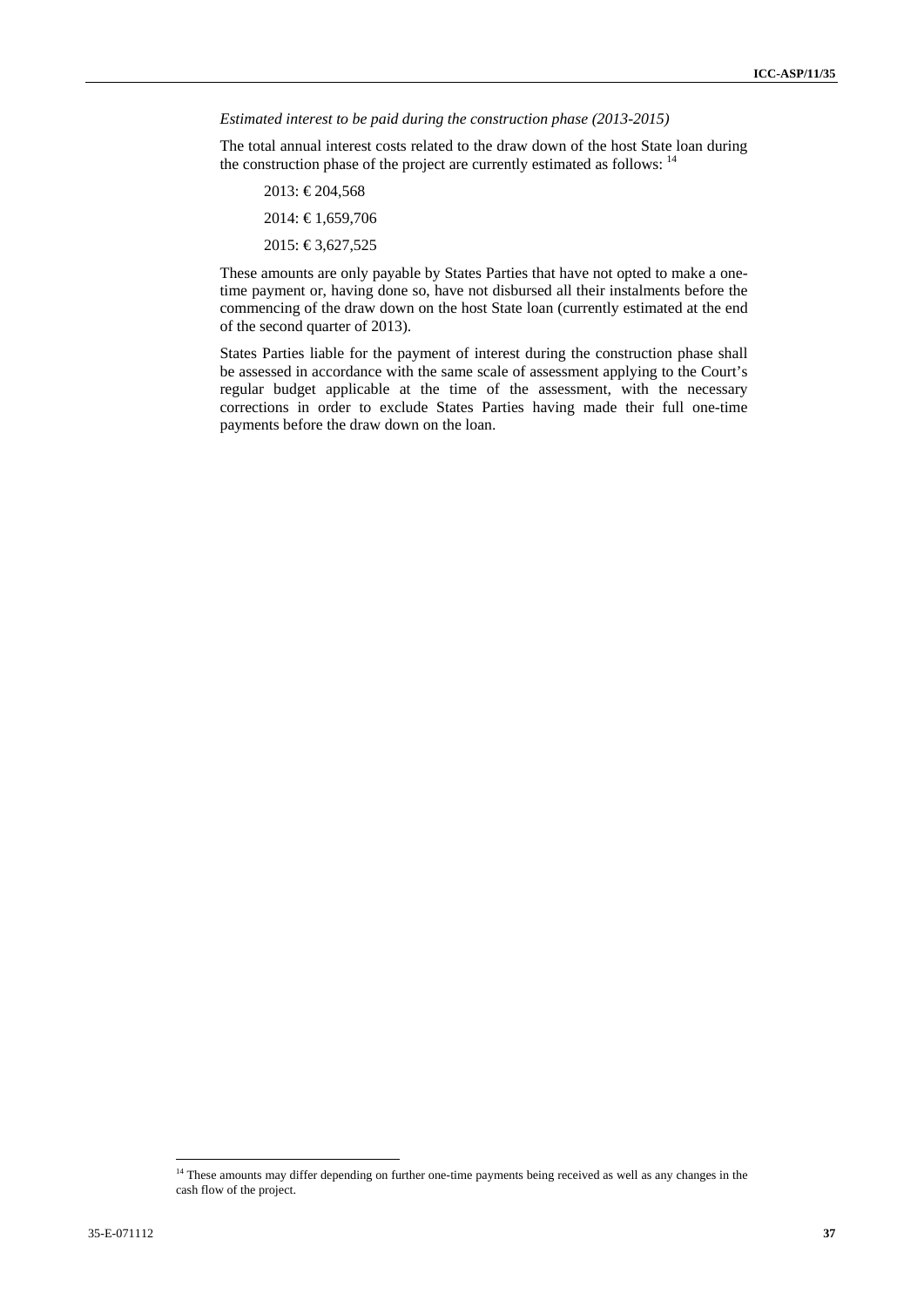### **Attachment I**

## **Criteria applicable to the agreement on the loan, and principles for one-time payments of the assessed share (extract), as contained in resolution ICC-ASP/7/Res.1**

*The Assembly of States Parties,* 

 $[...]$ 

#### **Annex II Criteria applicable to the agreement on the loan**

The agreement with the host State regarding its offer to provide a loan for the permanent premises project will stipulate that:

(a) A loan of up to a maximum of  $\epsilon$  200 million will be provided to the Court by the host State, to be repaid over a period of 30 years at an interest rate of 2.5 per cent.

(b) The agreement does not create for the Court any legal obligation to borrow the full amount (i.e.  $\epsilon$  200 million) from the host State or in any way restrict the Court's discretion in deciding on the amount that is to be borrowed.

The agreement does not in any way restrict the authority and discretion of the Court to seek funds for the same purposes from any other source if the Court chooses to do so.

(d) In the event of the  $\epsilon 200$  million not being fully utilized at the end of the project, the host State will reduce the amount of the loan to be repaid by an amount that corresponds to 17.5 per cent of the non-utilized part of the loan.

(e) Interest is to be paid annually, as of the first utilization of the host State loan.

(f) Repayment of the loan, through regular annual instalments, will commence after expiration of the existing or future leases of the interim premises.

#### **Annex III**

### **Principles for one-time payments of the assessed share**

 $[\dots]$ 

3. States Parties not opting for a one-time payment shall be assessed annually for the payment of interest and for the repayment of the host State loan, according to the scale of assessments to the Court's regular budget applicable at the time of the assessment.

4. The Registrar will inform States Parties wishing to make a one-time payment, as soon as possible, of their assessed share, based on the most recent estimates of the final cost envelope referred to in paragraph 13 of the resolution.

5. One-time payments shall be subject to an adjustment once the final cost of the project and the amount of the host State subsidy are known.

[…]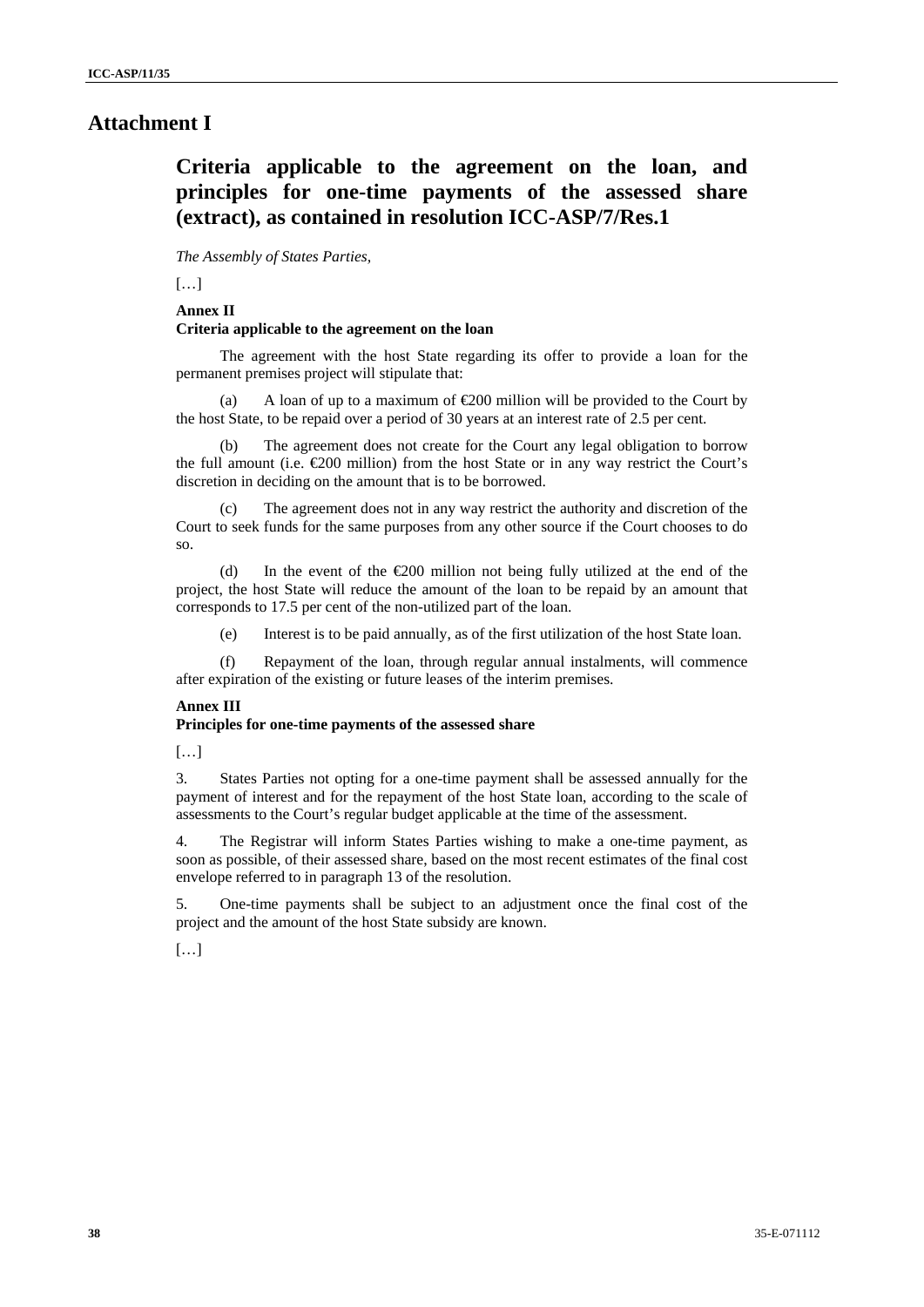### **Attachment II**

## **Examples: States Parties One Time Payment / Project Financing Calculation Scenarios**



#### **Assumptions**

The anticipated date for drawing down of the loan is end of June 2013

Final adjustment in all cases in December 2015 based on final cost of the project, one-time payments received and scale of assessment at completion of the project

Repayment of capital and interest on host State loan from January 2016 to December 2045

#### **Examples**

*State A – Full one time payment prior to commencing draw down of host State loan* 

One –time payment disbursed in February 2013

- (a) no interest due for period 2012 2015
- (b) no interest and capital repayment due for period 2016 2045

*State B – Full one time payment after commencement of draw down of host State loan* 

One-time payment disbursed in December 2013

(a) proportional share of interest on host State loan, up to the end of year and month of receipt of payment, i.e., months 7 through to 12 in 2013 only (i.e. 6 months).

(b) no interest due for period 2016 – 2045

*State C – Partial one-time payment / Part loan* 

Partial One-time payment disbursed in November 2014

(a) proportional share of Interest on host State loan applicable up to the end of the year and month of receipt of payment: no interest paid until first draw down of the loan, proportional share of interest for 2013 (months 7 through to 12), and 2014 (months 1 through to 11) taking account of the one-time payment made + interest on the remaining assessed contribution until finalization of the construction project.

(b) Outstanding balance of assessed contribution financed via the loan option i.e. 30 years capital and interest repayments from January 2016 onwards.

*State D – Full one-time payment in 3 installments; 1 installment prior to draw down of host State loan, and 2 installments following draw down of the loan* 

(a) Installment 1 paid in May 2013: no interest to be paid on this amount

(b) Installment 2 paid in December 2013: proportion of Interest on host State loan applicable up to the end of the month of receipt of installment 2, i.e. proportional share of interest for 2013 (months 7 through to 12)